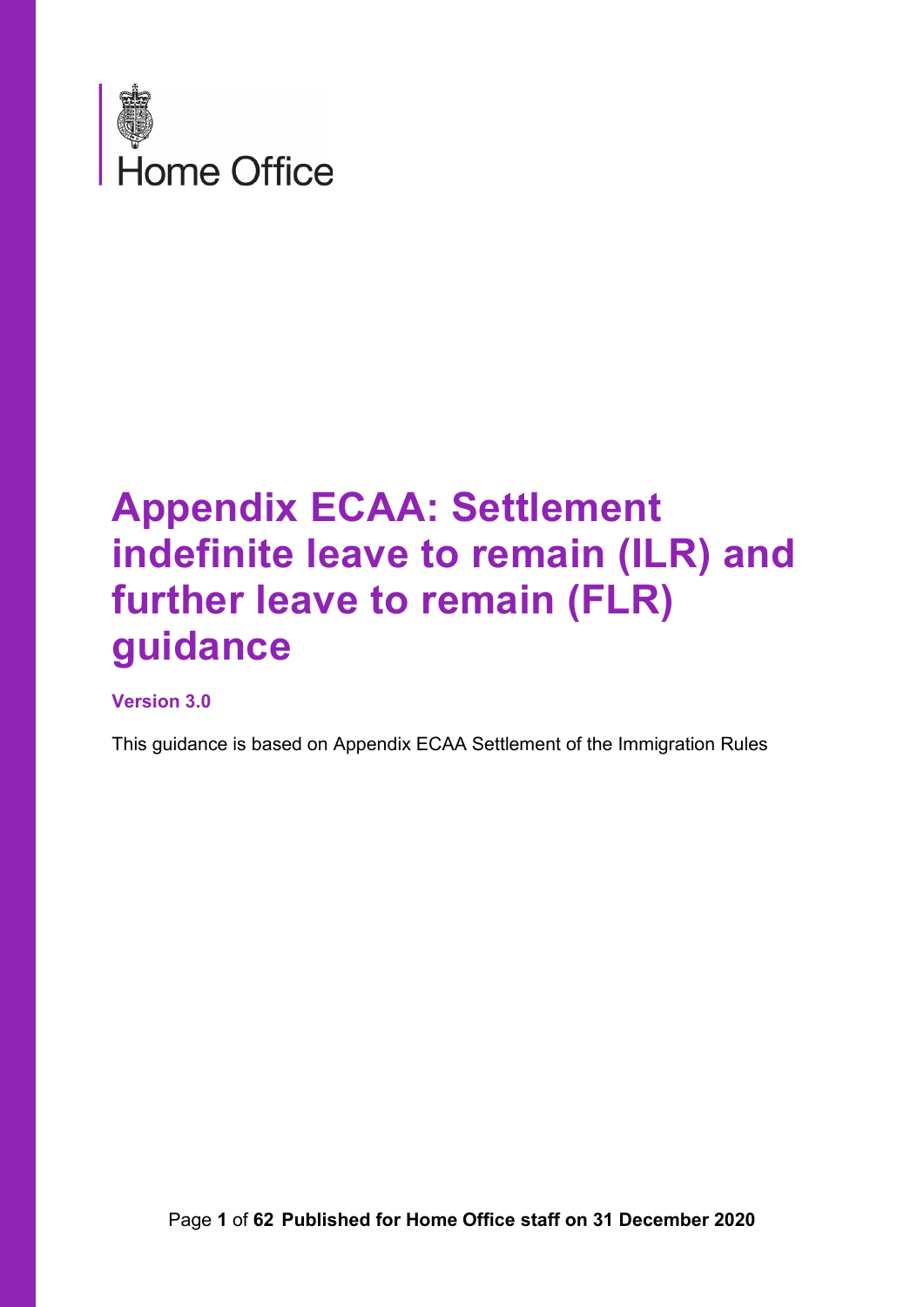# <span id="page-1-0"></span>**Contents**

| Partners (spouse, civil partner or unmarried partner) applying for ILR  8 |  |
|---------------------------------------------------------------------------|--|
|                                                                           |  |
|                                                                           |  |
|                                                                           |  |
| Requirements for indefinite leave to remain: ECAA business persons  14    |  |
|                                                                           |  |
|                                                                           |  |
|                                                                           |  |
|                                                                           |  |
|                                                                           |  |
|                                                                           |  |
|                                                                           |  |
|                                                                           |  |
| Knowledge of language and life in the UK (KoLL) requirement  17           |  |
|                                                                           |  |
|                                                                           |  |
|                                                                           |  |
|                                                                           |  |
|                                                                           |  |
|                                                                           |  |
|                                                                           |  |
|                                                                           |  |
|                                                                           |  |
|                                                                           |  |
|                                                                           |  |
|                                                                           |  |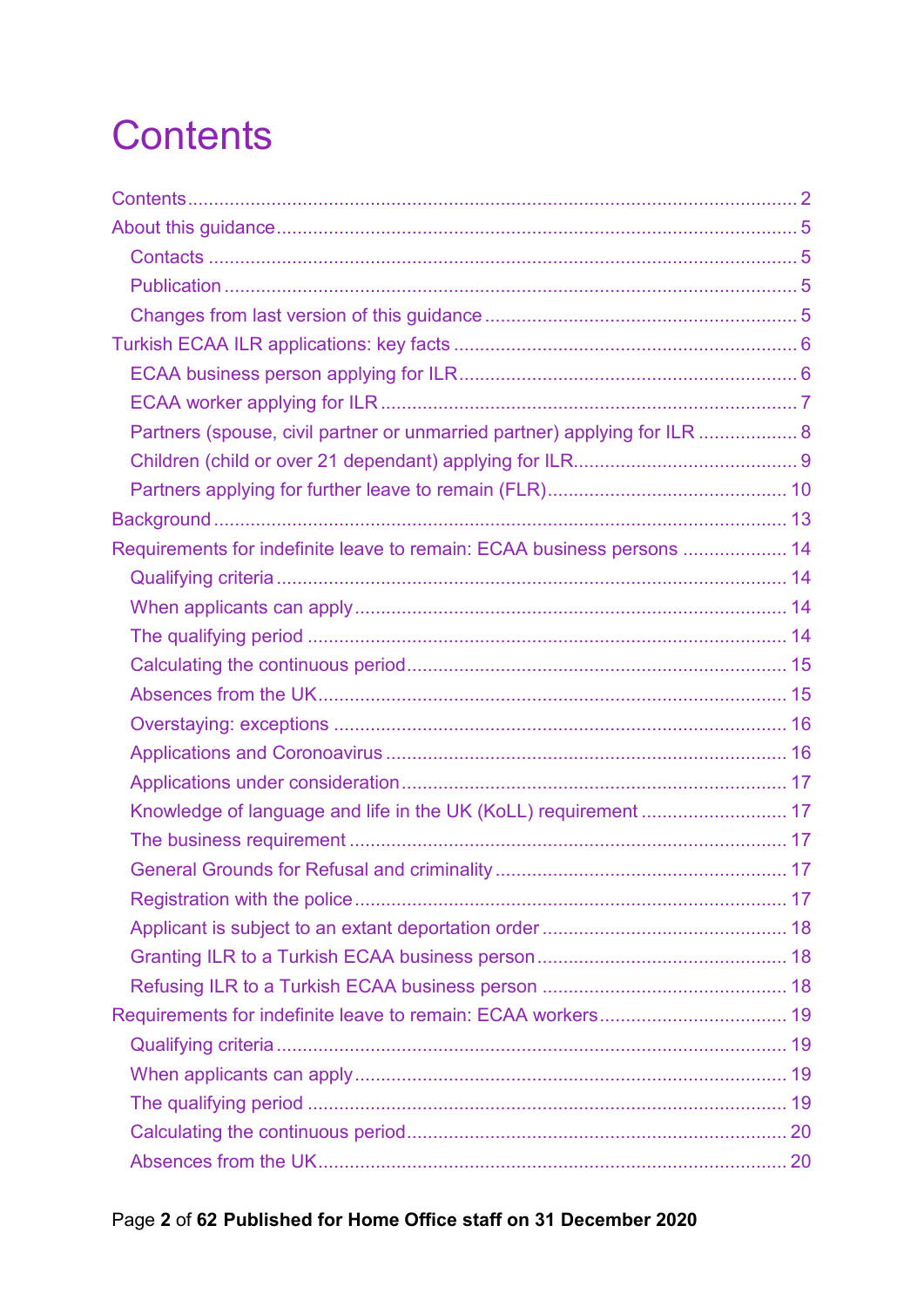| Requirements for indefinite leave to remain: Partners of ECAA Business Persons  |  |
|---------------------------------------------------------------------------------|--|
|                                                                                 |  |
|                                                                                 |  |
|                                                                                 |  |
|                                                                                 |  |
|                                                                                 |  |
|                                                                                 |  |
|                                                                                 |  |
|                                                                                 |  |
|                                                                                 |  |
|                                                                                 |  |
|                                                                                 |  |
| Granting ILR to the partner of an ECAA Business Person or Worker 28             |  |
| Refusing ILR to the dependant of an ECAA Business Person or Worker 28           |  |
| Requirements for indefinite leave to remain: Children of ECAA Business Persons  |  |
|                                                                                 |  |
|                                                                                 |  |
| Applications where an ECAA worker or business person has already obtained ILR   |  |
|                                                                                 |  |
|                                                                                 |  |
|                                                                                 |  |
|                                                                                 |  |
| Granting ILR to the child of an ECAA Business Person or Worker or their partner |  |
| Refusing ILR to the child of an ECAA Business Person or Worker or their partner |  |
|                                                                                 |  |
|                                                                                 |  |
|                                                                                 |  |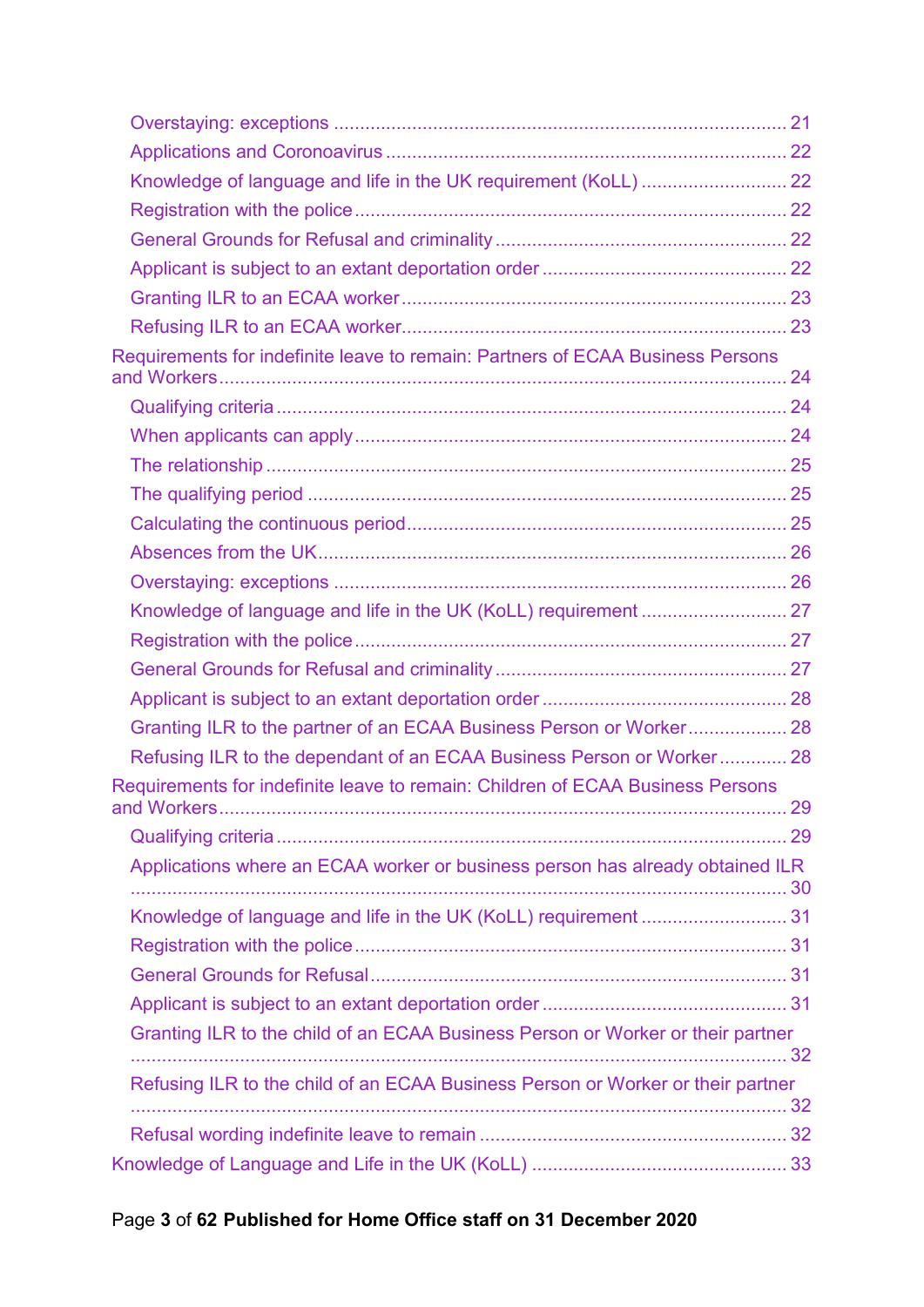| Evidence: ILR applications from ECAA business persons and workers 37              |  |
|-----------------------------------------------------------------------------------|--|
| Evidence: ILR applications from Partners of ECAA Business Persons and Workers39   |  |
|                                                                                   |  |
| Evidence: ILR applications from children of ECAA Business Persons or Workers or   |  |
| Granting further leave to remain to partners of ECAA Business Persons or Workers  |  |
|                                                                                   |  |
|                                                                                   |  |
|                                                                                   |  |
| Partners who have overstayed only because they did not meet the 2 year            |  |
|                                                                                   |  |
|                                                                                   |  |
|                                                                                   |  |
|                                                                                   |  |
|                                                                                   |  |
| Granting Leave to Remain to the partner of a ECAA Business Person or Worker       |  |
| Refusing Leave to Remain to the partner of a ECAA Business Person or Worker       |  |
|                                                                                   |  |
|                                                                                   |  |
|                                                                                   |  |
|                                                                                   |  |
| Refusal wording: indefinite leave to remain for ECAA Business Persons and Workers |  |
| Refusal wording: indefinite leave to remain for family members of ECAA Business   |  |
| Refusal wording: leave to remain for partners of Turkish Business Persons and     |  |
|                                                                                   |  |
|                                                                                   |  |
|                                                                                   |  |
| The applicant's status while an administrative review is being undertaken  61     |  |
|                                                                                   |  |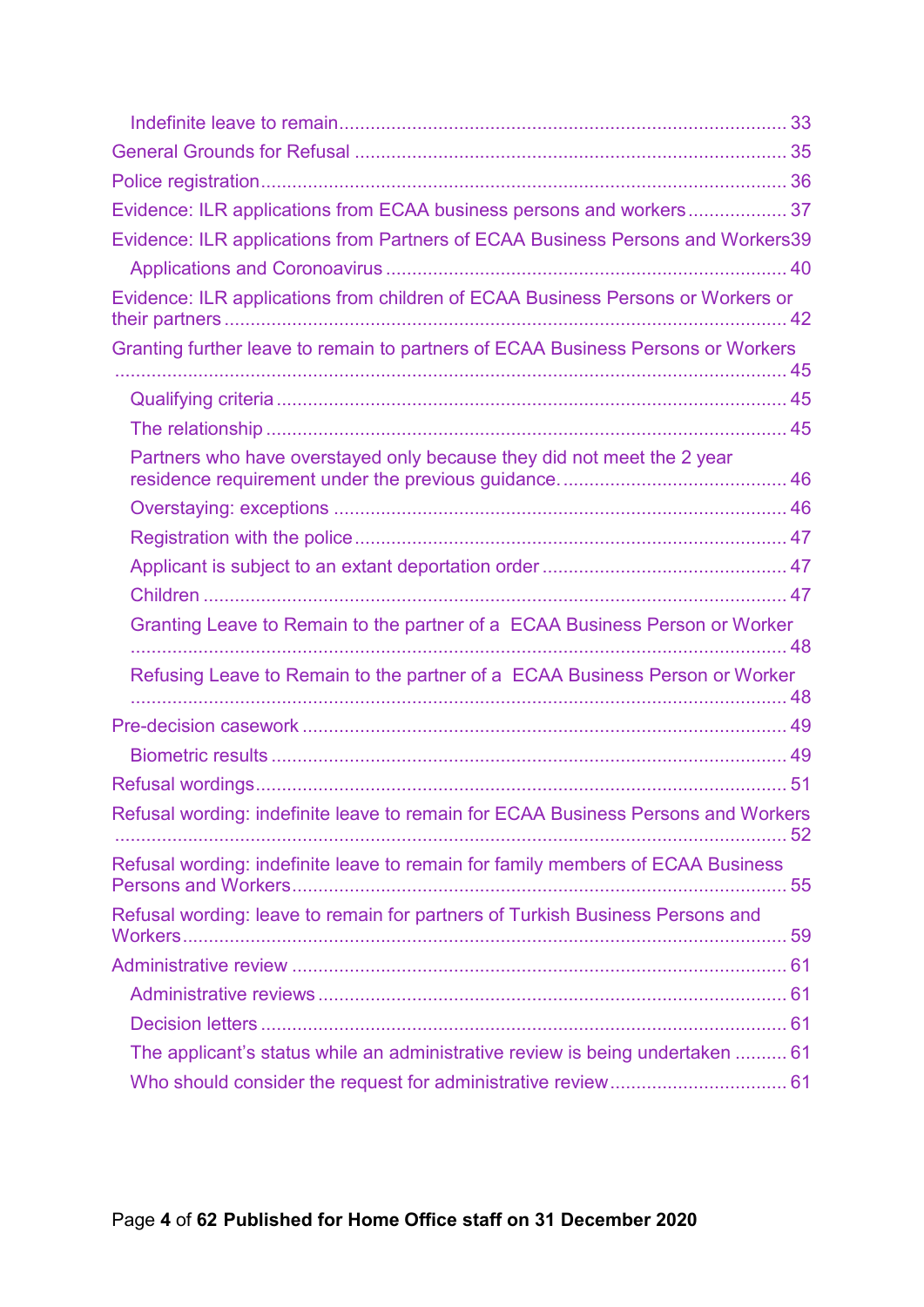# <span id="page-4-0"></span>About this guidance

This guidance tells you about what you must do when deciding applications from self-employed Turkish business persons, Turkish workers or their family members who have leave under the Turkish European Communities Association Agreement (ECAA) and who now wish to apply for indefinite leave to remain (ILR) in the UK.

#### <span id="page-4-1"></span>**Contacts**

If you have any questions about the guidance and your line manager or senior caseworker cannot help you or you think that the guidance has factual errors then email the European Migration Policy team.

If you notice any formatting errors in this guidance (broken links, spelling mistakes and so on) or have any comments about the layout or navigability of the guidance then you can email the Guidance Rules and Forms team.

### <span id="page-4-2"></span>**Publication**

Below is information on when this version of the guidance was published:

- version **3.0**
- published for Home Office staff on **31 December 2020**

#### <span id="page-4-3"></span>**Changes from last version of this guidance**

- Update the changes detailed in HC 813
- Coronavirus guidance and link added

**Related content [Contents](#page-1-0)**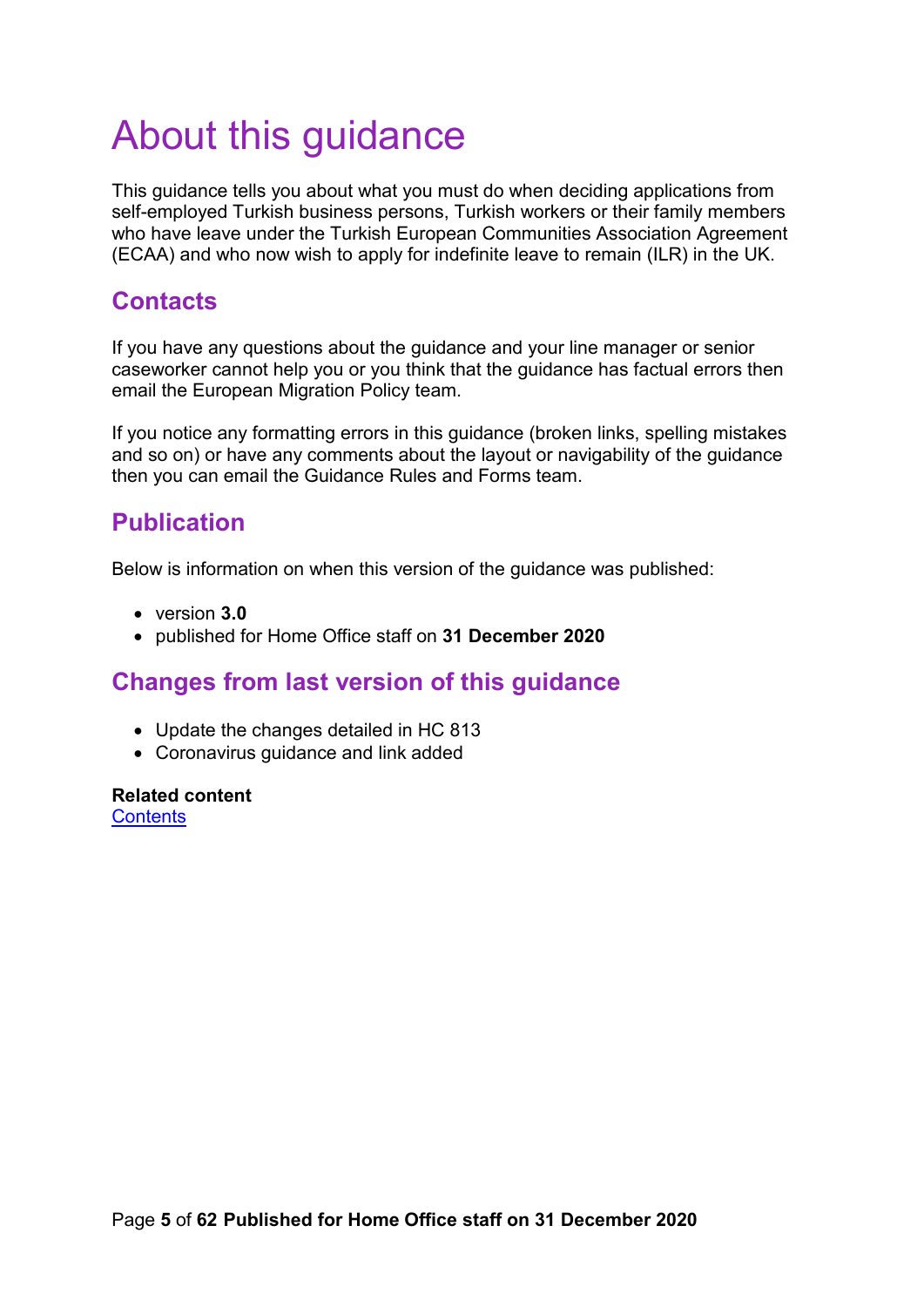# <span id="page-5-0"></span>Turkish ECAA ILR applications: key facts

This page tells you about the key facts for Turkish European Communities Association Agreement (ECAA) seeking indefinite leave to remain (ILR).

## <span id="page-5-1"></span>**ECAA business person applying for ILR**

| <b>Key facts</b>                                                         | <b>Summary</b>                                                                                                                                                                                                                                                                                                                                                                                                                                                                                                                                                                                                                                                                                                                                                                                                                                                                                                                                                                                                                                                                                                        |
|--------------------------------------------------------------------------|-----------------------------------------------------------------------------------------------------------------------------------------------------------------------------------------------------------------------------------------------------------------------------------------------------------------------------------------------------------------------------------------------------------------------------------------------------------------------------------------------------------------------------------------------------------------------------------------------------------------------------------------------------------------------------------------------------------------------------------------------------------------------------------------------------------------------------------------------------------------------------------------------------------------------------------------------------------------------------------------------------------------------------------------------------------------------------------------------------------------------|
| <b>Eligibility requirements</b>                                          | The applicant must:<br>be a Turkish national who has valid leave to<br>remain under the ECAA for the purpose of<br>establishing themselves in business in the UK<br>have completed 5 years of continuous leave,<br>$\bullet$<br>with the most recent period being under the<br><b>ECAA business person route</b><br>• have met the knowledge of language and life in<br>the UK requirement (KoLL)<br>not fall for refusal under the General Grounds<br>for Refusal (GGfR)<br>have been able to financially support any family<br>members with them without recourse to public<br>funds to which they are not entitled<br>have registered with the police where required<br>• in relation to the business, or businesses:<br>$\circ$ the applicant must have established, taken<br>over or become a director and genuinely<br>operate that business whilst she or he had<br>leave as a ECAA business person<br>the business related to the applicant's visa<br>$\circ$<br>must be viable during any qualifying periods<br>$\circ$ the applicant must intend to continue to<br>operate one or more businesses in the UK |
| <b>Application forms</b>                                                 | Digital form ECAA4                                                                                                                                                                                                                                                                                                                                                                                                                                                                                                                                                                                                                                                                                                                                                                                                                                                                                                                                                                                                                                                                                                    |
| Cost of application:                                                     | A fee is charged - Government Visa Fees                                                                                                                                                                                                                                                                                                                                                                                                                                                                                                                                                                                                                                                                                                                                                                                                                                                                                                                                                                                                                                                                               |
| Entry clearance<br>mandatory?                                            | <b>No</b>                                                                                                                                                                                                                                                                                                                                                                                                                                                                                                                                                                                                                                                                                                                                                                                                                                                                                                                                                                                                                                                                                                             |
| Is biometric information<br>required for applications<br>made in the UK? | Yes                                                                                                                                                                                                                                                                                                                                                                                                                                                                                                                                                                                                                                                                                                                                                                                                                                                                                                                                                                                                                                                                                                                   |
| Code of ILR granted                                                      | Code 1A                                                                                                                                                                                                                                                                                                                                                                                                                                                                                                                                                                                                                                                                                                                                                                                                                                                                                                                                                                                                                                                                                                               |
| Entry clearance<br>endorsements                                          | Not applicable                                                                                                                                                                                                                                                                                                                                                                                                                                                                                                                                                                                                                                                                                                                                                                                                                                                                                                                                                                                                                                                                                                        |
| <b>Conditions of ILR</b>                                                 | If granted ILR, the applicant will:<br>have full recourse to public funds on the same<br>$\bullet$<br>basis as a British citizen                                                                                                                                                                                                                                                                                                                                                                                                                                                                                                                                                                                                                                                                                                                                                                                                                                                                                                                                                                                      |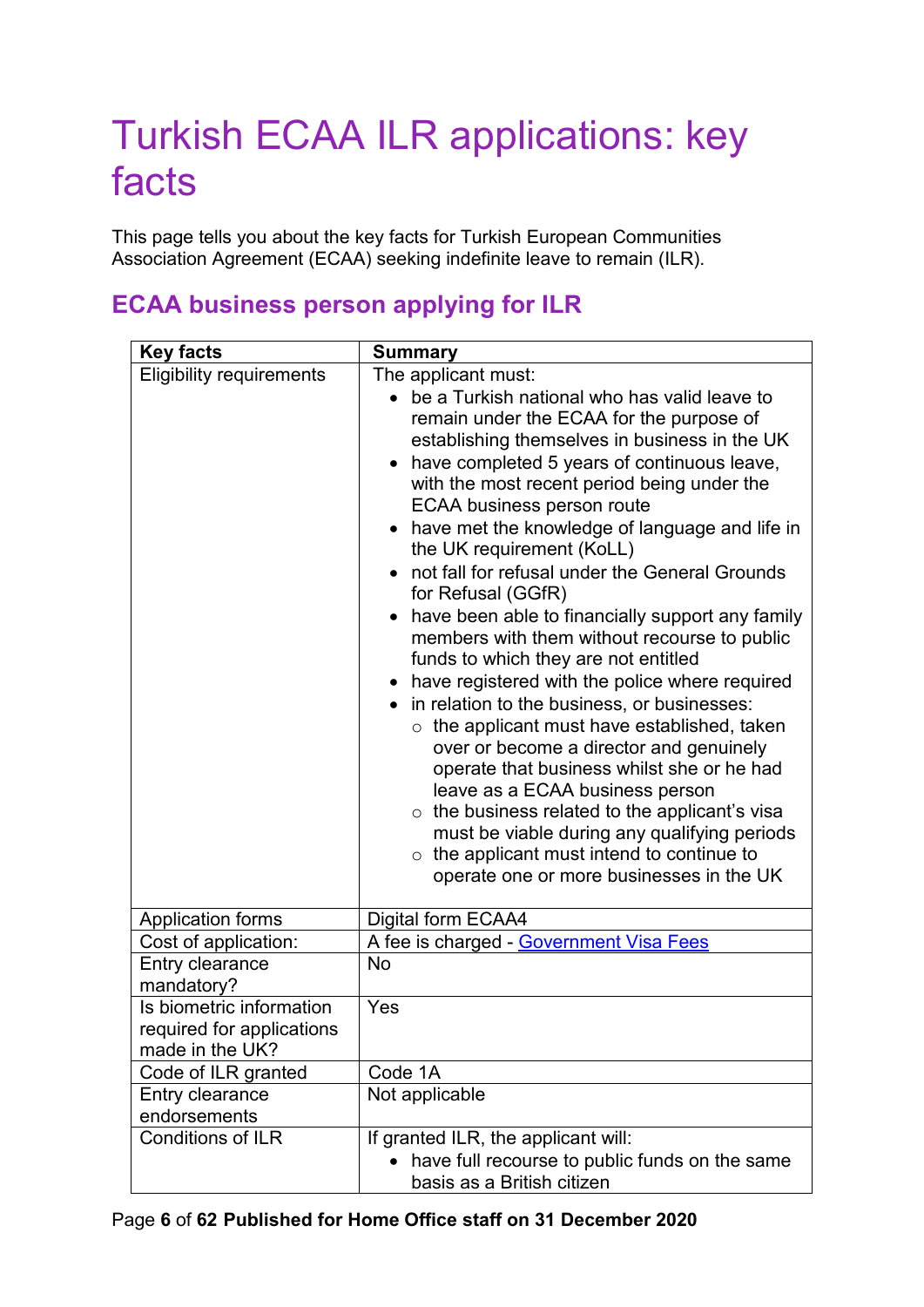| <b>Key facts</b>                                        | <b>Summary</b>                                                                                                                                                                      |
|---------------------------------------------------------|-------------------------------------------------------------------------------------------------------------------------------------------------------------------------------------|
|                                                         | be able to work, study or establish a business<br>without restriction<br>no longer be required to register with the police                                                          |
| How long is leave to<br>remain normally granted<br>for? | For an indefinite period                                                                                                                                                            |
| Are dependants allowed?                                 | Yes – partner and/or children under 21 (over 21 in<br>specific circumstances) if they are applying as<br>dependants. A partner means spouse, civil partner<br>or unmarried partner. |
| Work and study allowed?                                 | Yes                                                                                                                                                                                 |
| Is switching into this<br>category allowed?             | Only where an applicant has been last granted leave<br>under the ECAA will they be eligible for this ILR<br>category.                                                               |
| CID case type                                           | <b>ECAAILRB</b>                                                                                                                                                                     |
| <b>Immigration Rules</b><br>paragraphs                  | Appendix ECAA Part 4                                                                                                                                                                |

## <span id="page-6-0"></span>**ECAA worker applying for ILR**

| <b>Eligibility requirements</b>                                             | The applicant must<br>• be a Turkish national who has valid leave to<br>remain under the ECAA for the purpose of<br>working here<br>• have completed 5 years of continuous leave with<br>the most recent period being under the ECAA<br>worker route<br>• have met the knowledge of language and life in<br>the UK requirement (KoLL)<br>not fall for refusal under the General Grounds for<br>Refusal (GGfR)<br>have the ability to financially support any family<br>members with them without recourse to public<br>funds to which they are not entitled<br>have registered with the police where required |
|-----------------------------------------------------------------------------|---------------------------------------------------------------------------------------------------------------------------------------------------------------------------------------------------------------------------------------------------------------------------------------------------------------------------------------------------------------------------------------------------------------------------------------------------------------------------------------------------------------------------------------------------------------------------------------------------------------|
| <b>Application forms</b>                                                    | Digital form ECAA4                                                                                                                                                                                                                                                                                                                                                                                                                                                                                                                                                                                            |
| Cost of application:                                                        | A fee is charged - Government Visa Fees                                                                                                                                                                                                                                                                                                                                                                                                                                                                                                                                                                       |
| Entry clearance<br>mandatory?                                               | <b>No</b>                                                                                                                                                                                                                                                                                                                                                                                                                                                                                                                                                                                                     |
| Is biometric information<br>required for<br>applications made in<br>the UK? | Yes                                                                                                                                                                                                                                                                                                                                                                                                                                                                                                                                                                                                           |
| Code of ILR granted                                                         | Code 1A                                                                                                                                                                                                                                                                                                                                                                                                                                                                                                                                                                                                       |
| Entry clearance<br>endorsements                                             | Not applicable                                                                                                                                                                                                                                                                                                                                                                                                                                                                                                                                                                                                |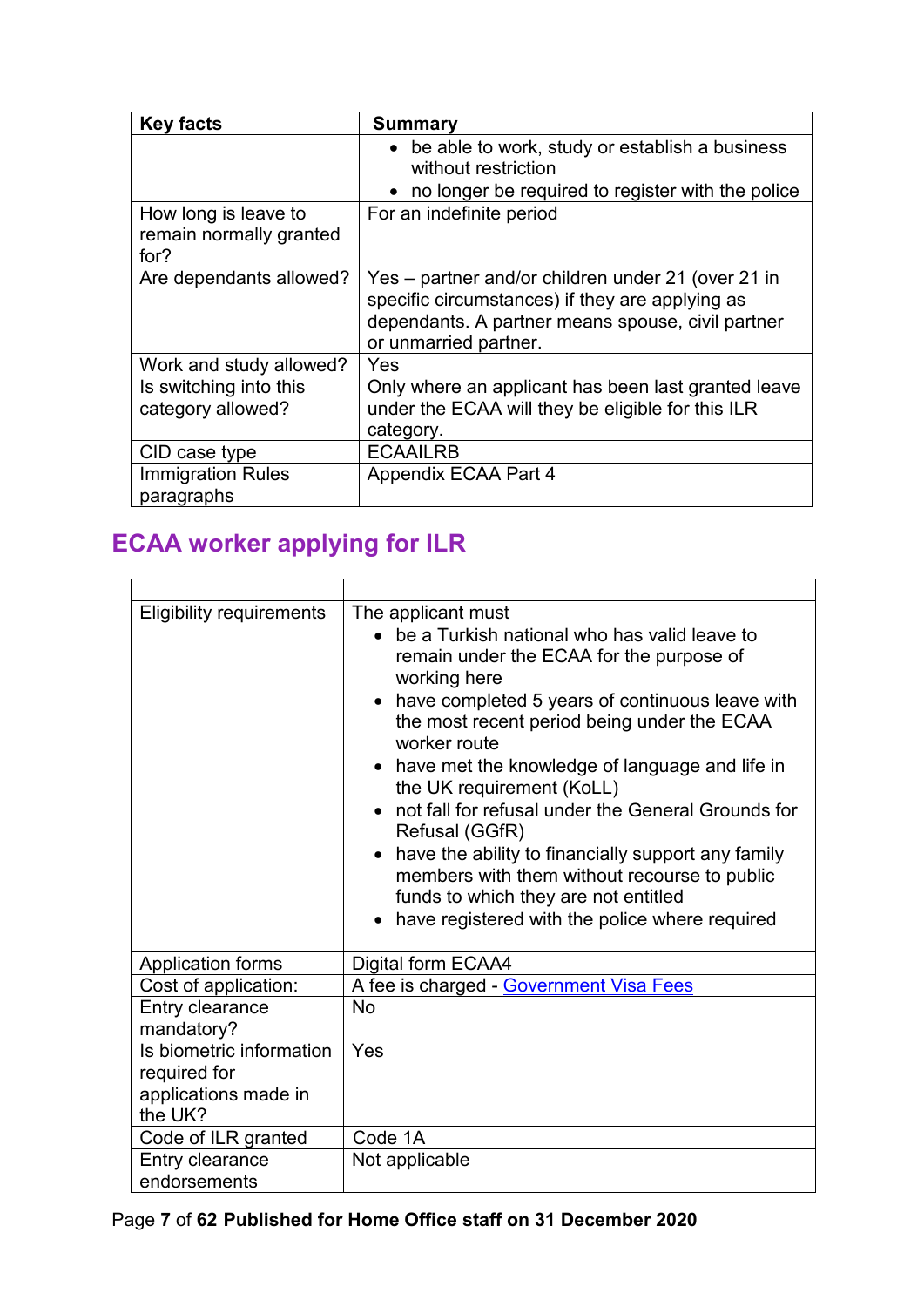| <b>Conditions of ILR</b>                                | If granted ILR the applicant will:<br>• have full recourse to public funds on the same<br>basis as a British citizen<br>• be able to work, study or establish a business<br>without restriction<br>• no longer be required to register with the police |
|---------------------------------------------------------|--------------------------------------------------------------------------------------------------------------------------------------------------------------------------------------------------------------------------------------------------------|
| How long is leave to<br>remain normally<br>granted for? | For an indefinite period                                                                                                                                                                                                                               |
| Are dependants<br>allowed?                              | Yes – partner and/or children under 21 (over 21 in<br>specific circumstances) if they are applying as<br>dependants. A partner means spouse, civil partner or<br>unmarried partner.                                                                    |
| Work and study<br>allowed?                              | Yes                                                                                                                                                                                                                                                    |
| Is switching into this<br>category allowed?             | Only where an applicant has been last granted leave<br>under the ECAA will they be eligible for this ILR<br>category.                                                                                                                                  |
| CID case type                                           | <b>ECAAILRW</b>                                                                                                                                                                                                                                        |
| <b>Immigration Rules</b><br>paragraphs                  | Appendix ECAA Part 3                                                                                                                                                                                                                                   |

### <span id="page-7-0"></span>**Partners (spouse, civil partner or unmarried partner) applying for ILR**

| <b>Eligibility requirements</b> | The applicant must:<br>• be a spouse, civil partner or unmarried partner<br>of an ECAA business person or worker who<br>meets one of the following conditions:<br>$\circ$ already has ILR as a ECAA worker or<br>business person<br>$\circ$ is about to be granted ILR as a ECAA<br>worker or business person<br>$\circ$ is a British citizen, and before acquiring this<br>status held ILR as a ECAA worker or<br>business person |
|---------------------------------|------------------------------------------------------------------------------------------------------------------------------------------------------------------------------------------------------------------------------------------------------------------------------------------------------------------------------------------------------------------------------------------------------------------------------------|
|                                 | • have been last granted leave as the spouse,<br>civil partner or unmarried partner of the ECAA<br>worker or business person<br>• be in a genuine and continuing relationship<br>with that ECAA worker or business person at<br>the time of the application<br>• the applicant and partner must intend to live<br>together permanently<br>• have met the knowledge of language and life in<br>the UK requirement (KoLL)            |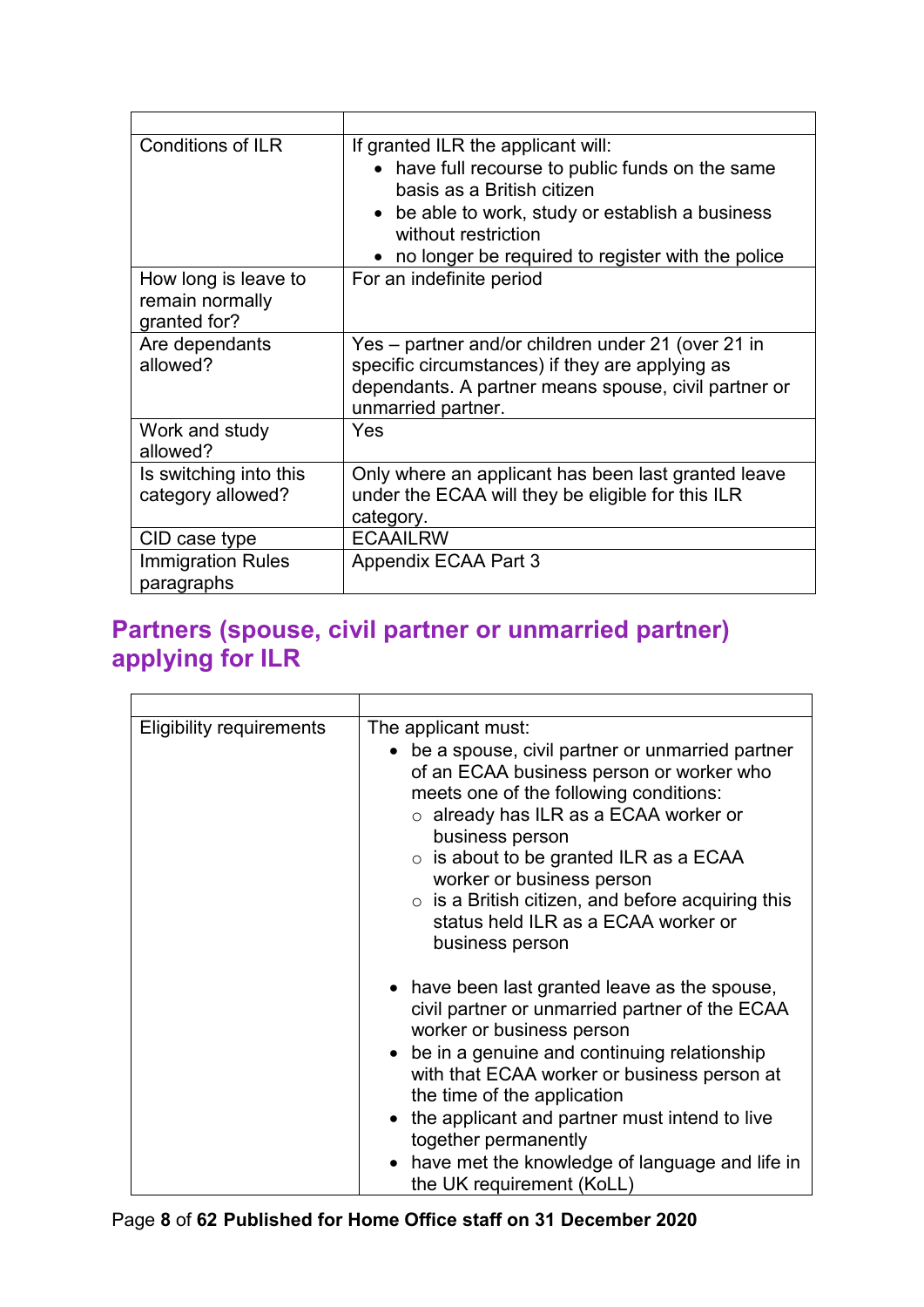|                                                                          | • not fall for refusal under the General Grounds<br>for Refusal (GGfR)<br>have lived continuously with the partner as<br>their spouse, civil partner or unmarried partner<br>for 5 years whilst the partner was an ECAA<br>worker or business person or had leave under<br>another category of the Rules |
|--------------------------------------------------------------------------|----------------------------------------------------------------------------------------------------------------------------------------------------------------------------------------------------------------------------------------------------------------------------------------------------------|
| <b>Application forms</b>                                                 | Digital form ECAA44                                                                                                                                                                                                                                                                                      |
| Cost of application:                                                     | A fee is charged - Government Visa Fees                                                                                                                                                                                                                                                                  |
| Entry clearance<br>mandatory?                                            | <b>No</b>                                                                                                                                                                                                                                                                                                |
| Is biometric information<br>required for applications<br>made in the UK? | Yes                                                                                                                                                                                                                                                                                                      |
| Code of ILR granted                                                      | Code 1A                                                                                                                                                                                                                                                                                                  |
| Entry clearance<br>endorsements                                          | Not applicable                                                                                                                                                                                                                                                                                           |
| Conditions of ILR to<br>remain                                           | If granted ILR the applicant will:<br>have full recourse to public funds on the same<br>basis as a British citizen<br>be able to work, study or establish a business<br>without restriction<br>• no longer be required to register with the police                                                       |
| How long is leave to<br>remain normally granted<br>for?                  | For an indefinite period                                                                                                                                                                                                                                                                                 |
| Are dependants allowed?                                                  | Yes - This includes children under 21 if they are<br>applying as dependants as well as children over 21<br>under certain conditions, applying under Part 5<br>Appendix ECAA.                                                                                                                             |
| Work and study allowed?                                                  | Yes.                                                                                                                                                                                                                                                                                                     |
| Is switching into this<br>category allowed?                              | No. The applicant must have leave under the ECAA<br>to be eligible.                                                                                                                                                                                                                                      |
| CID case type                                                            | <b>ECAASPILR or ECAAJSILR</b>                                                                                                                                                                                                                                                                            |
| <b>Immigration Rules</b><br>paragraphs                                   | Appendix ECAA Part 6                                                                                                                                                                                                                                                                                     |

## <span id="page-8-0"></span>**Children (child or over 21 dependant) applying for ILR**

| <b>Eligibility requirements</b> | The applicant must:                               |
|---------------------------------|---------------------------------------------------|
|                                 | • be a child of a parent who has ILR, or is about |
|                                 | to be granted it, as an ECAA worker or            |
|                                 | business person, or the child of their spouse,    |
|                                 | civil partner or unmarried partner                |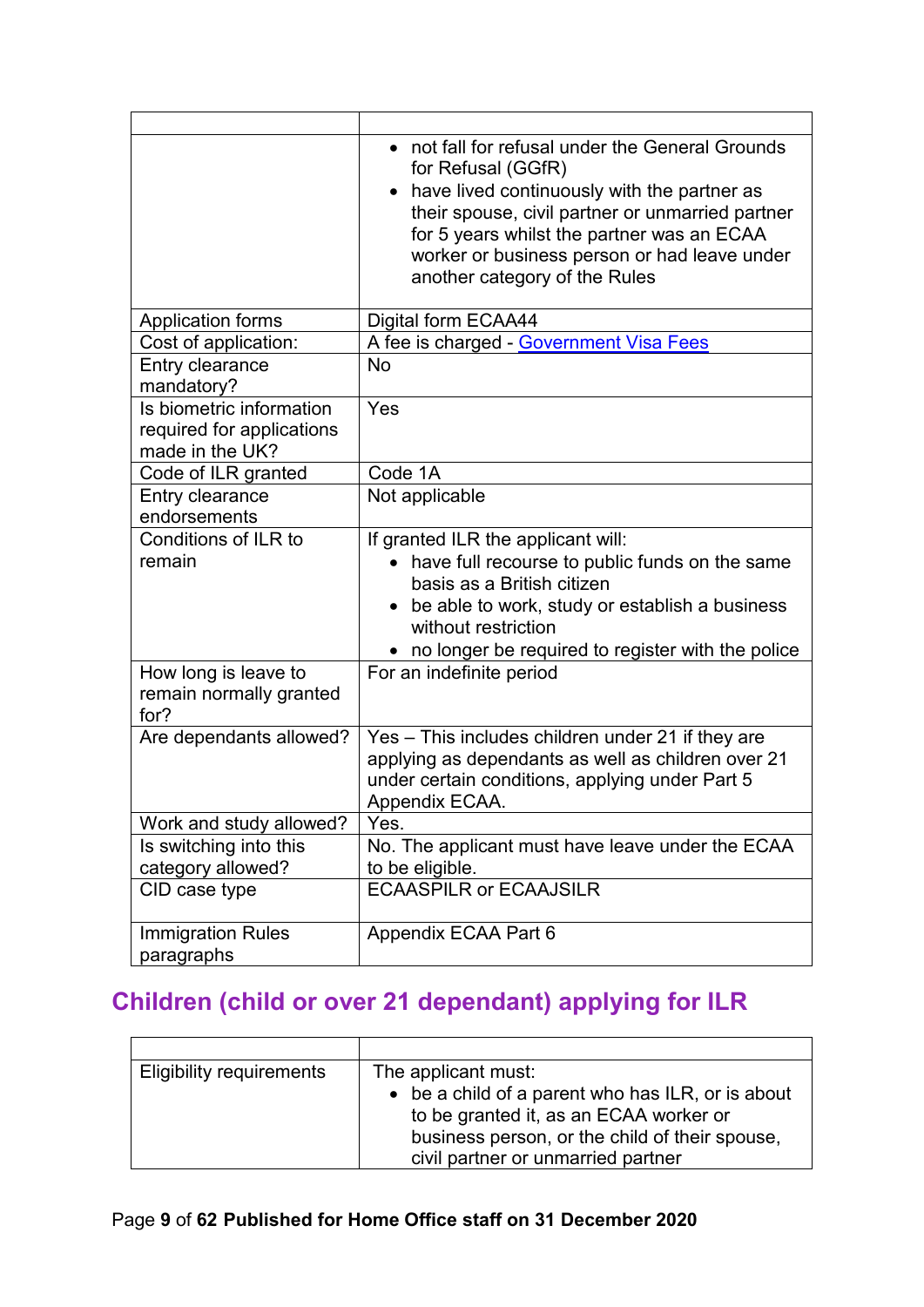|                                                                          | have been granted leave as the child of an<br>ECAA worker or business person, or their<br>partner, or have been born in the UK<br>not be married or in a civil partnership, and<br>must not exist in an independent family unit,<br>away from his/her parents, or be leading an<br>independent life<br>have both parents lawfully settled in the UK, or<br>currently being granted ILR at the same time<br>as the applicant unless exceptions apply<br>have met the knowledge of language and life in<br>the UK requirement (KoLL) unless under the<br>age of 18<br>have care and accommodation in the UK that is<br>in line with current UK legislation and<br>regulation<br>• not fall for refusal under the General Grounds<br>for Refusal (GGfR) |
|--------------------------------------------------------------------------|------------------------------------------------------------------------------------------------------------------------------------------------------------------------------------------------------------------------------------------------------------------------------------------------------------------------------------------------------------------------------------------------------------------------------------------------------------------------------------------------------------------------------------------------------------------------------------------------------------------------------------------------------------------------------------------------------------------------------------------------------|
| <b>Application forms</b>                                                 | Digital form ECAA4                                                                                                                                                                                                                                                                                                                                                                                                                                                                                                                                                                                                                                                                                                                                   |
| Cost of application:                                                     | A fee is charged - Government Visa Fees                                                                                                                                                                                                                                                                                                                                                                                                                                                                                                                                                                                                                                                                                                              |
| Entry clearance                                                          | <b>No</b>                                                                                                                                                                                                                                                                                                                                                                                                                                                                                                                                                                                                                                                                                                                                            |
| mandatory?                                                               |                                                                                                                                                                                                                                                                                                                                                                                                                                                                                                                                                                                                                                                                                                                                                      |
| Is biometric information<br>required for applications<br>made in the UK? | Yes                                                                                                                                                                                                                                                                                                                                                                                                                                                                                                                                                                                                                                                                                                                                                  |
| Code of ILR granted                                                      | Code 1A                                                                                                                                                                                                                                                                                                                                                                                                                                                                                                                                                                                                                                                                                                                                              |
| Entry clearance<br>endorsements                                          | Not applicable                                                                                                                                                                                                                                                                                                                                                                                                                                                                                                                                                                                                                                                                                                                                       |
| <b>Conditions of ILR</b>                                                 | If granted ILR the applicant will:<br>have full recourse to public funds on the same<br>basis as a British citizen<br>be able to work or study<br>no longer be required to register with the police                                                                                                                                                                                                                                                                                                                                                                                                                                                                                                                                                  |
| How long is leave to<br>remain normally granted<br>for?                  | For an indefinite period                                                                                                                                                                                                                                                                                                                                                                                                                                                                                                                                                                                                                                                                                                                             |
| Are dependants allowed?                                                  | n/a                                                                                                                                                                                                                                                                                                                                                                                                                                                                                                                                                                                                                                                                                                                                                  |
| Work and study allowed?                                                  | Yes                                                                                                                                                                                                                                                                                                                                                                                                                                                                                                                                                                                                                                                                                                                                                  |
| Is switching into this                                                   | No. The applicant must have leave under the ECAA                                                                                                                                                                                                                                                                                                                                                                                                                                                                                                                                                                                                                                                                                                     |
| category allowed?                                                        | to be eligible.                                                                                                                                                                                                                                                                                                                                                                                                                                                                                                                                                                                                                                                                                                                                      |
| CID case type                                                            | ECAAJCILR or ECAADILR (over 18)                                                                                                                                                                                                                                                                                                                                                                                                                                                                                                                                                                                                                                                                                                                      |
| <b>Immigration Rules</b>                                                 | Appendix ECAA Part 5                                                                                                                                                                                                                                                                                                                                                                                                                                                                                                                                                                                                                                                                                                                                 |
| paragraphs                                                               |                                                                                                                                                                                                                                                                                                                                                                                                                                                                                                                                                                                                                                                                                                                                                      |

## <span id="page-9-0"></span>**Partners applying for further leave to remain (FLR)**

| <b>Eligibility requirements</b> | The applicant must: |
|---------------------------------|---------------------|
|                                 |                     |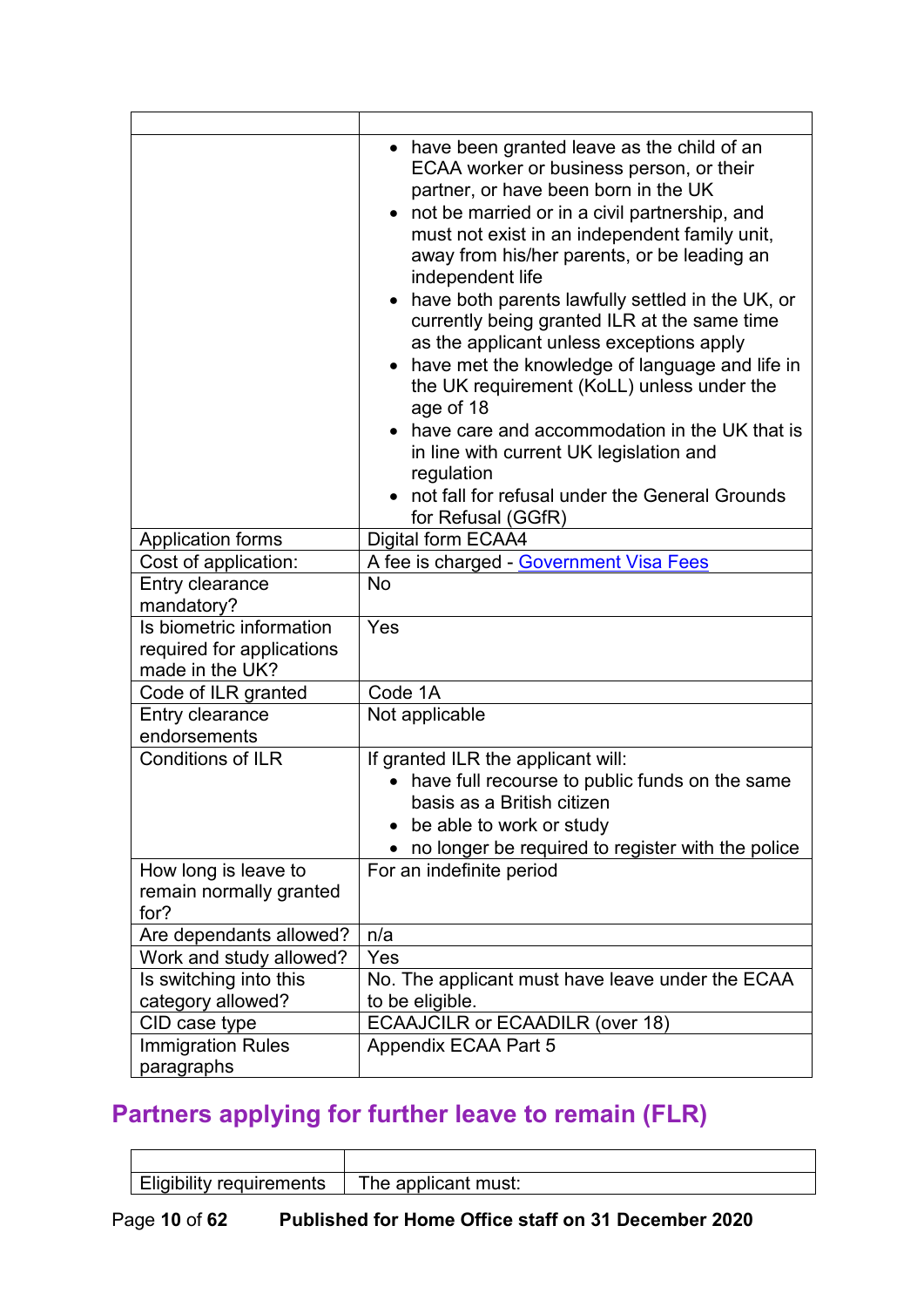|                                                                                                             | be a spouse, civil partner or unmarried partner of<br>an ECAA business person or worker who has<br>granted ILR and is in the UK because they have<br>either<br>been granted entry clearance or leave to<br>$\circ$<br>remain as a dependant of an ECAA worker<br>or business person<br>are in the UK without leave because their<br>$\circ$<br>ECAA leave expired and they did not qualify<br>for ILR due to not meeting the 2 years<br>residency requirement and could not qualify<br>as a dependant of an ECAA business<br>person to gain further leave to remain, due<br>to the fact that the ECAA business person<br>had already acquired ILR.<br>• be in a genuine relationship, and living, with the<br>ECAA worker or business person whom entry<br>clearance or leave to remain was granted<br>• not fall for refusal under the General Grounds for<br>Refusal (GGfR)<br>• have adequate accommodation and be<br>maintained by the sponsor, who must do so<br>without accessing unentitled public funds<br>• be registered with the police where appropriate<br>• not be the UK in breach of immigration laws<br>except that exceptions apply |
|-------------------------------------------------------------------------------------------------------------|-------------------------------------------------------------------------------------------------------------------------------------------------------------------------------------------------------------------------------------------------------------------------------------------------------------------------------------------------------------------------------------------------------------------------------------------------------------------------------------------------------------------------------------------------------------------------------------------------------------------------------------------------------------------------------------------------------------------------------------------------------------------------------------------------------------------------------------------------------------------------------------------------------------------------------------------------------------------------------------------------------------------------------------------------------------------------------------------------------------------------------------------------------|
| <b>Application forms</b>                                                                                    | Digital form ECAA4                                                                                                                                                                                                                                                                                                                                                                                                                                                                                                                                                                                                                                                                                                                                                                                                                                                                                                                                                                                                                                                                                                                                    |
| Cost of application:                                                                                        | A fee is charged - Government Visa Fees                                                                                                                                                                                                                                                                                                                                                                                                                                                                                                                                                                                                                                                                                                                                                                                                                                                                                                                                                                                                                                                                                                               |
| Entry clearance<br>mandatory?                                                                               | No                                                                                                                                                                                                                                                                                                                                                                                                                                                                                                                                                                                                                                                                                                                                                                                                                                                                                                                                                                                                                                                                                                                                                    |
| Is biometric information<br>required for<br>applications made in<br>the UK?<br><b>Conditions of further</b> | Yes                                                                                                                                                                                                                                                                                                                                                                                                                                                                                                                                                                                                                                                                                                                                                                                                                                                                                                                                                                                                                                                                                                                                                   |
| leave to remain                                                                                             | If granted FLR the applicant will:<br>be able to work or study<br>no longer be required to register with the police                                                                                                                                                                                                                                                                                                                                                                                                                                                                                                                                                                                                                                                                                                                                                                                                                                                                                                                                                                                                                                   |
| How long is leave to<br>remain normally<br>granted for?                                                     | 3 years.                                                                                                                                                                                                                                                                                                                                                                                                                                                                                                                                                                                                                                                                                                                                                                                                                                                                                                                                                                                                                                                                                                                                              |
| Are dependants<br>allowed?                                                                                  | n/a                                                                                                                                                                                                                                                                                                                                                                                                                                                                                                                                                                                                                                                                                                                                                                                                                                                                                                                                                                                                                                                                                                                                                   |
| Work and study<br>allowed?                                                                                  | Yes                                                                                                                                                                                                                                                                                                                                                                                                                                                                                                                                                                                                                                                                                                                                                                                                                                                                                                                                                                                                                                                                                                                                                   |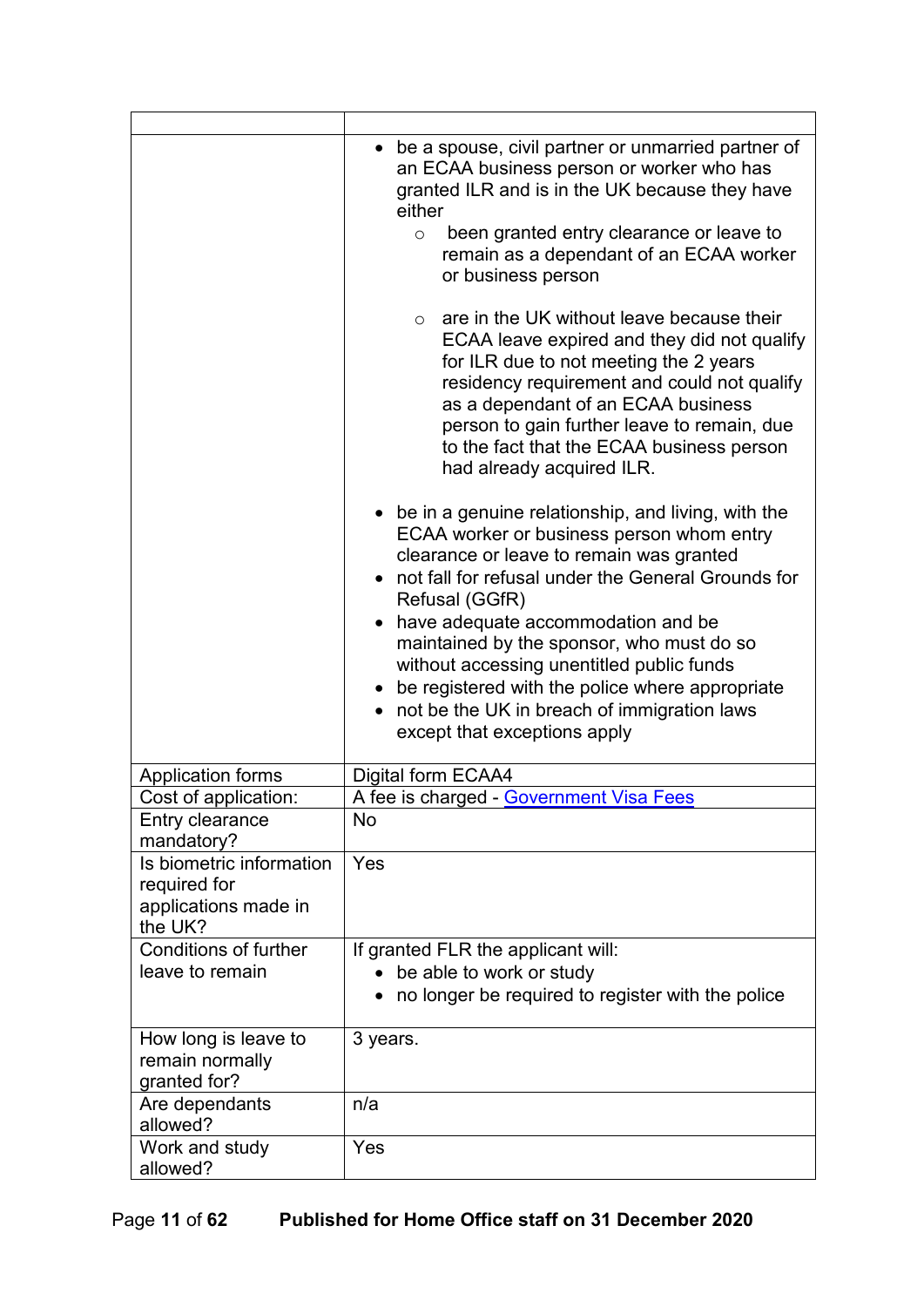| Is switching into this<br>category allowed? | No. The applicant must have previously had leave<br>under the ECAA to be eligible. However certain<br>exceptions apply to those previously refused ILR under<br>the ECAA. |
|---------------------------------------------|---------------------------------------------------------------------------------------------------------------------------------------------------------------------------|
| CID case type                               | <b>ECAASLTR</b>                                                                                                                                                           |
| <b>Immigration Rules</b><br>paragraphs      | Appendix ECAA Part 7                                                                                                                                                      |

#### **Related content**

**[Contents](#page-1-0)**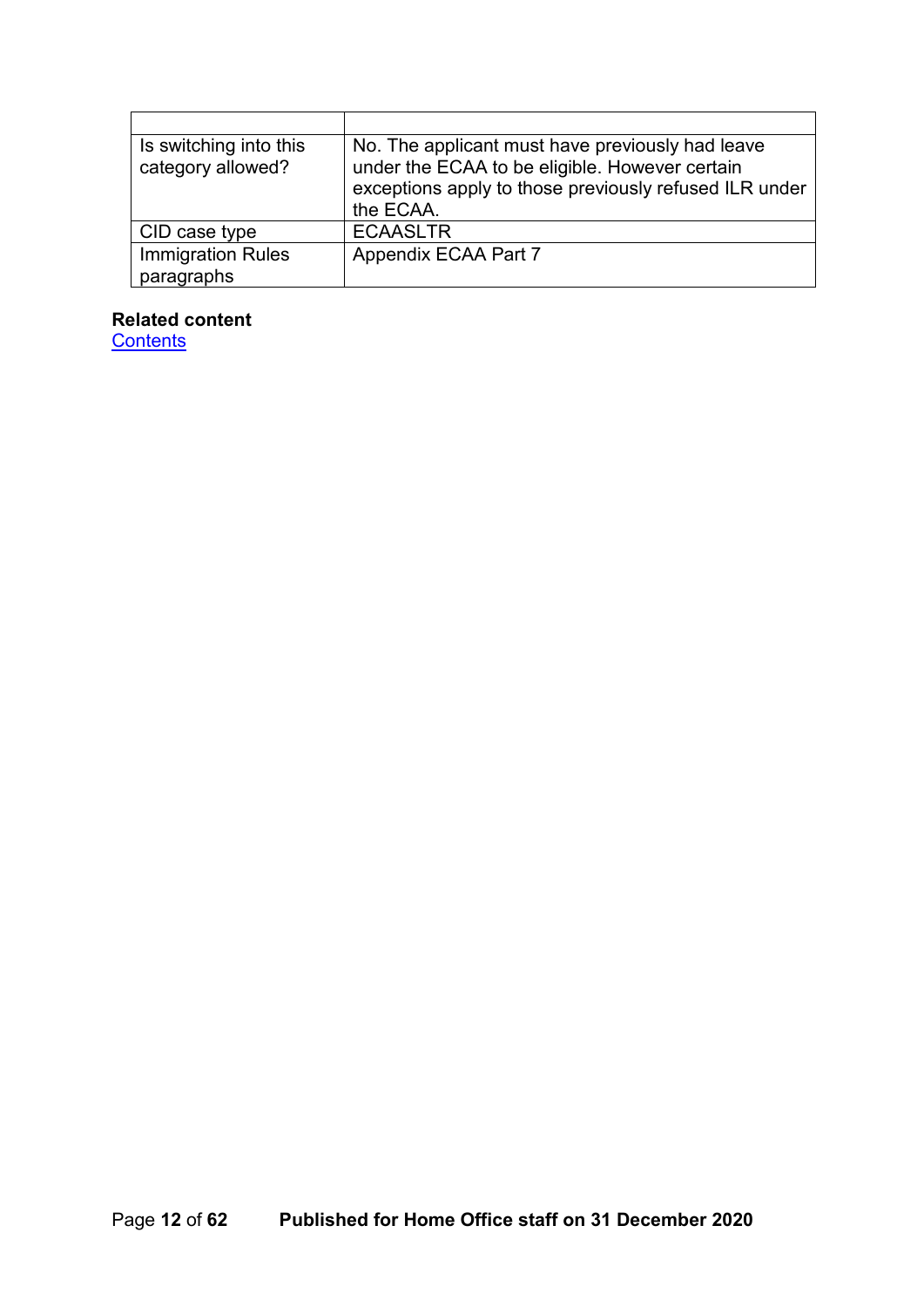# <span id="page-12-0"></span>**Background**

This page tells you about the background to this category.

The ECAA was set up under the Ankara Agreement on 12 September 1963 with the general aim of promoting economic relations between Turkey and the European Economic Community (which later evolved into the European Union) and the eventual accession of Turkey to the Community. The UK became a signatory to the ECAA when it joined the European Economic Community in 1973.

The ECAA includes a standstill clause, prohibiting the introduction of new national restrictions on Turkish nationals which are less favourable than before the time the relevant ECAA provisions came into force in 1973. The Home Office's historical policy had treated the ECAA standstill clause as applying for indefinite leave to remain (ILR) for Turkish business persons and their dependants.

In the 2017 Upper Tribunal case of [Aydogdu v SSHD \[JR/15737/2015\]](http://www.bailii.org/uk/cases/UKUT/IAC/2017/167.html) the Upper Tribunal confirmed that the ECAA does not apply to ILR for Turkish business persons. As a consequence, the previous policy on ILR for ECAA business persons was withdrawn.

This brought Turkish ECAA business persons in line with Turkish ECAA workers, who have not had a route to ILR under the standstill clause since the Court of Appeal judgment in the case of KP (India) [\[2014\] EWCA Civ 1109.](http://www.bailii.org/ew/cases/EWCA/Civ/2014/1109.html)

However, a new route to ILR has been provided for Turkish ECAA business persons, workers and the family members of both groups. These are contained in Appendix ECAA to the Immigration Rules and came into force on 6 July 2018.

Following the UK's departure from the EU, and the ending of the transition period on 31 December 2020, the Immigration and Social Security Co-ordination (EU Withdrawal) Act 2020 disapplied certain directly effective immigration rights under EU law including provisions within the ECAA between the EU and Turkey. This departure does not affect the ability of ECAA workers, business persons or their family members to apply for settlement under these Rules.

This guidance only applies to Turkish nationals and their family members who have previously been granted leave under the ECAA.

<span id="page-12-1"></span>**Related content [Contents](#page-1-0)**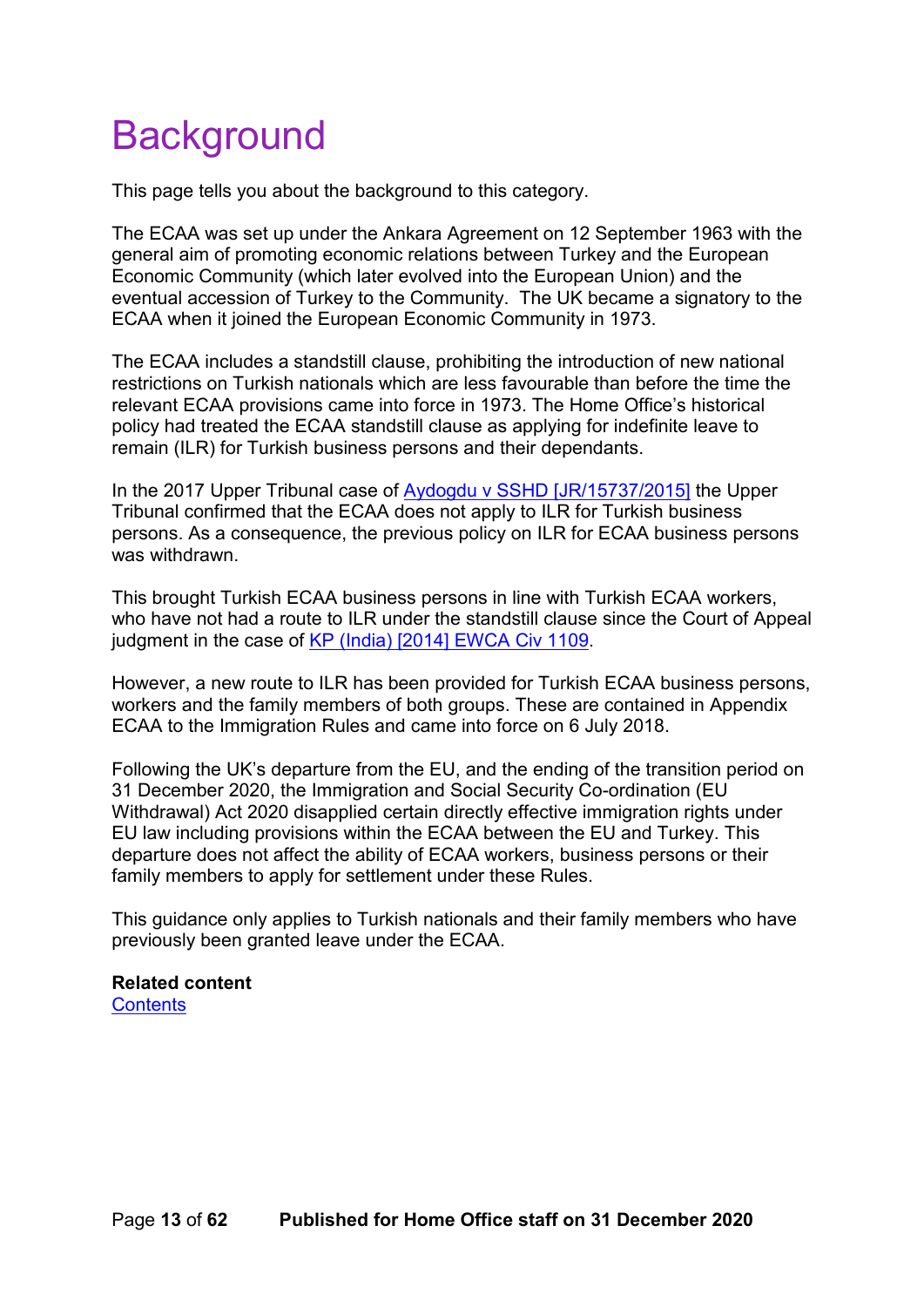## <span id="page-13-0"></span>Requirements for indefinite leave to remain: ECAA business persons

This section tells you about the requirements to be met by ECAA business persons applying for indefinite leave to remain (ILR). All requirements need to be met before ILR can be granted. The relevant section of Appendix ECAA Settlement is ECAA4.

#### <span id="page-13-1"></span>**Qualifying criteria**

In order for an ECAA business person to be granted ILR in this category, the following criteria need to be met. The applicant must:

- be a Turkish ECAA business person
- have resided in the UK for a continuous period of 5 years under either the Turkish ECAA business person category, the Tier 1 (Entrepreneur) category or a combination thereof
- have last been granted leave as an ECAA business person
- meet the knowledge of language and life in the UK requirement in Appendix KOLL
- continue to run the business(s) s/he relies upon to be regarded as an ECAA business person and intends to continue running a viable business in the UK
- have been able to support any family members with them without recourse to public funds to which they are not entitled
- not fall for refusal under Part 9 of the General Grounds for Refusal

#### <span id="page-13-2"></span>**When applicants can apply**

Caseworkers should be aware that applicants can apply for ILR up to 28 days before they will reach the end of the qualifying period. If they apply earlier than that, their application may be refused. The qualifying period will be 5 years immediately before the date they apply for ILR or the 5 years immediately before the date the ILR application is decided, depending on which is most beneficial for the applicant. If they have spent more than the required time in the United Kingdom, caseworkers should only consider the most recent 5 years as applicable.

#### <span id="page-13-3"></span>**The qualifying period**

An applicant may only qualify under the ILR route for ECAA business persons if they have spent a continuous period of 5 years in the UK, of which the most recent period of leave must be as an ECAA business person and the rest made up of a combination of leave as either:

- an ECAA business person
- a Tier 1 (Entrepreneur) migrant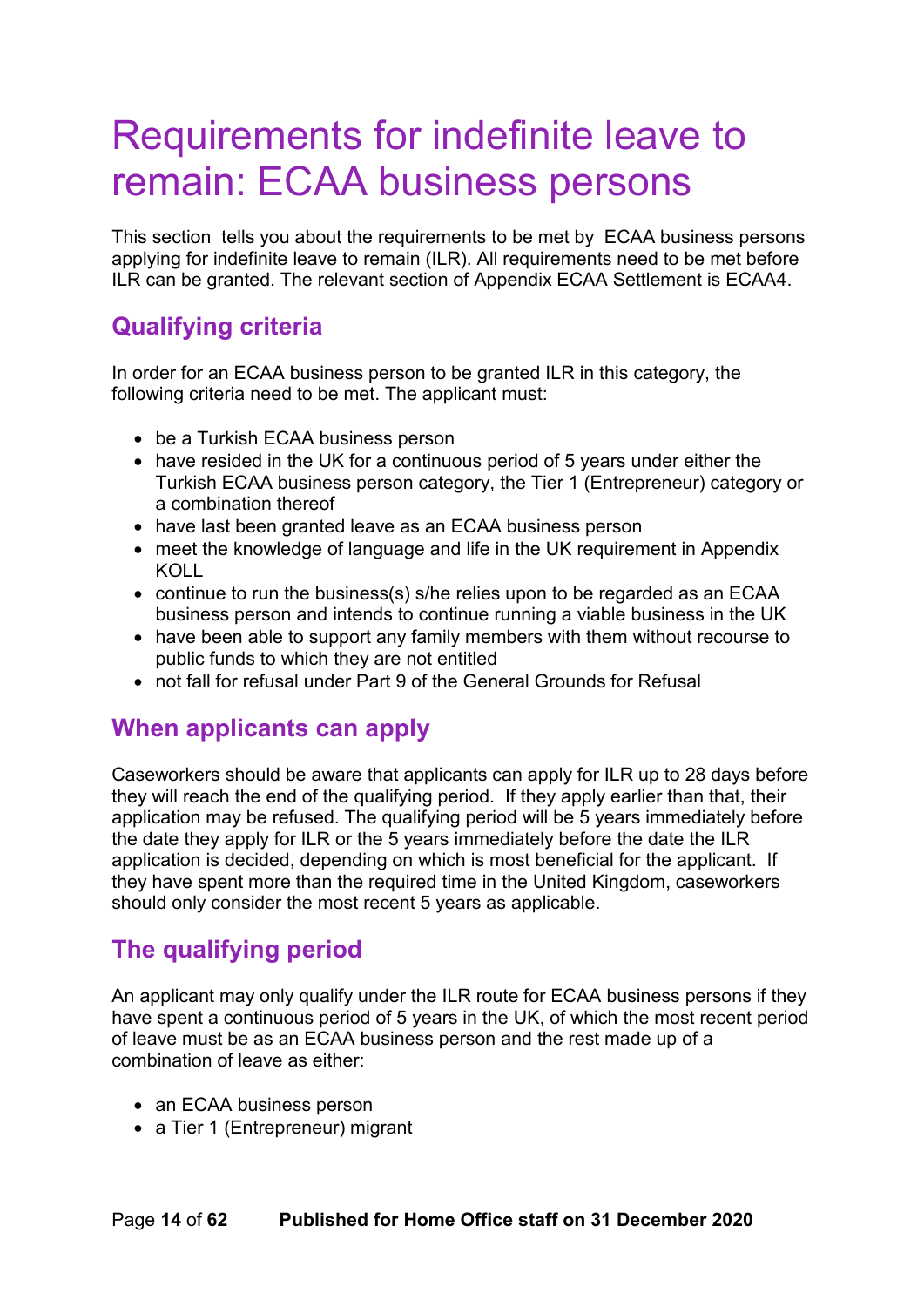This means that the applicant must have been resident in the UK, with valid leave in one of the above categories, for an unbroken period of 5 years.

#### <span id="page-14-0"></span>**Calculating the continuous period**

The continuous period is to be calculated to end on whichever of the following dates is most beneficial to the applicant:

- the date of application
- the date of decision
- any date up to 28 days after the date of application- this means that an applicant may apply up to 28 days in advance of accruing their 5 year continuous period

For immigration purposes, 'UK' means Great Britain and Northern Ireland only. However, time spent with valid leave in the Bailiwick of Guernsey, the Bailiwick of Jersey or the Isle of Man shall, provided that the leave was granted for a purpose equivalent to UK leave as an ECAA business person or Tier 1 (Entrepreneur) migrant, be treated as time lawfully in the UK for these purposes. However, the leave covering the most recent period prior to the application must be leave as an ECAA business person or Tier 1 (Entrepreneur) migrant granted in the UK .

### <span id="page-14-1"></span>**Absences from the UK**

Applicants applying for ILR are able to have up to 180 days of absence from the UK in a 12 month period during each year of the qualifying period.

When calculating whether the individual has had 5 years' unbroken residence in the UK, the following factors must be considered:

- the applicant must not have been absent from the UK for more than 180 days during any 12 month period during the continuous period
	- o however, any absence from the UK which is for the purpose of assisting with a national or international humanitarian or environmental crisis overseas shall not count towards the 180 day limit
	- $\circ$  it is for the applicant to provide sufficient evidence to satisfy the Secretary of State that their absence from the UK was for this purpose
- if the applicant has left the UK and returned during the qualifying period, then they must have had existing leave to enter or remain upon their departure and return. There are 2 exceptions to this requirement:
	- $\circ$  if the individual's leave lapsed while they were outside the United Kingdom, then provided they made a further application for entry clearance within 28 days of that leave lapsing and prior to 6 July 2018 and that application was subsequently granted, the period without leave shall be disregarded if, after 6 July 2018, the applicant makes an application for further entry clearance during a period in which they have continuing limited leave which is subsequently granted, the period spent outside the UK with continuing leave and pending the applicant's re-entry into the UK shall be disregarded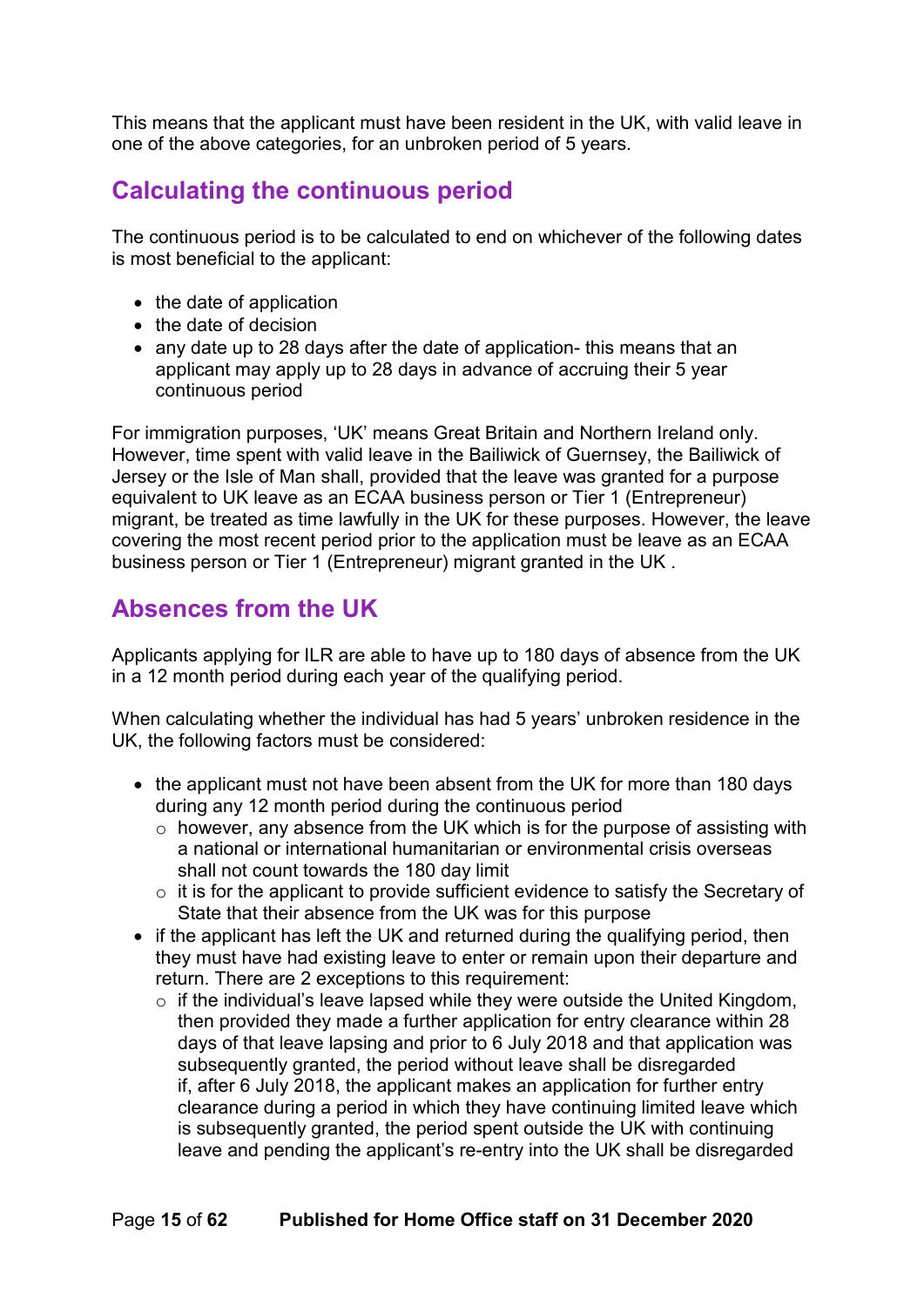• periods of overstaying will be disregarded only in the circumstances detailed in the [Overstaying: exceptions](#page-20-0) section

#### <span id="page-15-0"></span>**Overstaying: exceptions**

Applications for ILR must be refused if applicants have overstayed beyond the end of the last period of leave to enter or remain granted. The only exceptions are where the application is made in any of the following circumstances:

- within 14 days of the applicant's previous leave expiring and we consider there is a good reason beyond the applicant's or their representative's control, provided in or with the application stating why the application could not be made in time
- within 14 days of:
	- $\circ$  the refusal of the previous application for leave
	- o the expiry of any leave which has been extended by section 3C of the Immigration Act 1971
	- $\circ$  the expiry of the time-limit for making an in-time application for administrative review or appeal (where applicable)
	- o any administrative review or appeal being concluded, withdrawn or abandoned or lapsing

If there are good reasons which prevented applying in time, applicants must submit evidence of these with their application. You should decide applications on their merits.

The threshold for what constitutes 'good reason' is high and will depend on the individual circumstances of the case, but for example may include delays resulting from unexpected or unforeseeable circumstances such as:

- serious illness which meant that the applicant or their representative were unable to submit the application in time (where supported by appropriate medical documentation)
- travel or postal delays which meant that the applicant or their representative were unable to submit the application in time
- inability to provide necessary documents- this would only apply to exceptional or unavoidable circumstances beyond the applicant's control, such as the Home Office being at fault in the loss of, or delay in returning, travel documents, or delay in obtaining replacement documents following loss as a result of theft, fire or flood (where supported by evidence of the date of loss and the date replacement documents were sought)

#### <span id="page-15-1"></span>**Applications and Coronoavirus**

If an applicant has been absent from the UK for more than 180 days as a result of either coronavirus illness and/or travel restrictions associated with coronavirus, that absence may be justified as a 'serious or compelling reason' and result in indefinite leave being granted outside the rules.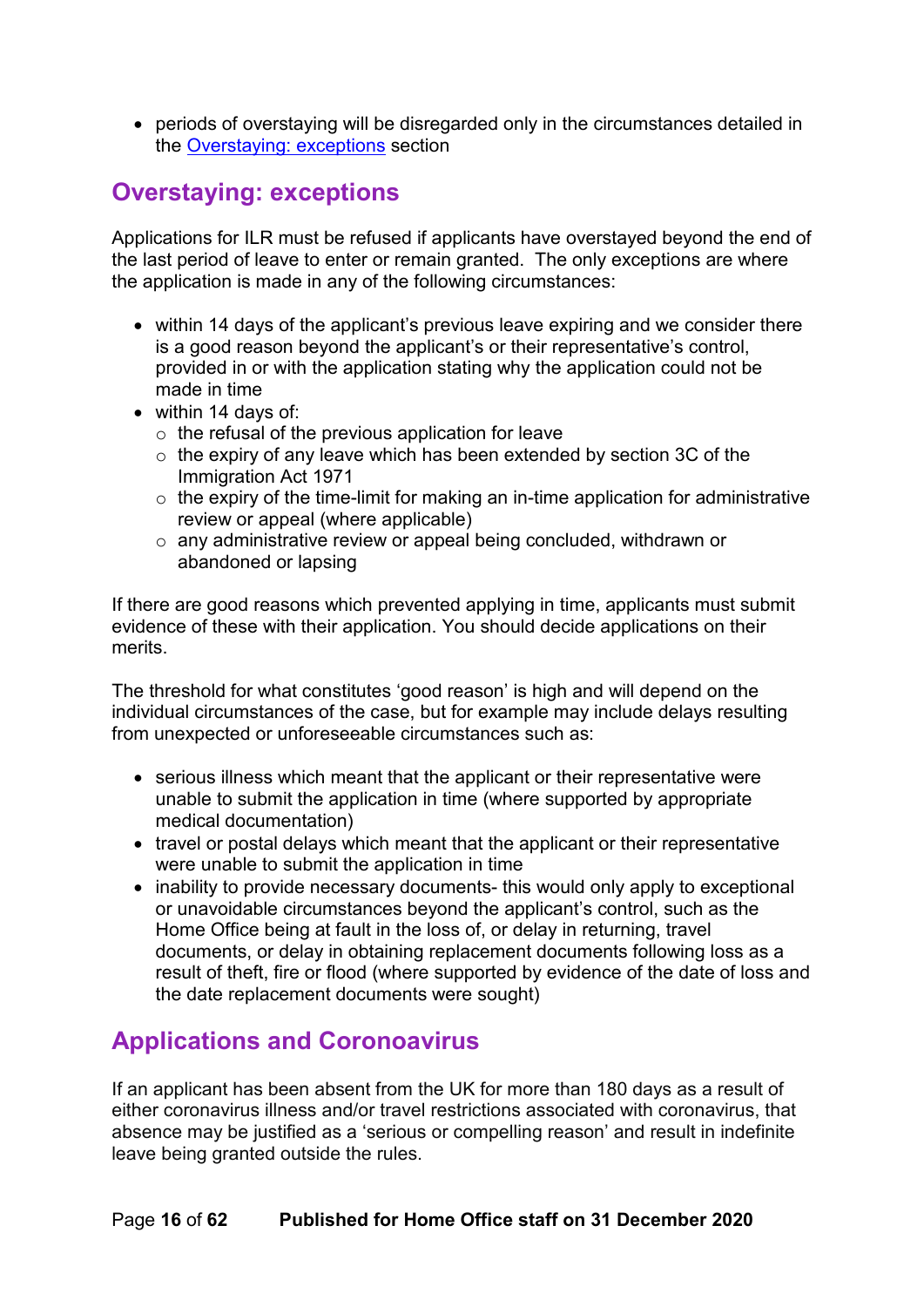Applicants must provide evidence in the form of a supporting letter which outlines your absence, including:

- dates they were ill or in quarantine
- details of the compelling reason for the absence
- any supporting documents, for example medical certificate or evidence of disruption to travel arrangements where available

#### <span id="page-16-0"></span>**Applications under consideration**

Applicants should not make plans to travel outside of the Common Travel Area whilst their application is under consideration. If applicants request their passport back in order to travel prior to a decision being reached on their application, then such applications should be treated as being withdrawn in accordance with Paragraph 34J of the Immigration Rules.

#### <span id="page-16-1"></span>**Knowledge of language and life in the UK (KoLL) requirement**

To apply for ILR under the Appendix ECAA rules, applicants need to satisfy the knowledge of language and life in the UK (KoLL) requirement. Further guidance is available in the [KOLL](#page-32-0) section, [Appendix KoLL](https://www.gov.uk/guidance/immigration-rules/immigration-rules-appendix-koll) and [associated English Language](https://www.gov.uk/government/publications/knowledge-of-life-and-language-in-the-uk)  [guidance.](https://www.gov.uk/government/publications/knowledge-of-life-and-language-in-the-uk)

#### <span id="page-16-2"></span>**The business requirement**

You must ensure that the Turkish ECAA business person is actively running the business(s) upon which s/he is relying when they apply for ILR. In order to do this, they must meet the relevant requirements and assessments outlined in [the Turkish](https://www.gov.uk/government/publications/turkish-ecaa-business-guidance)  [ECAA business guidance.](https://www.gov.uk/government/publications/turkish-ecaa-business-guidance)

#### <span id="page-16-3"></span>**General Grounds for Refusal and criminality**

The applicant must not fall for refusal under the [General Grounds for](https://www.gov.uk/government/publications/general-grounds-for-refusal-considering-leave-to-remain) Refusal. Refusals on this basis cover areas such as breaching immigration rules and criminality. Caseworkers should consult the specific guidance on **General Grounds** for [Refusal](#page-34-0) before making a decision on an application.

#### <span id="page-16-4"></span>**Registration with the police**

Turkish nationals who are aged 16 or over are required to register with the police where they have been granted leave greater than 6 months.

Where an applicant is liable to police registration but has failed to do so caseworkers should refer to [Police registration section](#page-35-0) in this guidance.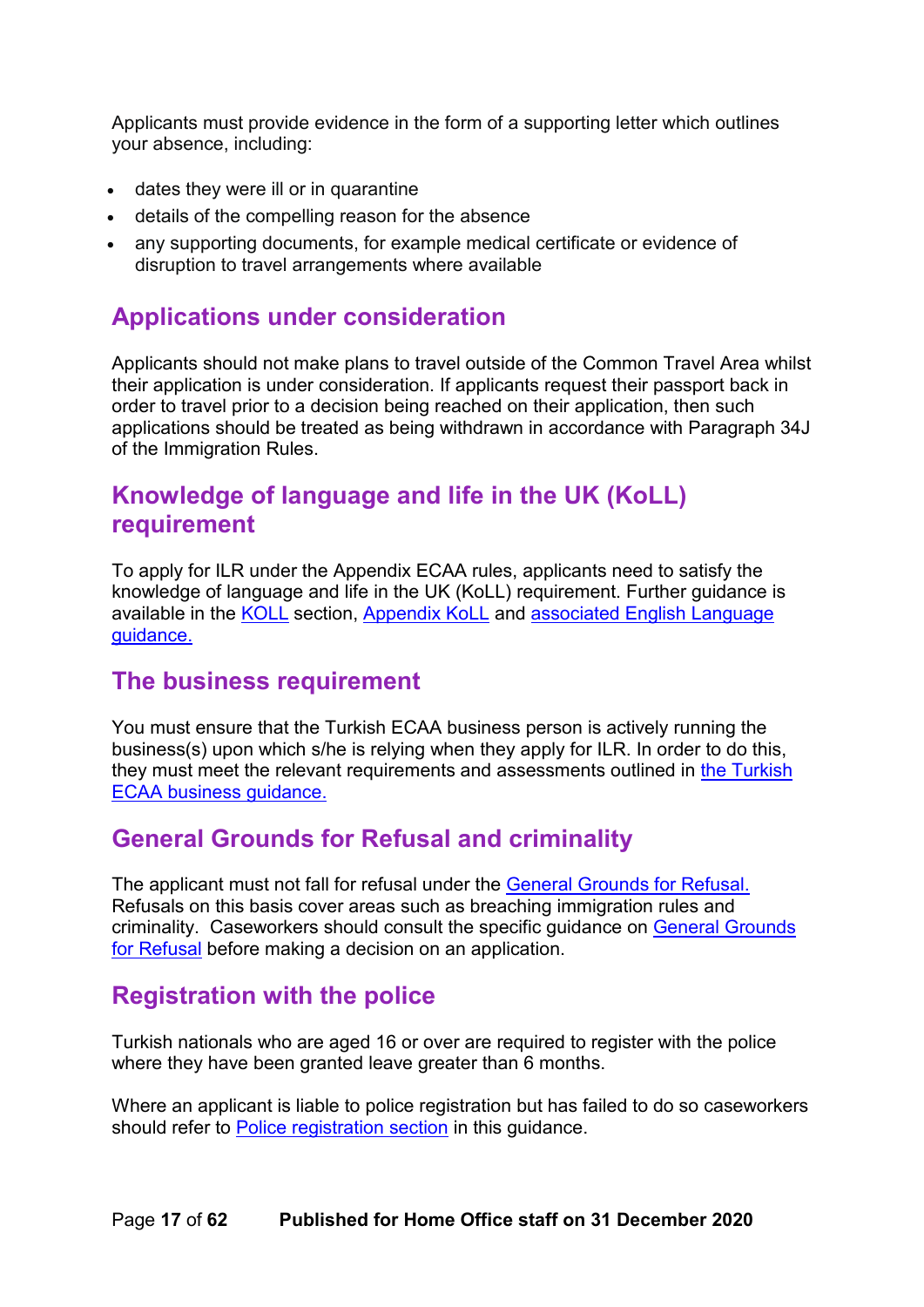#### <span id="page-17-0"></span>**Applicant is subject to an extant deportation order**

An extant deportation order automatically invalidates any existing leave to enter or remain. An application for ILR cannot therefore be granted if there is an extant deportation order. Such a grant would be automatically invalidated by the order. Further, the ILR route requires the individual currently be on ECAA leave to remain. This requirement cannot be met for those who are subject to an extant deportation order, as any such leave would have been automatically invalidated.

#### <span id="page-17-1"></span>**Granting ILR to a Turkish ECAA business person**

Where it is decided that all the requirements above have been met, you must grant the applicant ILR. CID should be updated appropriately and ICD 2635 should be used.

#### <span id="page-17-2"></span>**Refusing ILR to a Turkish ECAA business person**

Where it is decided that the requirements above have not been met, you should refuse the application. ICD 0007 should be used with the appropriate refusal wording utilised. CID should be updated.

#### **Related content**

**[Contents](#page-1-0)** [Relevant Immigration Rules –](#page-12-1) indefinite leave to remain [Police registration](https://www.gov.uk/government/publications/police-registration) [Knowledge of Language and Life in the UK](https://www.gov.uk/government/publications/knowledge-of-life-and-language-in-the-uk) [General Grounds for refusal-](https://www.gov.uk/government/collections/general-grounds-for-refusal-modernised-guidance) indefinite leave to remain [Refusal wording indefinite leave to remain](#page-51-0) [Turkish ECAA Business Guidance](https://www.gov.uk/government/publications/turkish-ecaa-business-guidance) Coronavirus- [Turkish applications for visas](https://www.gov.uk/guidance/coronavirus-covid-19-turkish-applicants-for-uk-visas)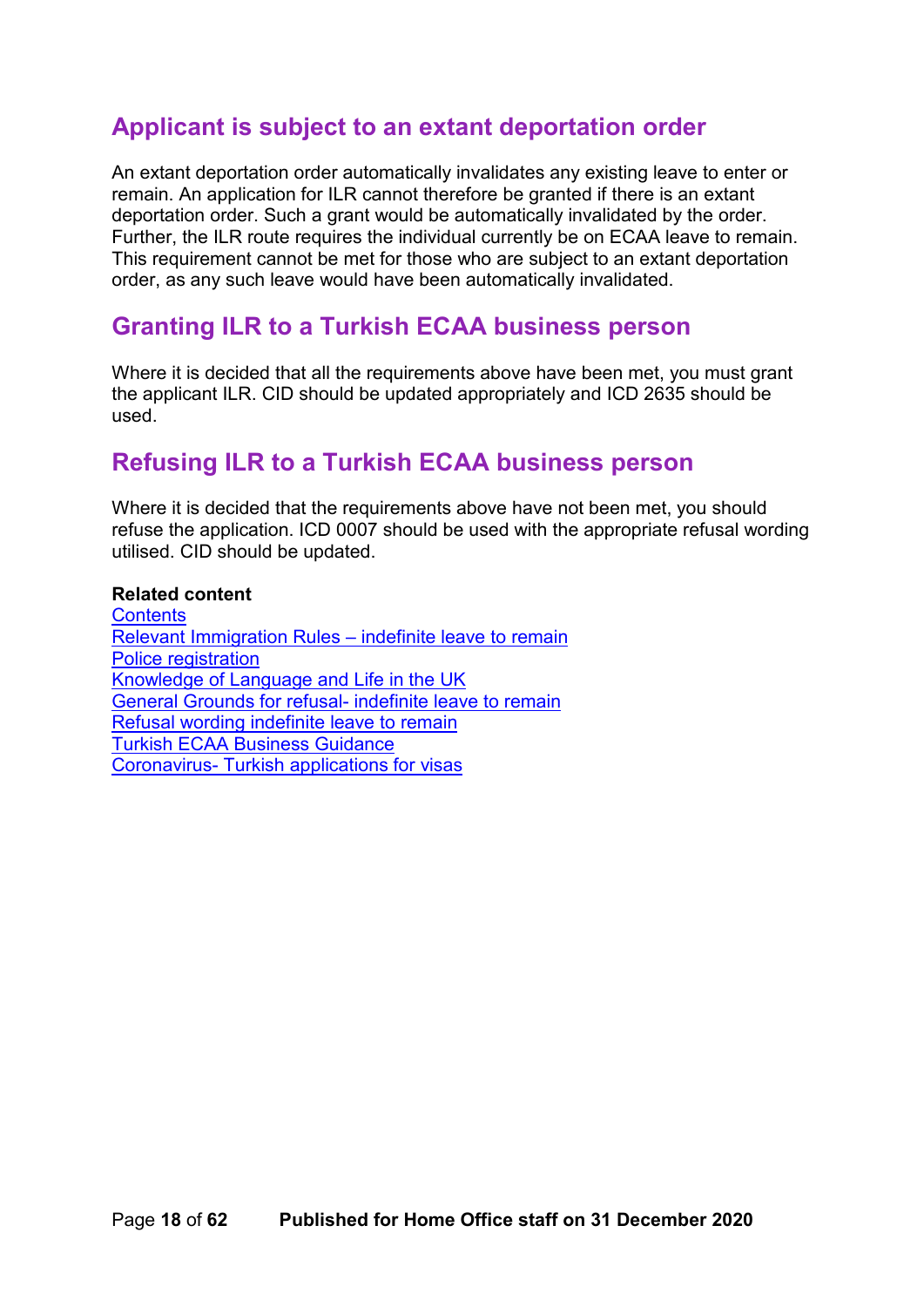# <span id="page-18-0"></span>Requirements for indefinite leave to remain: ECAA workers

This section tells you about the requirements to be met by ECAA workers applying for indefinite leave to remain (ILR). All requirements need to be met before ILR can be granted.

#### <span id="page-18-1"></span>**Qualifying criteria**

In order for anECAA worker to be granted ILR in this category, the following criteria need to be met. The applicant must:

- be an ECAA worker
- have last been granted leave as an ECAA worker
- have resided in the UK for a continuous period of 5 years as either a Turkish ECAA worker or any combination of the following categories:
- an FCAA worker or
- Tier 2 (General Migrant) or
- Tier 2 (Minister of Religion) or
- Tier 2 (Sportsperson) or
- As a work permit holder and
- have met the knowledge of language and life in the UK (KoLL) requirement
- not fall for refusal under Part 9 of the General Grounds for Refusal
- have been able to support any family members with them without recourse to public funds to which they are not entitled
- have complied with the police registration requirement where applicable

#### <span id="page-18-2"></span>**When applicants can apply**

Caseworkers should be aware that applicants can apply for ILR up to 28 days before they will reach the end of the qualifying period. If they apply earlier than that, their application may be refused. The qualifying period will be 5 years immediately before the date they apply for ILR or the 5 years immediately before the date the ILR application is decided, depending on which is most beneficial for the applicant. If they have spent more than the required time in the United Kingdom, caseworkers should only consider the most recent 5 years as applicable.

#### <span id="page-18-3"></span>**The qualifying period**

An applicant may only qualify under the ILR route for ECAA workers if they have spent a continuous period of 5 years in the UK, of which the most recent period of leave must be as a Turkish worker and the rest made up of a combination of leave as either :

- a Turkish ECAA worker
- a Tier 2 (General) migrant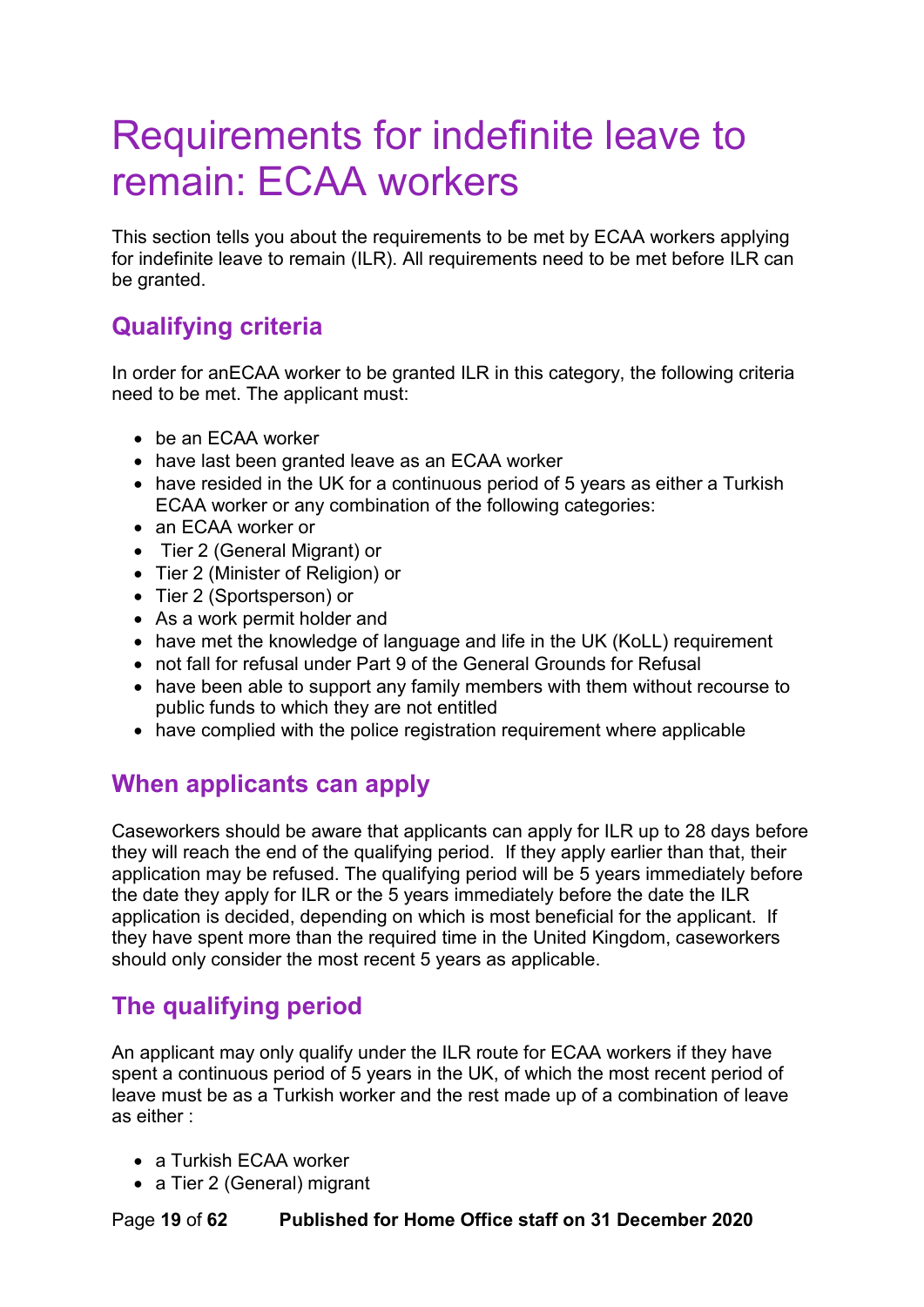- a Tier 2 (Minister of Religion) migrant
- a Tier 2 (Sportsperson) migrant
- a work permit holder

This means that the applicant must have been resident in the UK, with valid leave in one of the above categories, for an unbroken period of 5 years.

## <span id="page-19-0"></span>**Calculating the continuous period**

The continuous period is to be calculated to end on whichever of the following dates is most beneficial to the applicant:

- the date of application
- the date of decision
- any date up to 28 days after the date of application. This latter criterion means that an applicant may apply up to 28 days in advance of accruing their 5 years continuous period

For immigration purposes, 'UK' means Great Britain and Northern Ireland only. However, time spent with valid leave in the Bailiwick of Guernsey, the Bailiwick of Jersey or the Isle of Man shall, provided that the leave was granted for a purpose equivalent to UK leave as a Turkish worker. However, the leave covering the most recent period prior to the application must be leave as a Turkish ECAA worker granted in the UK.

#### <span id="page-19-1"></span>**Absences from the UK**

Applicants applying for ILR are able to have up to 180 days of absence from the UK in a 12 month period during each year of the qualifying period.

When calculating whether the individual has had 5 years' unbroken residence in the UK, the following factors must be considered:

- the applicant must not have been absent from the UK for more than 180 days during any 12 month period during the continuous period:
	- o however, any absence from the UK which is for the purpose of assisting with a national or international humanitarian or environmental crisis overseas shall not count towards the 180 day limit
	- o it is for the applicant to provide sufficient evidence to satisfy the Secretary of State that their absence from the UK was for this purpose
- if the applicant has left the UK and returned during the qualifying period, then they must have had existing leave to enter or remain upon their departure and return- there are 2 exceptions to this requirement:
	- $\circ$  if the individual's leave lapsed while they were outside the United Kingdom, then provided they made a further application for entry clearance within 28 days of that leave lapsing and prior to 6 July 2018 and that application was subsequently granted, the period without leave shall be disregarded
	- $\circ$  if, after 6 July 2018, the applicant makes an application for further entry clearance during a period in which they have continuing limited leave which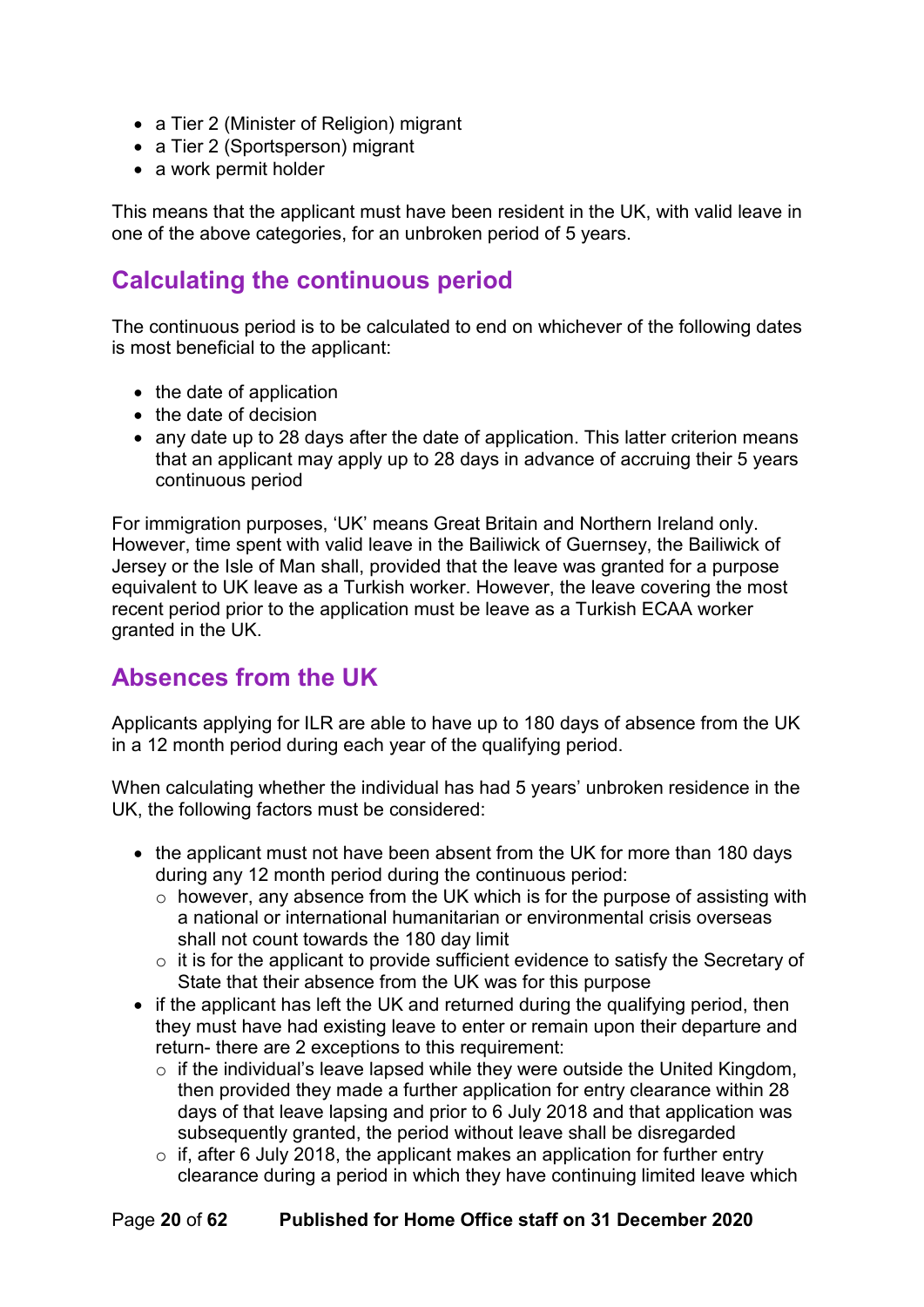is subsequently granted, the period spent outside the UK with continuing leave and pending the applicant's re-entry into the UK shall be disregarded

• periods of overstaying will be disregarded only in the circumstances detailed in the [Overstaying: exceptions](#page-20-0) section.

### <span id="page-20-0"></span>**Overstaying: exceptions**

Applications for ILR must be refused if applicants have overstayed beyond the end of the last period of leave to enter or remain granted. The only exceptions are where the application is made in any of the following circumstances:

- within 14 days of the applicant's previous leave expiring and we consider there is a good reason beyond the applicant's or their representative's control, provided in or with the application stating why the application could not be made in time
- within 14 days of:
	- $\circ$  the refusal of the previous application for leave
	- o the expiry of any leave which has been extended by section 3C of the Immigration Act 1971
	- $\circ$  the expiry of the time-limit for making an in-time application for administrative review or appeal (where applicable)
	- o any administrative review or appeal being concluded, withdrawn or abandoned or lapsing

If there are good reasons which prevented applying in time, applicants must submit evidence of these with their application. All cases will be decided on their merits. The threshold for what constitutes 'good reason' is high and will depend on the individual circumstances of the case, but for example may include delays resulting from unexpected or unforeseeable circumstances such:

- serious illness which meant that the applicant or their representative were unable to submit the application in time (where supported by appropriate medical documentation)
- travel or postal delays which meant that the applicant or their representative were unable to submit the application in time
- inability to provide necessary documents- this would only apply to exceptional or unavoidable circumstances beyond the applicant's control, such as the Home Office being at fault in the loss of, or delay in returning, travel documents, or delay in obtaining replacement documents following loss as a result of theft, fire or flood (where supported by evidence of the date of loss and the date replacement documents were sought)

Applicants should not make plans to travel outside of the Common Travel Area whilst their application is under consideration. If applicants request their passport back from us in order to travel prior to a decision being reached on their application, applications will be treated as being withdrawn in accordance with Paragraph 34J of the Immigration Rules.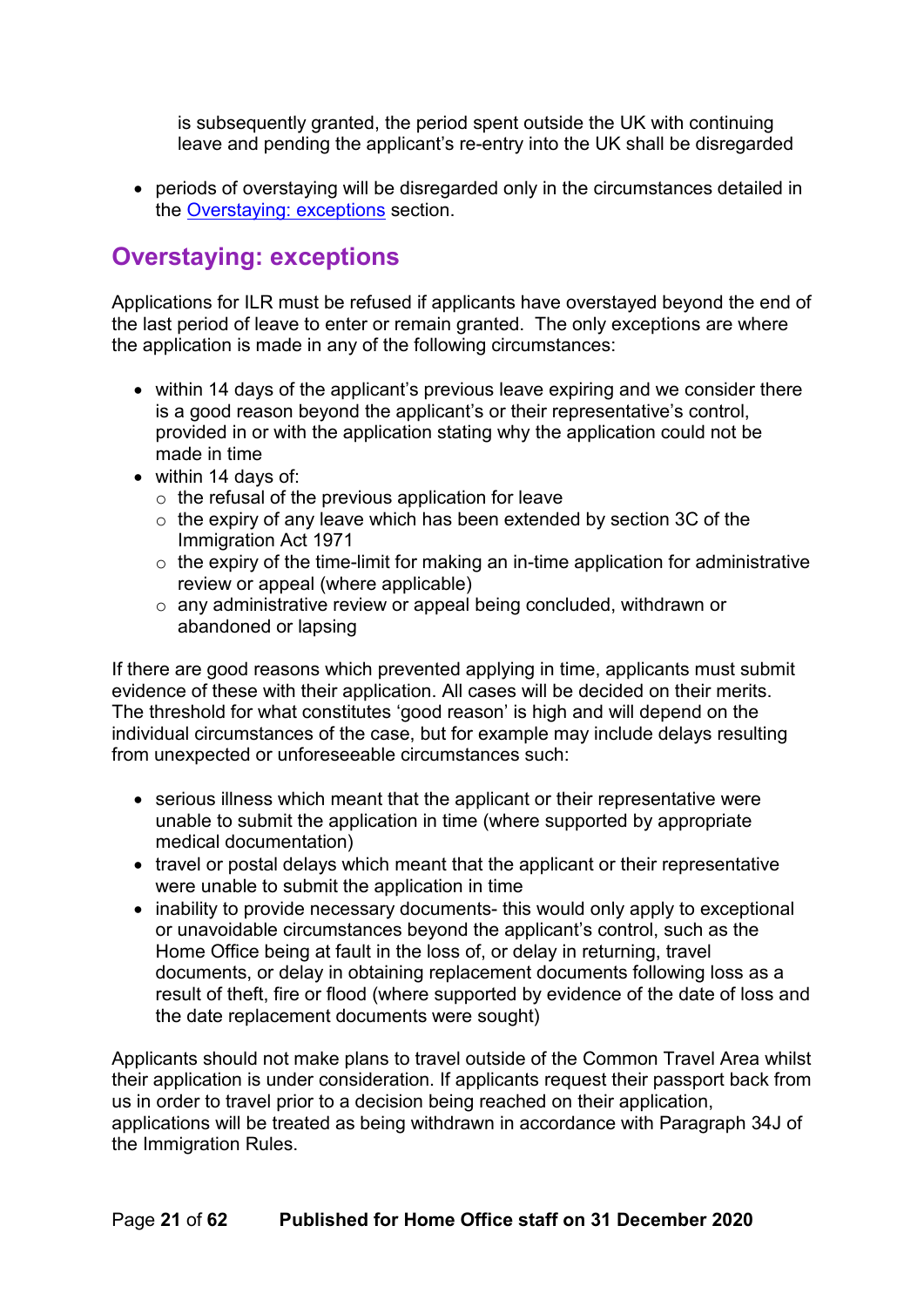Applicants will need to send us documentary evidence as set out in this guidance and should check they have everything needed before making the application.

#### <span id="page-21-0"></span>**Applications and Coronoavirus**

If an applicant has been absent from the UK for more than 180 days as a result of either coronavirus illness and/or travel restrictions associated with coronavirus, that absence may be justified as a 'serious or compelling reason' and result in indefinite leave being granted outside the rules.

Applicants must provide evidence in the form of a supporting letter which outlines your absence, including:

- dates they were ill or in quarantine
- details of the compelling reason for the absence
- any supporting documents, for example medical certificate or evidence of disruption to travel arrangements where available

#### <span id="page-21-1"></span>**Knowledge of language and life in the UK requirement (KoLL)**

To apply for ILR under the Appendix ECAA rules, applicants need to satisfy the knowledge of language and life in the UK (KOLL) requirement. Further guidance is available in the [KoLL](#page-32-0) section, [Appendix KoLL](https://www.gov.uk/guidance/immigration-rules/immigration-rules-appendix-koll) and associated English Language [guidance](https://www.gov.uk/government/publications/knowledge-of-life-and-language-in-the-uk)

#### <span id="page-21-2"></span>**Registration with the police**

Turkish nationals who are aged 16 or over are required to register with the police where they have been granted leave greater than 6 months.

Where an applicant is liable to police registration but has failed to do so. caseworkers should refer to [Police registration section](#page-35-0) in this guidance.

#### <span id="page-21-3"></span>**General Grounds for Refusal and criminality**

The applicant must not fall for refusal under the [General Grounds for](https://www.gov.uk/government/publications/general-grounds-for-refusal-considering-leave-to-remain) Refusal. Refusals on this basis cover areas such as breaching immigration rules and criminality. Caseworkers should consult the specific guidance on [General Grounds](#page-34-0)  for [Refusal](#page-34-0) before making such a decision on an application.

#### <span id="page-21-4"></span>**Applicant is subject to an extant deportation order**

An extant deportation order automatically invalidates any existing leave to enter or remain. An application for ILR cannot therefore be granted if there is an extant deportation order. Such a grant would be automatically invalidated by the order.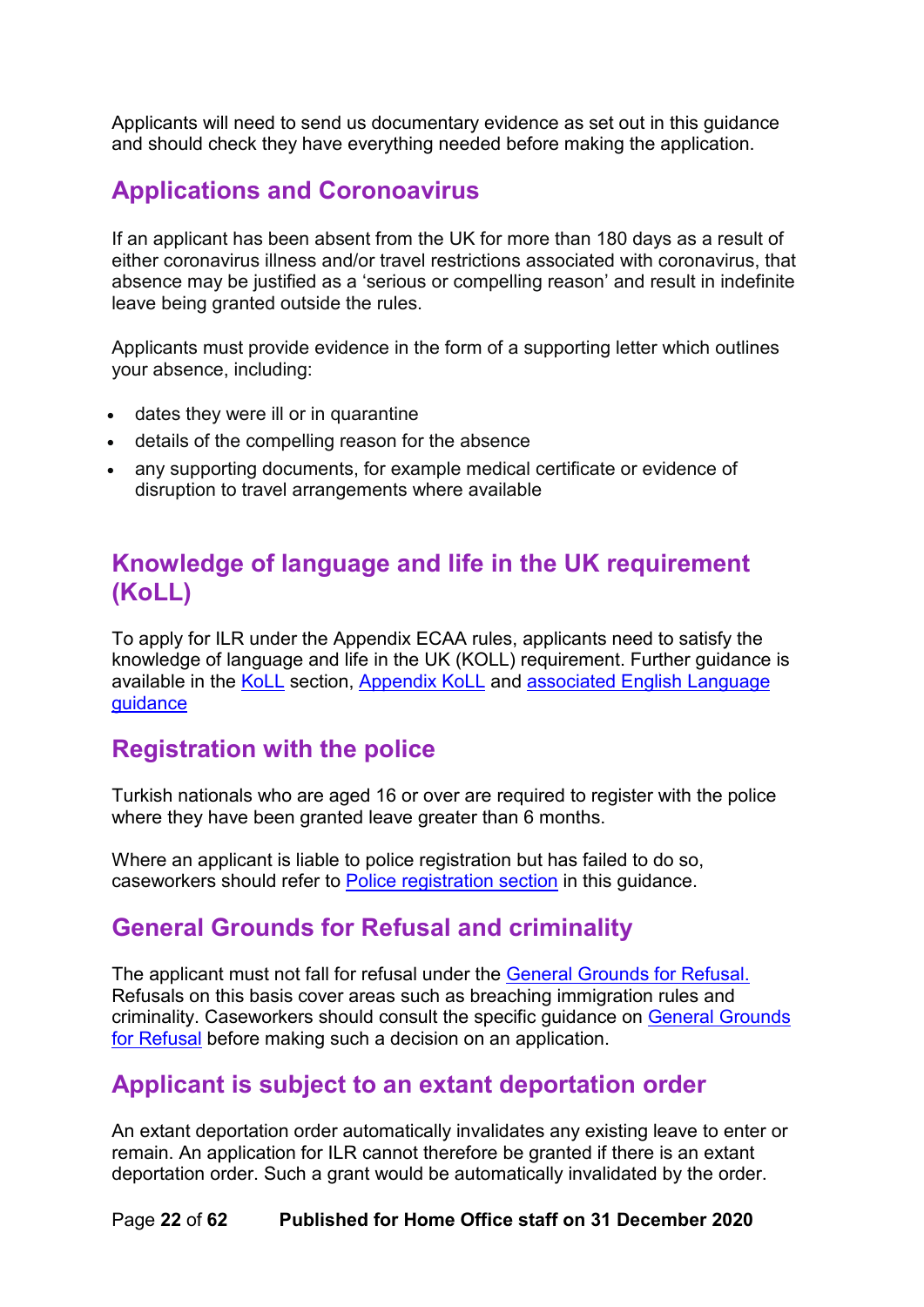Further, the ILR route requires the individual currently be on ECAA leave to remain. This requirement cannot be met for those who are subject to an extant deportation order, as any such leave would have been automatically invalidated.

#### <span id="page-22-0"></span>**Granting ILR to an ECAA worker**

Where it is decided that all the requirements above have been met, you must grant the applicant ILR. CID should be updated appropriately and ICD 2635 should be used.

#### <span id="page-22-1"></span>**Refusing ILR to an ECAA worker**

Where it is decided that the requirements above have not been met, you should refuse the application. ICD 0007 should be used with the appropriate refusal wording utilised. CID should be updated.

#### **Related content**

**[Contents](#page-1-0)** [Police registration](https://www.gov.uk/government/publications/police-registration) [Sentencing thresholds](https://www.gov.uk/government/uploads/system/uploads/attachment_data/file/673998/GGFR-Section-1-v29.0-EXT.PDF) [Knowledge of Language and Life in the UK](https://www.gov.uk/government/publications/knowledge-of-life-and-language-in-the-uk) [General Grounds for refusal-](https://www.gov.uk/government/collections/general-grounds-for-refusal-modernised-guidance) indefinite leave to remain [Refusal wording indefinite leave to remain](#page-51-0) Coronavirus- Turkish applications for visas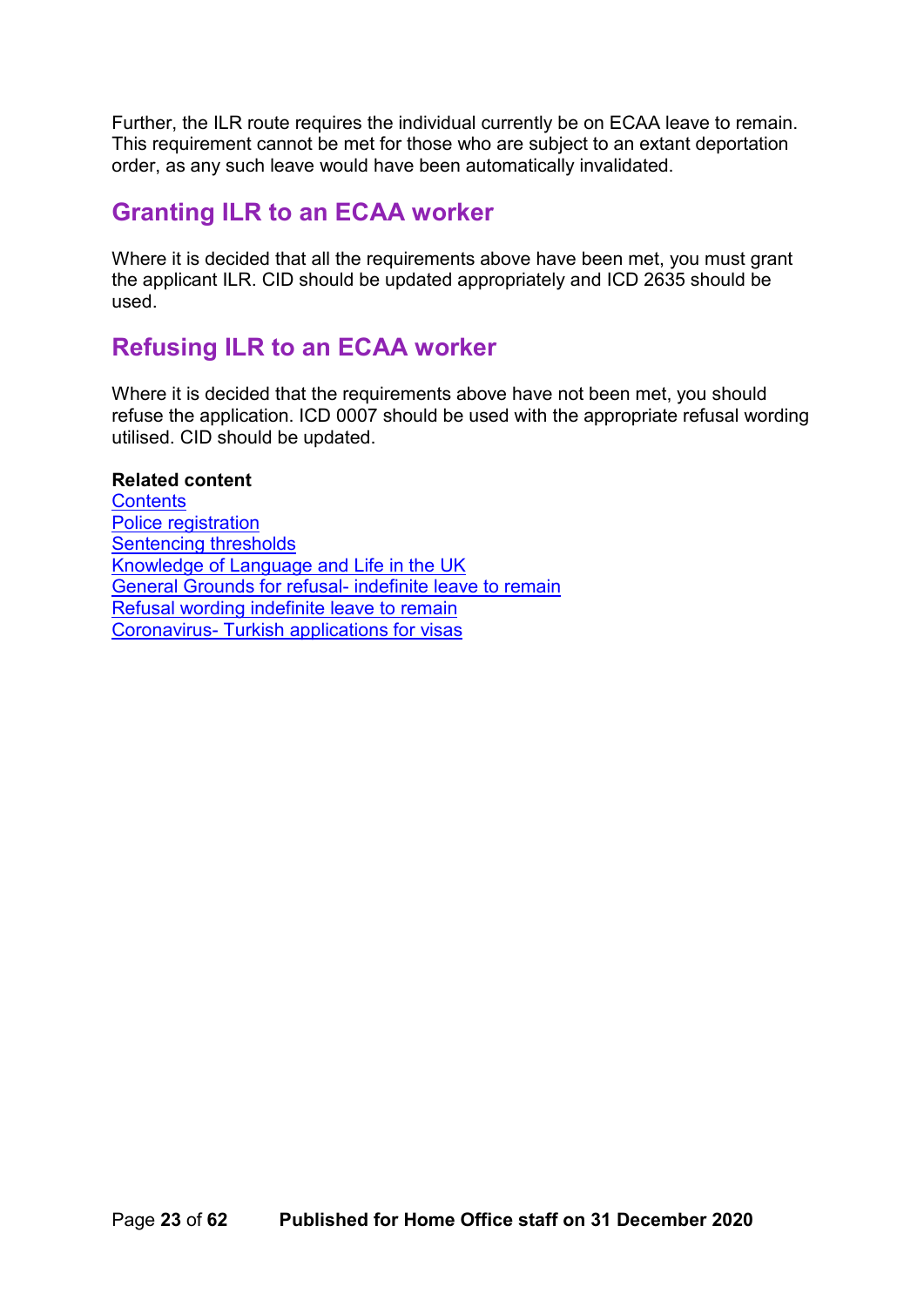# <span id="page-23-0"></span>Requirements for indefinite leave to remain: Partners of ECAA Business Persons and Workers

This section tells you about the requirements to be met by partners of ECAA business persons or workers applying for indefinite leave to remain (ILR). All requirements need to be met before ILR can be granted.

## <span id="page-23-1"></span>**Qualifying criteria**

In order for a partner of an ECAA business person or worker to be granted ILR in this category, the following criteria need to be met. The applicant must:

- be the spouse, civil partner or unmarried partner of an ECAA business person or worker who has or is applying for ILR, or a former ECAA worker or business person who has become a British citizen
- have last been granted leave as the spouse, civil partner or unmarried partner of an ECAA business person or worker
- be in a genuine and subsisting relationship with the Turkish sponsor at the time of the application
- have resided in the UK with the ECAA sponsor for a continuous period of 5 years as the spouse, civil partner or unmarried partner of either an ECAA business person or worker- this includes when the ECAA business person or worker had leave under another permissible category
- have met the knowledge of language and life in the UK (KoLL) requirement
- not fall for refusal under Part 9 of the General Grounds for Refusal
- have complied with the police registration requirement where applicable

#### <span id="page-23-2"></span>**When applicants can apply**

Caseworkers should be aware that applicants can apply for ILR up to 28 days before they will reach the end of the qualifying period. If they apply earlier than that, their application may be refused. The qualifying period will be 5 years immediately before the date they apply for ILR or the 5 years immediately before the date the ILR application is decided, depending on which is most beneficial for the applicant. If they have spent more than the required time in the United Kingdom, caseworkers should only consider the most recent 5 years as applicable.

#### **The status of the Turkish sponsor**

Provided the applicant is the spouse, civil partner or unmarried partner of the Turkish sponsor, that sponsor can be any of the following:

• a person who has ILR as an ECAA worker or business person (including those granted under previous ECAA guidance)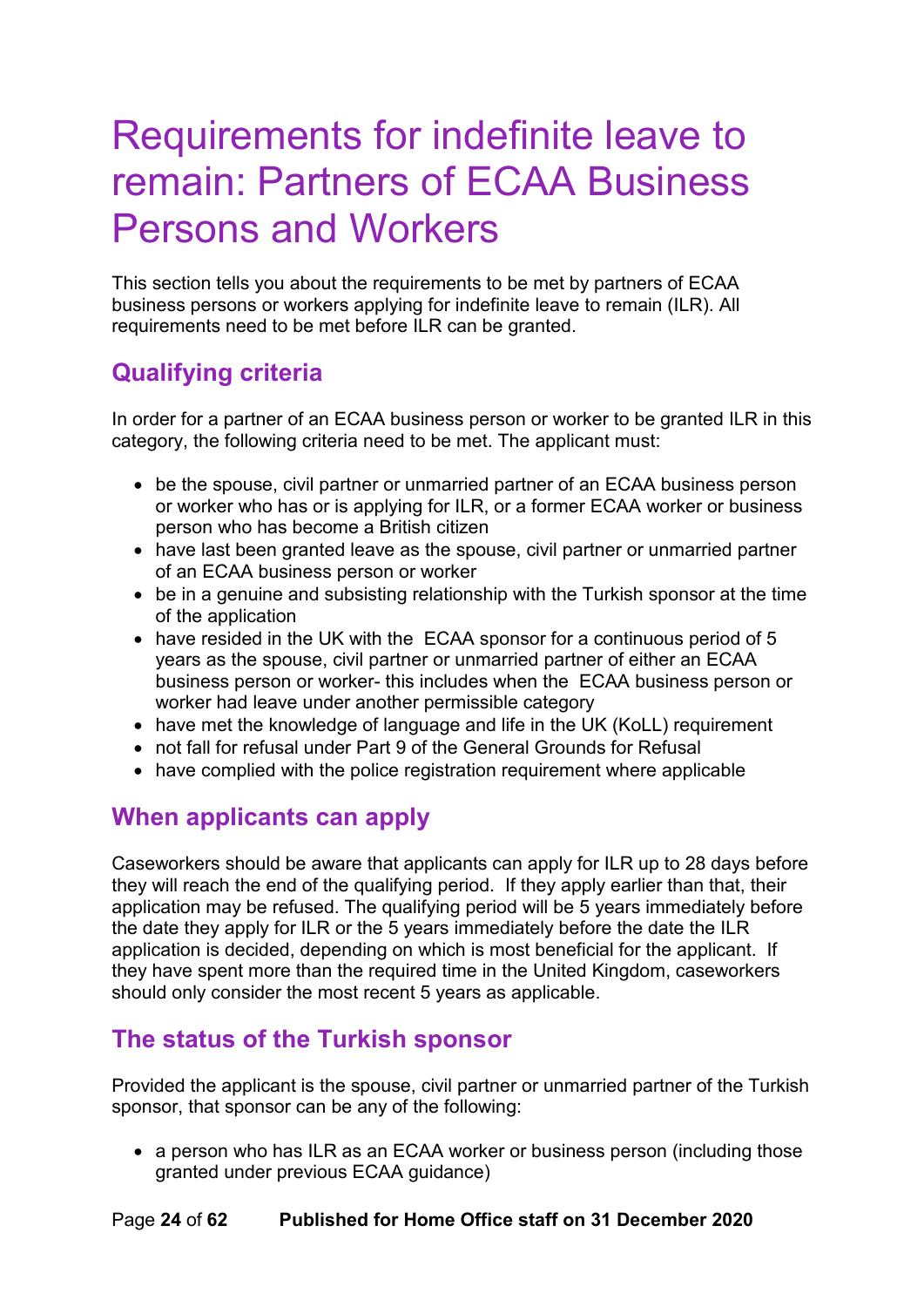- a person who is, at the same time being granted ILR as an ECAA worker or business person
- a person who has become a British citizen where prior to that they held ILR as an ECAA worker or business person

#### <span id="page-24-0"></span>**The relationship**

In all cases the relationship to the Turkish sponsor must be genuine and subsisting at the point of application. The applicant and the ECAA worker or business person must have been living together in the UK in a marriage, civil partnership, or as an unmarried partner, throughout the 5 year qualifying period.

### <span id="page-24-1"></span>**The qualifying period**

An applicant may only qualify under the ILR route for partners of former ECAA business persons or workers if they have spent a continuous period of 5 years in the UK with a combination of valid leave as:

- the spouse, civil partner or unmarried partner of an ECAA worker or business person
- the spouse, civil partner, or unmarried partner of an ECAA worker or business person during a period when the sponsor had leave under another category of the Immigration Rules

This means that the applicant must have been resident in the UK, with valid leave in one of the above categories, for an unbroken period of 5 years.

### <span id="page-24-2"></span>**Calculating the continuous period**

The continuous period is to be calculated to end on whichever of the following dates is most beneficial to the applicant:

- the date of application
- the date of decision
- any date up to 28 days after the date of application. This latter criterion means that an applicant may apply up to 28 days in advance of accruing their 5 year continuous period

During the continuous period, the applicant must have met certain conditions. The applicant must have:

- been in a relationship with the same ECAA worker or business person for the entire period
- have spent the most recent period with leave in the UK as the spouse, civil partner or unmarried partner of that ECAA worker or business person
- have spent the remainder of the 5 year period with leave as the spouse, civil partner or civil partner of that person at a time when that person had leave under another category of the Immigration Rules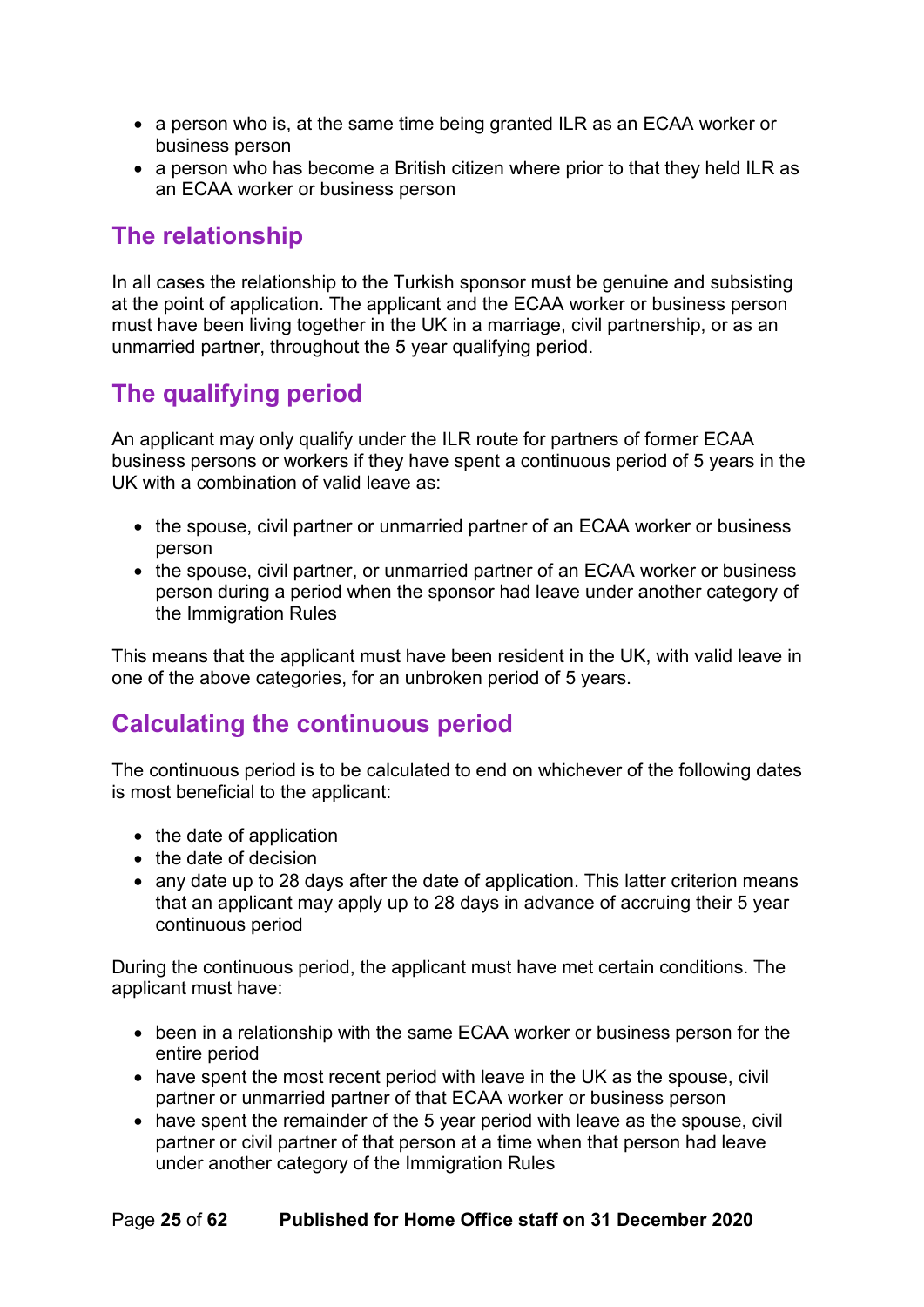### <span id="page-25-0"></span>**Absences from the UK**

Applicants applying for ILR are able to have up to 180 days of absence from the UK in a 12 month period during each year of the qualifying period.

When calculating whether the individual has had 5 years' unbroken residence in the UK, the following factors must be considered:

- the applicant must not have been absent from the UK for more than 180 days during any 12 month period during the continuous period:
	- $\circ$  however, any absence from the UK which is for the purpose of assisting with a national or international humanitarian or environmental crisis overseas shall not count towards the 180 day limit
	- $\circ$  it is for the applicant to provide sufficient evidence to satisfy the Secretary of State that their absence from the UK was for this purpose
- if the applicant has left the UK and returned during the qualifying period, then they must have had existing leave to enter or remain upon their departure and return. There are 2 exceptions to this requirement:
	- $\circ$  if the individual's leave lapsed while they were outside the United Kingdom, then provided they made a further application for entry clearance within 28 days of that leave lapsing and prior to 6 July 2018 and that application was subsequently granted, the period without leave shall be disregarded
	- $\circ$  if, after 6 July 2018, the applicant makes an application for further entry clearance during a period in which they have continuing limited leave which is subsequently granted, the period spent outside the UK with continuing leave and pending the applicant's re-entry into the UK shall be disregarded
- periods of overstaying will be disregarded only in the circumstances detailed in the [Overstaying: exceptions](#page-20-0) section

### <span id="page-25-1"></span>**Overstaying: exceptions**

Applications for ILR must be refused if applicants have overstayed beyond the end of the last period of leave to enter or remain granted. The only exceptions are where the application is made in any of the following circumstances:

- within 14 days of the applicant's previous leave expiring and we consider there is a good reason beyond the applicant's or their representative's control, provided in or with the application stating why the application could not be made in time
- within 14 days of:
	- $\circ$  the refusal of the previous application for leave
	- o the expiry of any leave which has been extended by section 3C of the Immigration Act 1971
	- $\circ$  the expiry of the time-limit for making an in-time application for administrative review or appeal (where applicable)
	- o any administrative review or appeal being concluded, withdrawn or abandoned or lapsing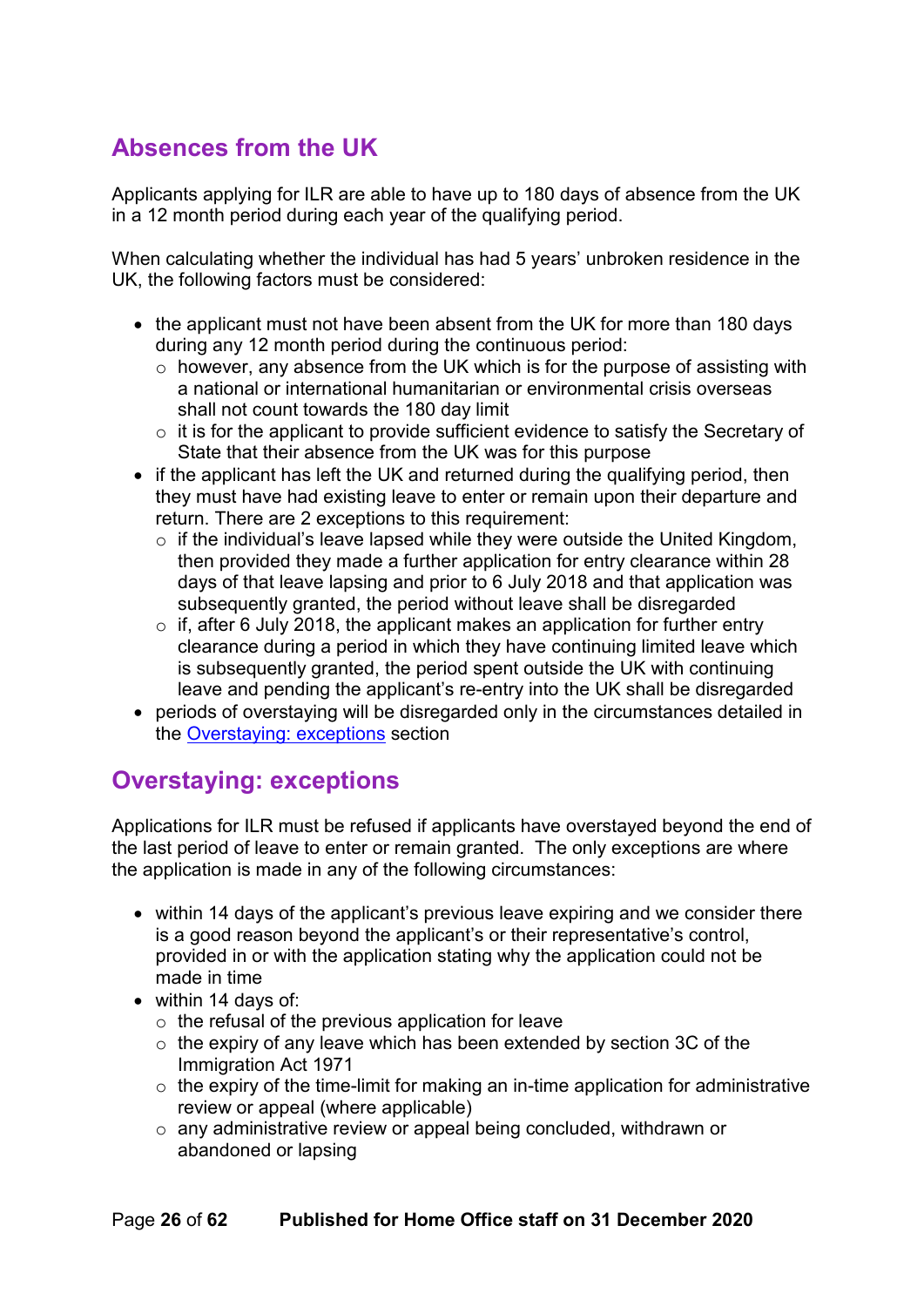If there are good reasons which prevented applying in time, applicants must submit evidence of these with their application. All cases will be decided on their merits. The threshold for what constitutes 'good reason' is high and will depend on the individual circumstances of the case, but for example may include delays resulting from unexpected or unforeseeable circumstances such as:

- serious illness which meant that the applicant or their representative were unable to submit the application in time (where supported by appropriate medical documentation)
- travel or postal delays which meant that the applicant or their representative were unable to submit the application in time
- inability to provide necessary documents- this would only apply to exceptional or unavoidable circumstances beyond the applicant's control, such as the Home Office being at fault in the loss of, or delay in returning, travel documents, or delay in obtaining replacement documents following loss as a result of theft, fire or flood (where supported by evidence of the date of loss and the date replacement documents were sought)

Applicants should not make plans to travel outside of the Common Travel Area whilst their application is under consideration. If applicants request their passport back from us in order to travel prior to a decision being reached on their application, applications will be treated as being withdrawn in accordance with Paragraph 34J of the Immigration Rules.

Applicants will need to send us documentary evidence as set out in this guidance and should check they have everything needed before making the application.

#### <span id="page-26-0"></span>**Knowledge of language and life in the UK (KoLL) requirement**

To apply for ILR under the Appendix ECAA rules, applicants need to satisfy the knowledge of language and life in the UK (KOLL) requirement. Further guidance is available in the [KoLL](#page-32-0) section, [Appendix KoLL](https://www.gov.uk/guidance/immigration-rules/immigration-rules-appendix-koll) and [associated English Language](https://www.gov.uk/government/publications/knowledge-of-life-and-language-in-the-uk)  [guidance.](https://www.gov.uk/government/publications/knowledge-of-life-and-language-in-the-uk)

#### <span id="page-26-1"></span>**Registration with the police**

Turkish nationals who are aged 16 or over are required to register with the police where they have been granted leave greater than 6 months.

Where an applicant is liable to police registration but has failed to do so caseworkers should refer to [Police registration section](#page-35-0) in this guidance.

#### <span id="page-26-2"></span>**General Grounds for Refusal and criminality**

The applicant must not fall for refusal under the [General Grounds for](https://www.gov.uk/government/publications/general-grounds-for-refusal-considering-leave-to-remain) Refusal. Refusals on this basis cover areas such as breaching immigration rules and criminality. Caseworkers should consult the specific guidance on [General Grounds](#page-34-0)  for [Refusal](#page-34-0) before making such a decision on an application.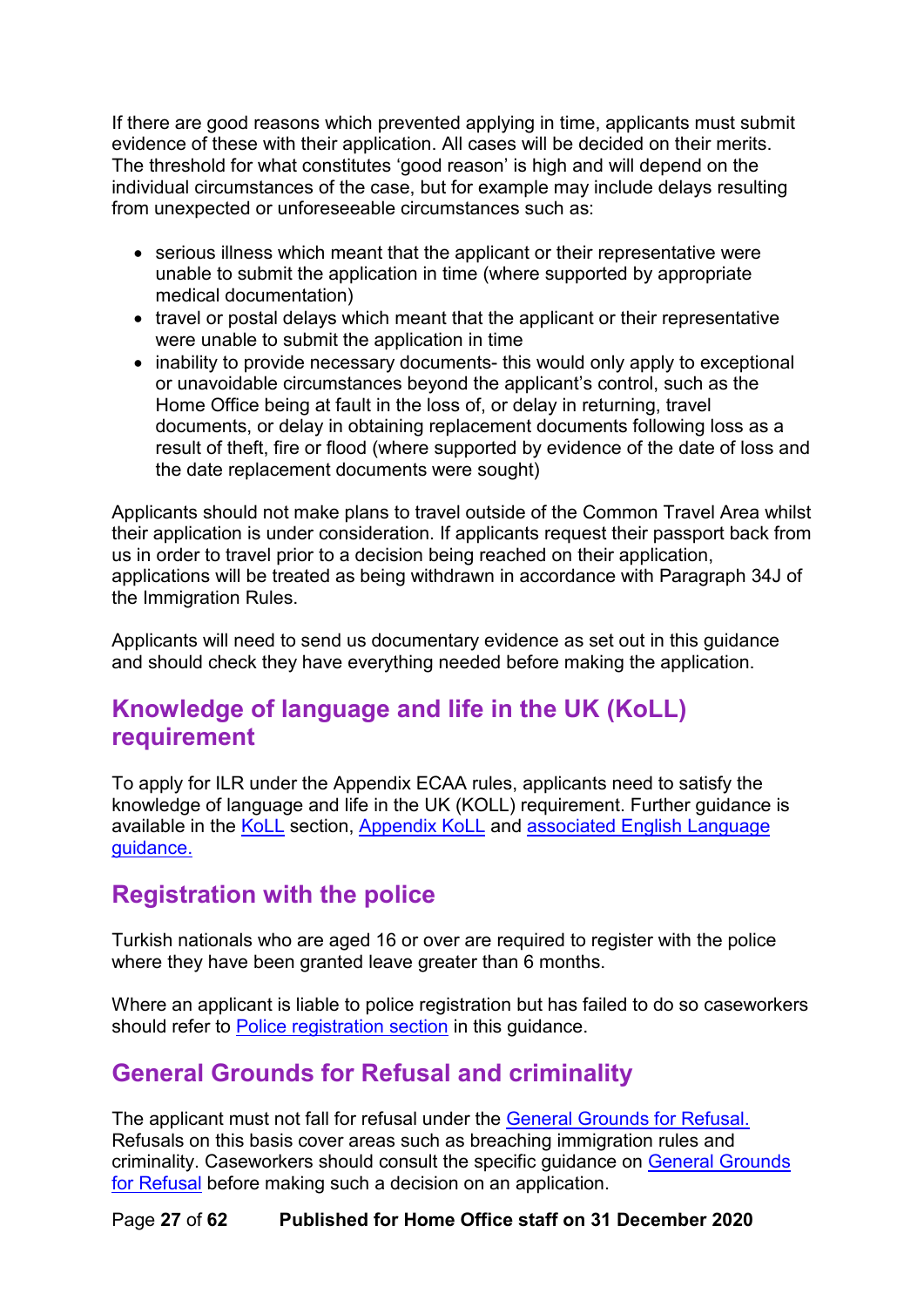### <span id="page-27-0"></span>**Applicant is subject to an extant deportation order**

An extant deportation order automatically invalidates any existing leave to enter or remain. An application for ILR cannot therefore be granted if there is an extant deportation order. Such a grant would be automatically invalidated by the order. Further, the ILR route requires the individual currently be on ECAA leave to remain. This requirement cannot be met for those who are subject to an extant deportation order, as any such leave would have been automatically invalidated.

#### <span id="page-27-1"></span>**Granting ILR to the partner of an ECAA Business Person or Worker**

Where it is decided that all the requirements above have been met, you must grant the applicant ILR. CID should be updated appropriately and ICD 2635 should be used.

#### <span id="page-27-2"></span>**Refusing ILR to the dependant of an ECAA Business Person or Worker**

Where it is decided that the requirements above have not been met, you should refuse the application. ICD 0007 should be used with the appropriate refusal wording utilised. CID should be updated.

#### **Related content**

**[Contents](#page-1-0)** [Relevant Immigration Rules –](#page-12-1) indefinite leave to remain [Police registration](https://www.gov.uk/government/publications/police-registration) [Knowledge of Language and Life in the UK](https://www.gov.uk/government/publications/knowledge-of-life-and-language-in-the-uk) [General Grounds for refusal-](https://www.gov.uk/government/collections/general-grounds-for-refusal-modernised-guidance) indefinite leave to remain [Refusal wording indefinite leave to remain](#page-51-0)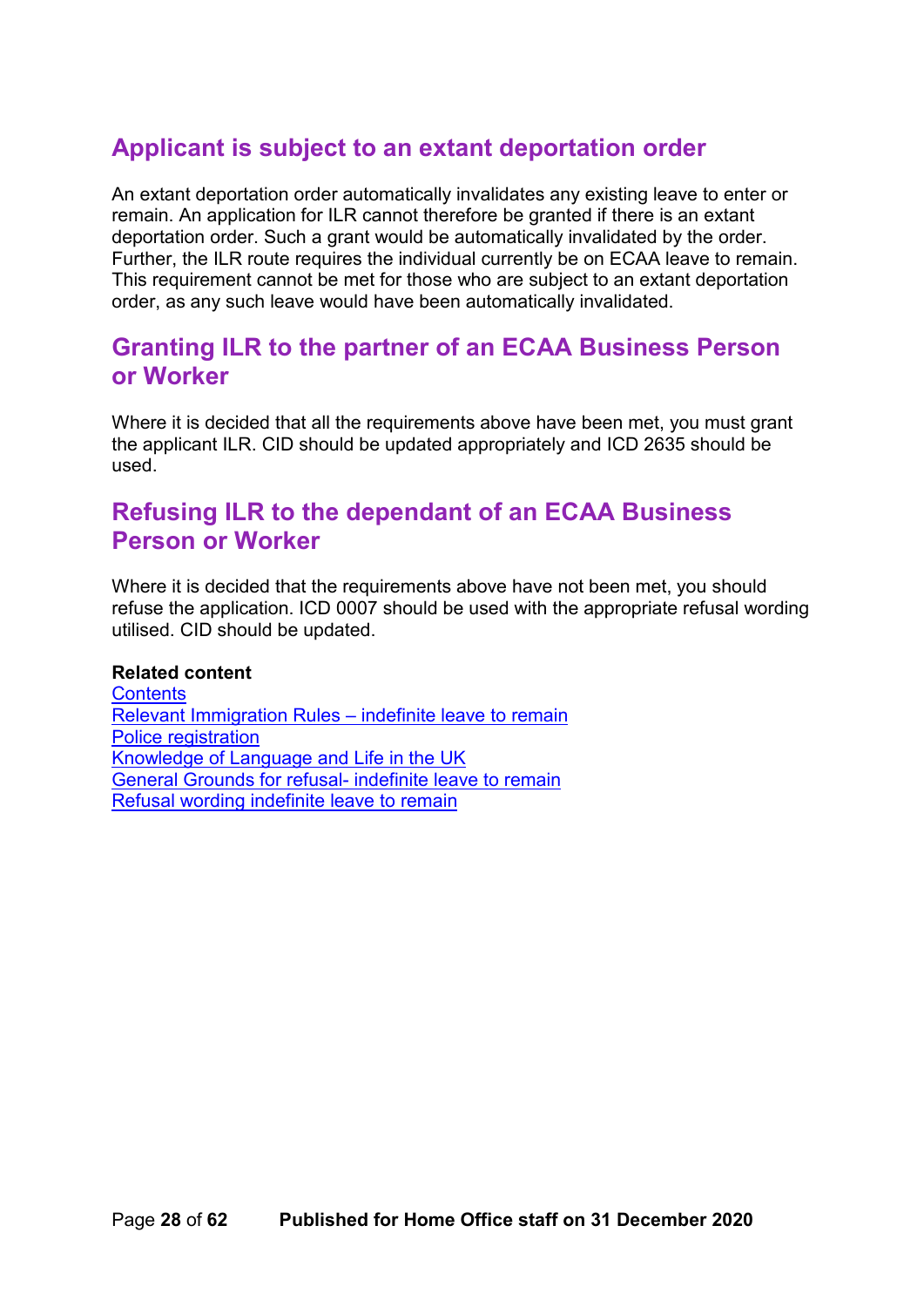# <span id="page-28-0"></span>Requirements for indefinite leave to remain: Children of ECAA Business Persons and Workers

This section tells you about the requirements to be met by children of ECAA business persons or workers applying for indefinite leave to remain (ILR). All requirements need to be met before ILR can be granted.

## <span id="page-28-1"></span>**Qualifying criteria**

In order for a child of an ECAA business person or worker to be granted ILR in this category, the following criteria need to be met. The applicant must:

- be the child of an ECAA business person or worker or their partner who is being granted ILR at the same time or the child of an individual who has already been granted ILR under the ECAA business person or worker categories
- have last been granted leave as the child of an ECAA business person or worker, or was born in the UK to the ECAA business person or worker or their partner
- be applying for ILR when either both parents are already lawfully settled or being granted ILR at the same time unless certain exemptions apply
- not have formed or be leading an independent life
- meet the knowledge of language and life in the UK (KoLL) requirement if not exempt
- not fall for refusal under Part 9 of the General Grounds for Refusal
- have complied with the police registration requirement where applicable

### **The definition of 'child'**

For this category, a distinction is made between a child of an ECAA business person or worker who is under the age of 21 and a child of an ECAA business person or worker who is over the age of 21.

#### **Children over the age of 21 at the time of application for ILR**

If the child of the ECAA sponsor or their partner has last been granted ECAA leave as a child, but has reached the age of 21 or over at the time of application for ILR, they may still qualify for ILR provided all the other criteria are met including:

- the child is the family member of an ECAA migrant
- the child is that of parents who have been granted (or are at the same time being granted) leave to remain as an ECAA business person or worker or spouse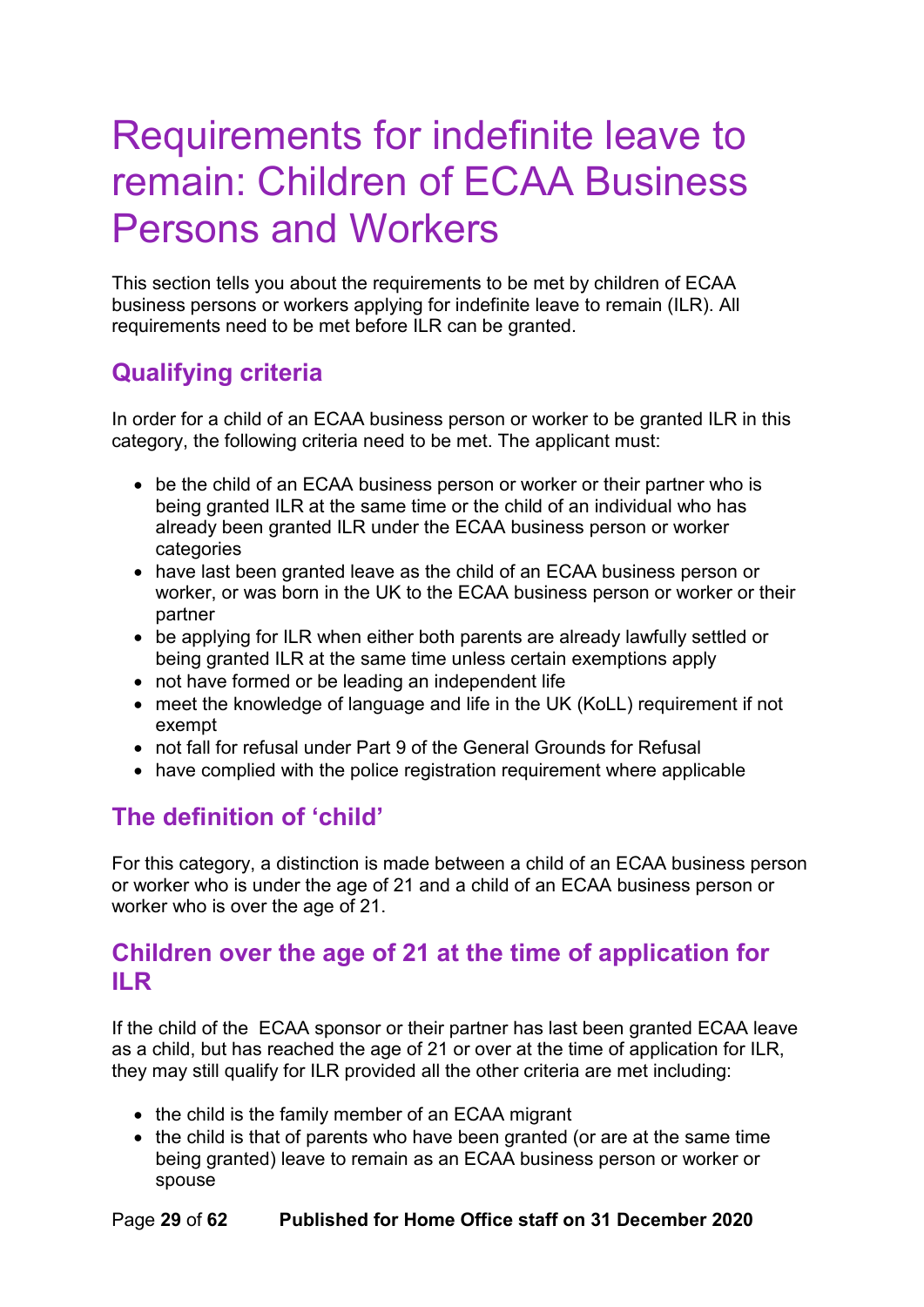Applicants who otherwise meet this requirement are not considered to be a 'child' family member where they:

- are married or in a civil partnership
- have formed an independent family unit
- are living an independent life

Examples of an applicant having an independent family unit or independent life may include (but are not restricted to) when the applicant:

- is living with their partner
- has children of their own
- is living away from the family home (except where due to academic endeavours, for example, attending a school or university)
- is in full time employment
- appears to be financially independent (their income exceeds their expenditure)

#### **The child's parents**

In order for a child to qualify for indefinite leave to remain, applicants should consider applying together as a family and once both the ECAA worker or business person, and any dependent spouse and/or children are eligible. This may require an ECAA worker or business person to extend their leave under the ongoing ECAA provisions (based on Appendix ECAA Extension of Leave) to ensure that their spouse reaches the necessary 5 year qualifying period.

If the main applicant (ECAA worker or business person) wishes to apply earlier or has already obtained ILR, then a spouse should seek to extend their leave under Appendix ECAA Extension of Leave to reach the 5 year residency requirement. ECAA 5.1 (d) sets out that both of an applicant's parents must either be lawfully settled in the UK, or being granted ILR at the same time as the applicant, unless:

- the ECAA business person or worker is the applicant's sole surviving parent
- the ECAA business person or worker parent has and has had sole responsibility for the applicant's upbringing
- there are serious and compelling family or other considerations which would make it desirable not to refuse the application and suitable arrangements have been made for the applicant's care
- one parent is, at the same time, being granted ILR as an ECAA business person or worker, the other parent is lawfully present in the UK or being granted leave at the same time as the applicant

#### <span id="page-29-0"></span>**Applications where an ECAA worker or business person has already obtained ILR**

In certain circumstances, an ECAA worker or business person may have already obtained ILR (including under pre 16 March 2018 policy under the ECAA) but an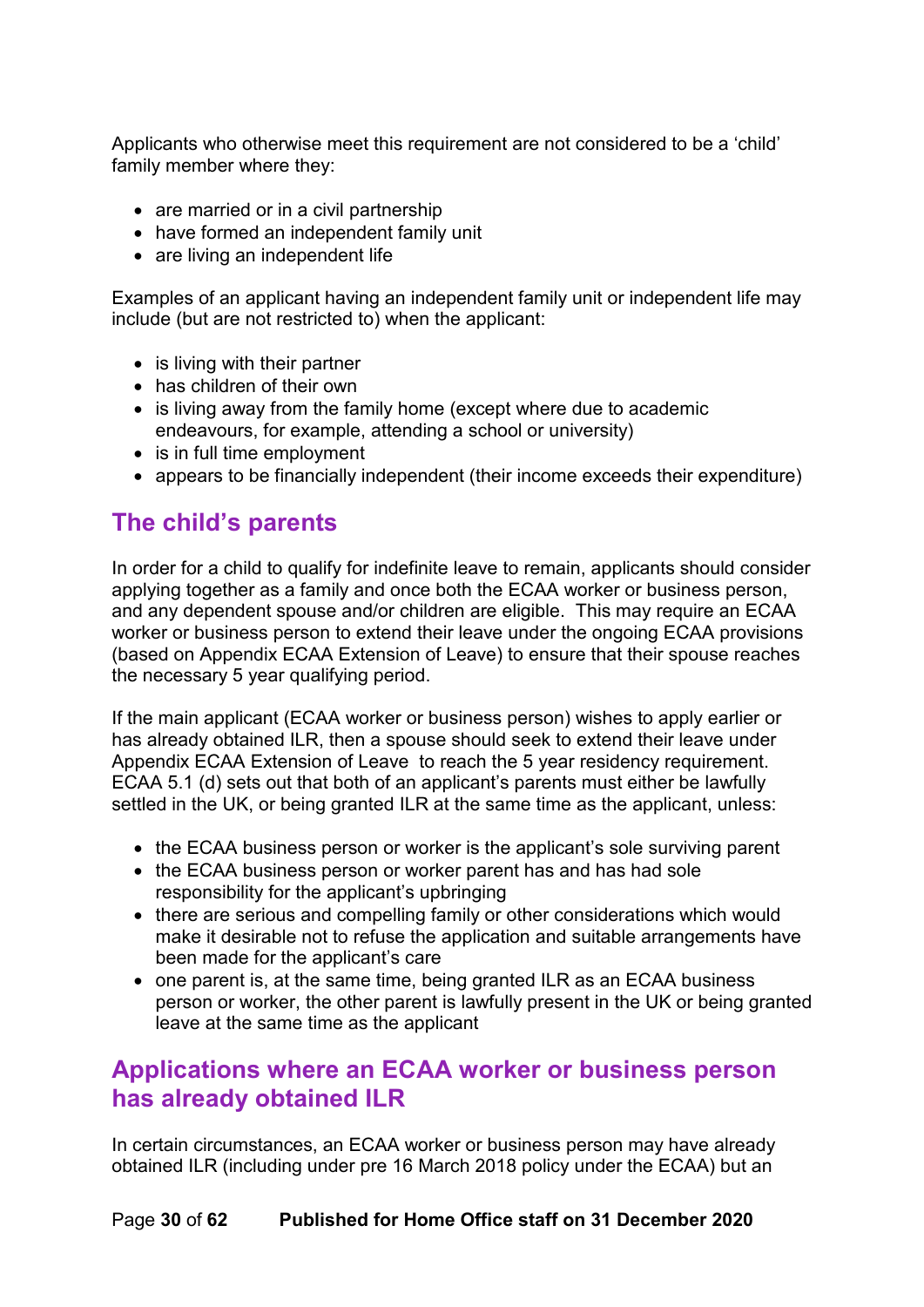ECAA spouse may not yet be eligible for ILR, for example because they have not yet completed 5 years of residence.

As ECAA 5.1 (d) sets outs, if both parents are not settled or being granted ILR there are certain circumstances where a child may still qualify for ILR including

• 5.1 (d) (iv) if the parent is being granted ILR as an ECAA worker or business person and the other parent is either lawfully present or being granted leave at the same time as the applicant

Caseworkers can apply discretion to ECAA 5.1 (d) to also include scenarios where an ECAA worker or business person has already been granted ILR and where the other parent is lawfully present or being granted leave at the same time under ECAA 7.1. This means that a child can be granted ILR, if the main applicant already has ILR and the spouse is being granted under ECAA 7.1.

#### <span id="page-30-0"></span>**Knowledge of language and life in the UK (KoLL) requirement**

Applicants aged under 18 years on the date of their application are exempt from the knowledge of language and life in the UK requirement.

To apply for ILR under the Appendix ECAA rules, applicants aged between 18 and 65 years old need to satisfy the knowledge of language and life in the UK (KOLL) requirement. Further guidance is available in the [KoLL](#page-32-0) section, [Appendix KoLL](https://www.gov.uk/guidance/immigration-rules/immigration-rules-appendix-koll) and [associated English Language guidance.](https://www.gov.uk/government/publications/knowledge-of-life-and-language-in-the-uk)

#### <span id="page-30-1"></span>**Registration with the police**

Turkish nationals who are aged 16 or over are required to register with the police where they have been granted leave greater than 6 months.

Where an applicant is liable to police registration but has failed to do so caseworkers should refer to [Police registration section](#page-35-0) in this guidance.

#### <span id="page-30-2"></span>**General Grounds for Refusal**

The applicant must not fall for refusal under the [General Grounds for](https://www.gov.uk/government/publications/general-grounds-for-refusal-considering-leave-to-remain) Refusal. Refusals on this basis cover areas such as breaching immigration rules and criminality. Caseworkers should consult the specific guidance on [General Grounds](#page-34-0)  [for of Refusal](#page-34-0) before making such a decision on an application.

#### <span id="page-30-3"></span>**Applicant is subject to an extant deportation order**

An extant deportation order automatically invalidates any existing leave to enter or remain. An application for ILR cannot therefore be granted if there is an extant deportation order. Such a grant would be automatically invalidated by the order. Further, the ILR route requires the individual currently be on ECAA leave to remain.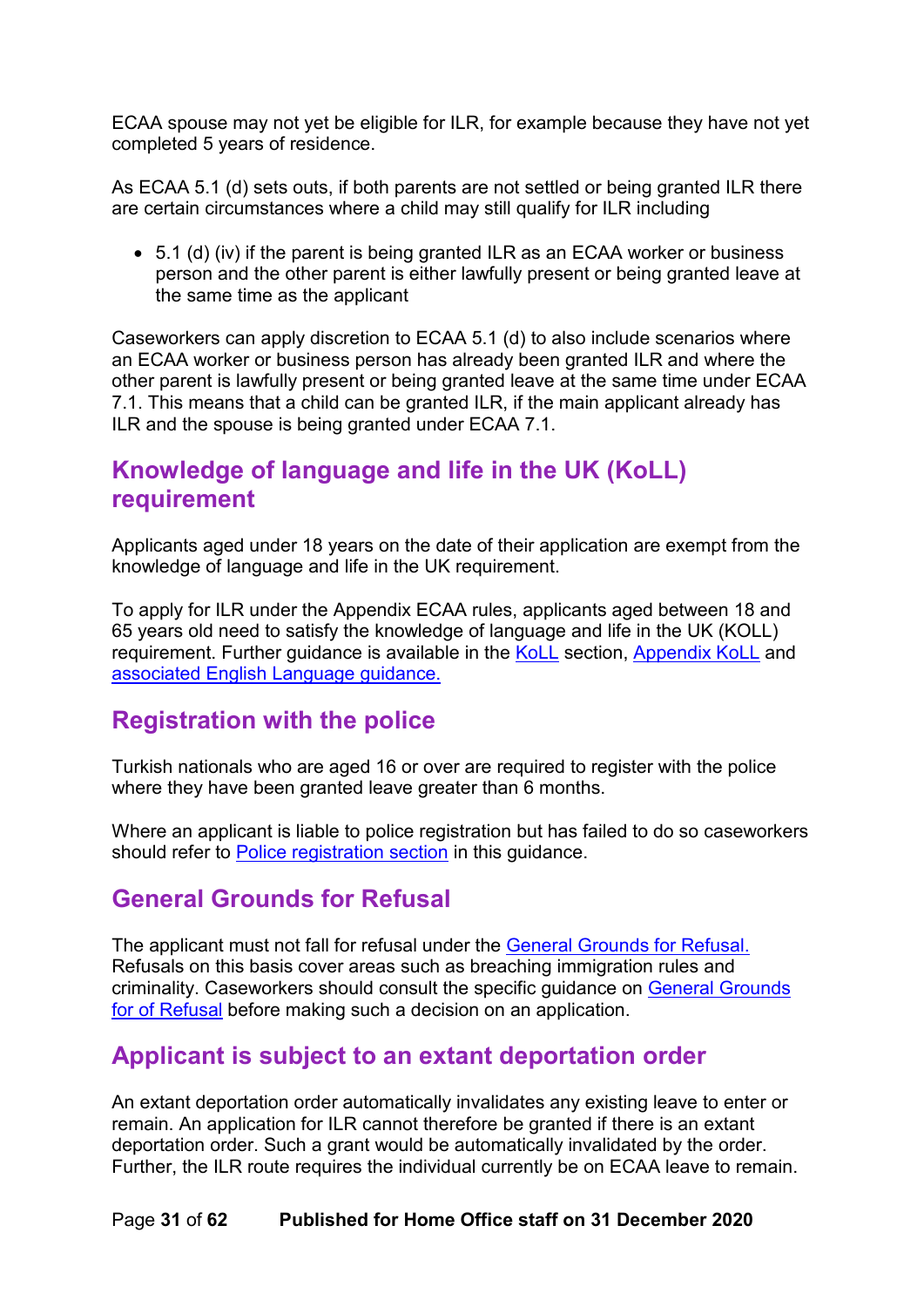This requirement cannot be met for those who are subject to an extant deportation order, as any such leave would have been automatically invalidated.

#### <span id="page-31-0"></span>**Granting ILR to the child of an ECAA Business Person or Worker or their partner**

Where it is decided that all the requirements above have been met, you must grant the applicant ILR. CID should be updated appropriately and ICD 2635 should be used.

#### <span id="page-31-1"></span>**Refusing ILR to the child of an ECAA Business Person or Worker or their partner**

Where it is decided that the requirements above have not been met, you should refuse the application. ICD 0007 should be used with the appropriate refusal wording utilised. CID should be updated.

#### **Related content**

<span id="page-31-2"></span>**[Contents](#page-1-0)** [Relevant Immigration Rules –](#page-12-1) indefinite leave to remain [Police registration](https://www.gov.uk/government/publications/police-registration) [Knowledge of Language and Life in the UK](https://www.gov.uk/government/publications/knowledge-of-life-and-language-in-the-uk) [General Grounds for refusal-](https://www.gov.uk/government/collections/general-grounds-for-refusal-modernised-guidance) indefinite leave to remain [Refusal wording indefinite leave to remain](#page-51-0)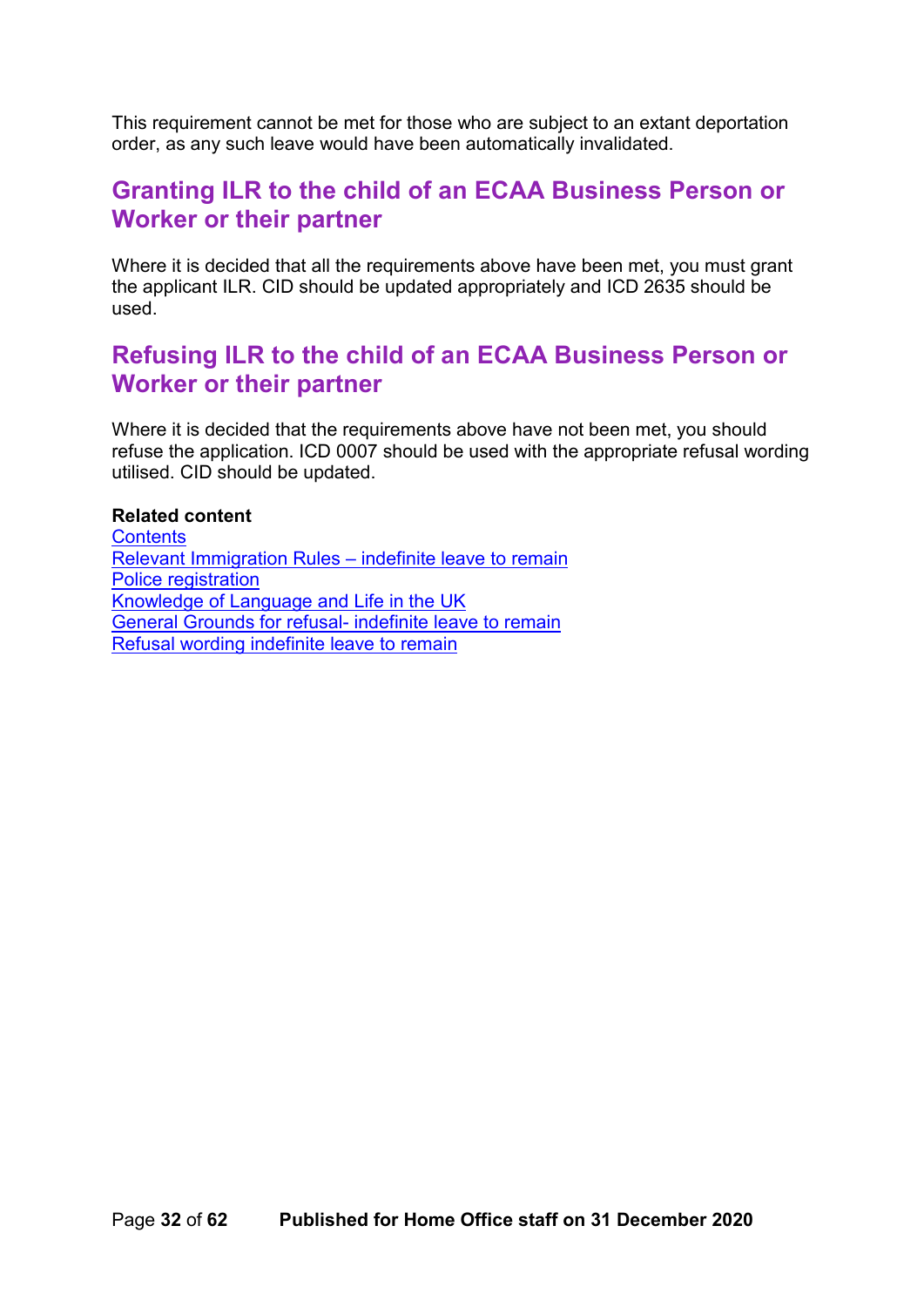# <span id="page-32-0"></span>Knowledge of Language and Life in the UK (KoLL)

A knowledge of English language has been a requirement for naturalisation as a British citizen for many years and, since 2005, applicants have also been required to show an understanding of life in the UK. The requirements were extended to indefinite leave to remain (ILR) applications in 2007.

To apply for ILR under Appendix ECAA Settlement, applicants must meet both parts of the requirement:

- knowledge of language
- knowledge of life in the UK

Further guidance on how to meet this requirement can be found in the [KoLL](https://www.gov.uk/government/publications/knowledge-of-life-and-language-in-the-uk)  [guidance.](https://www.gov.uk/government/publications/knowledge-of-life-and-language-in-the-uk)

People aged under 18 years or 65 years or older on the date of their application are exempt from the knowledge of language and life in the UK requirement. In all the circumstances of the case, the decision maker must consider whether, because of the applicant's mental or physical condition, it would be unreasonable to expect the applicant to fulfil the requirement. For those who claim an exemption, they must provide suitable evidence such as a passport or birth certificate (as proof of age) or medical documentation (as proof of a medical incapacity).

If not exempt, the applicant must have demonstrated sufficient knowledge of the English language and sufficient knowledge about life in the United Kingdom, in accordance with [appendix KoLL](https://www.gov.uk/guidance/immigration-rules/immigration-rules-appendix-koll) and [associated guidance](https://www.gov.uk/government/publications/knowledge-of-life-and-language-in-the-uk)

#### <span id="page-32-1"></span>**Indefinite leave to remain**

All those applying for ILR under a route which requires KoLL, must meet both parts of the requirement, unless they are exempt because of their age or because of a physical or mental condition.

For ILR applications, the only English language tests that are acceptable are qualifications covering speaking and listening at B1 or above from the Secure English Language Test (SELT) list in the Immigration Rules, [Appendix O.](https://www.gov.uk/guidance/immigration-rules/immigration-rules-appendix-o-approved-english-language-tests)

No other tests are acceptable and the test must be taken at an approved test centre.

The English language test must have been taken no more than 2 years before the date of application. However, tests that have been taken more than 2 years ago and have since expired, can still be accepted where the qualification:

• is from one of the providers on the current SELT list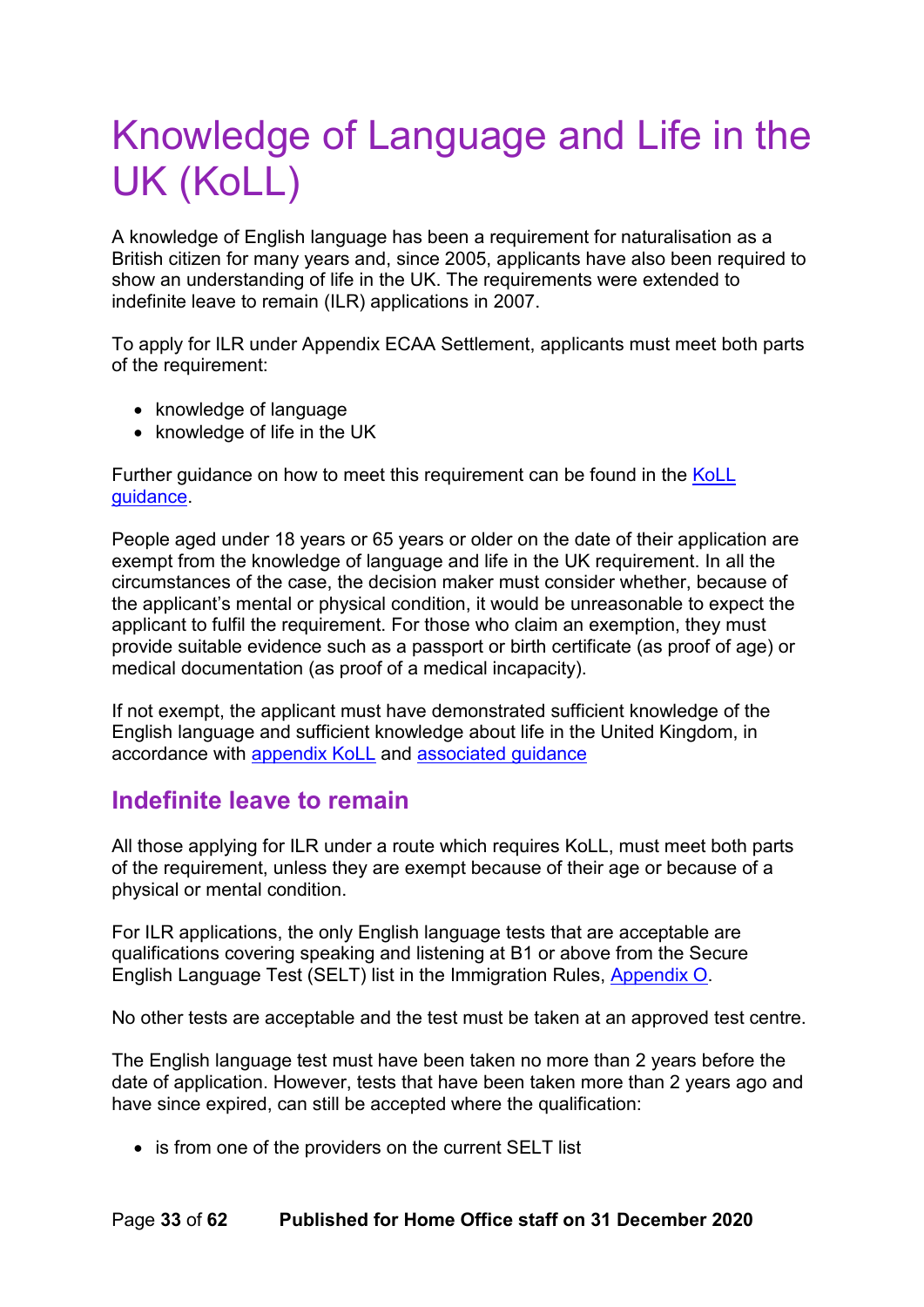• has previously been accepted by us as part of another immigration application, such as for entry clearance- a qualification that is not from one of the providers on the current SELT list, is not acceptable even if previously accepted by us as part of another application

#### **Related content**

**[Contents](#page-1-0)** [Relevant Immigration Rules –](#page-12-1) indefinite leave to remain [Police registration](https://www.gov.uk/government/publications/police-registration) [Knowledge of Language and Life in the UK](https://www.gov.uk/government/publications/knowledge-of-life-and-language-in-the-uk) General Grounds for refusal- [indefinite leave to remain](https://www.gov.uk/government/collections/general-grounds-for-refusal-modernised-guidance) [Refusal wording indefinite leave to remain](#page-51-0)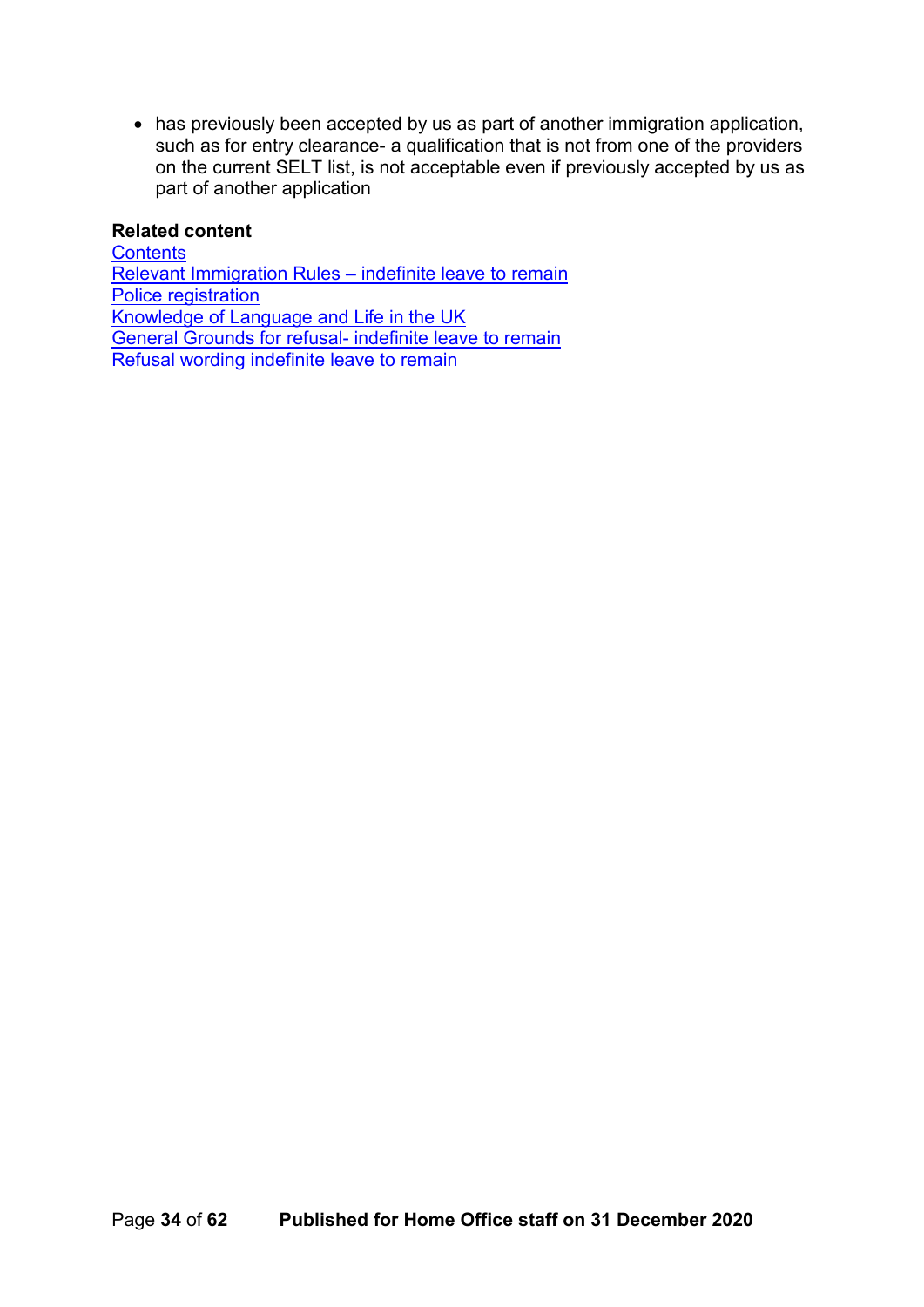# <span id="page-34-0"></span>General Grounds for Refusal

Caseworkers should consult the specific guidance on General Grounds for Refusal before making a decision on an application.

The General Grounds for Refusal are divided between mandatory and discretionary grounds for refusal. These include

- criminal history
- fraud and forgery
- false representation
- threat to national security
- non-disclosure of material facts
- adverse immigration history

Caseworkers should consider carefully whether an individual's circumstances are such as to require mandatory refusal or whether they fall for consideration on the discretionary ground of the refusal. Caseworkers should apply the specific guidance for the [General Grounds for Refusal.](https://www.gov.uk/government/collections/general-grounds-for-refusal-modernised-guidance)

In respect of further leave to remain applications from partners of ECAA workers or business persons, caseworkers should ensure that applicants are not refused on grounds of 322 (3) breach of conditions in the General Grounds for Refusal where applicants were without valid leave but meet the conditions of ECAA 7.1 (c).

#### **Related content**

**[Contents](#page-1-0)** [General Grounds for refusal- leave to remain](https://www.gov.uk/government/collections/general-grounds-for-refusal-modernised-guidance) [Refusal wording indefinite leave to remain](#page-51-0)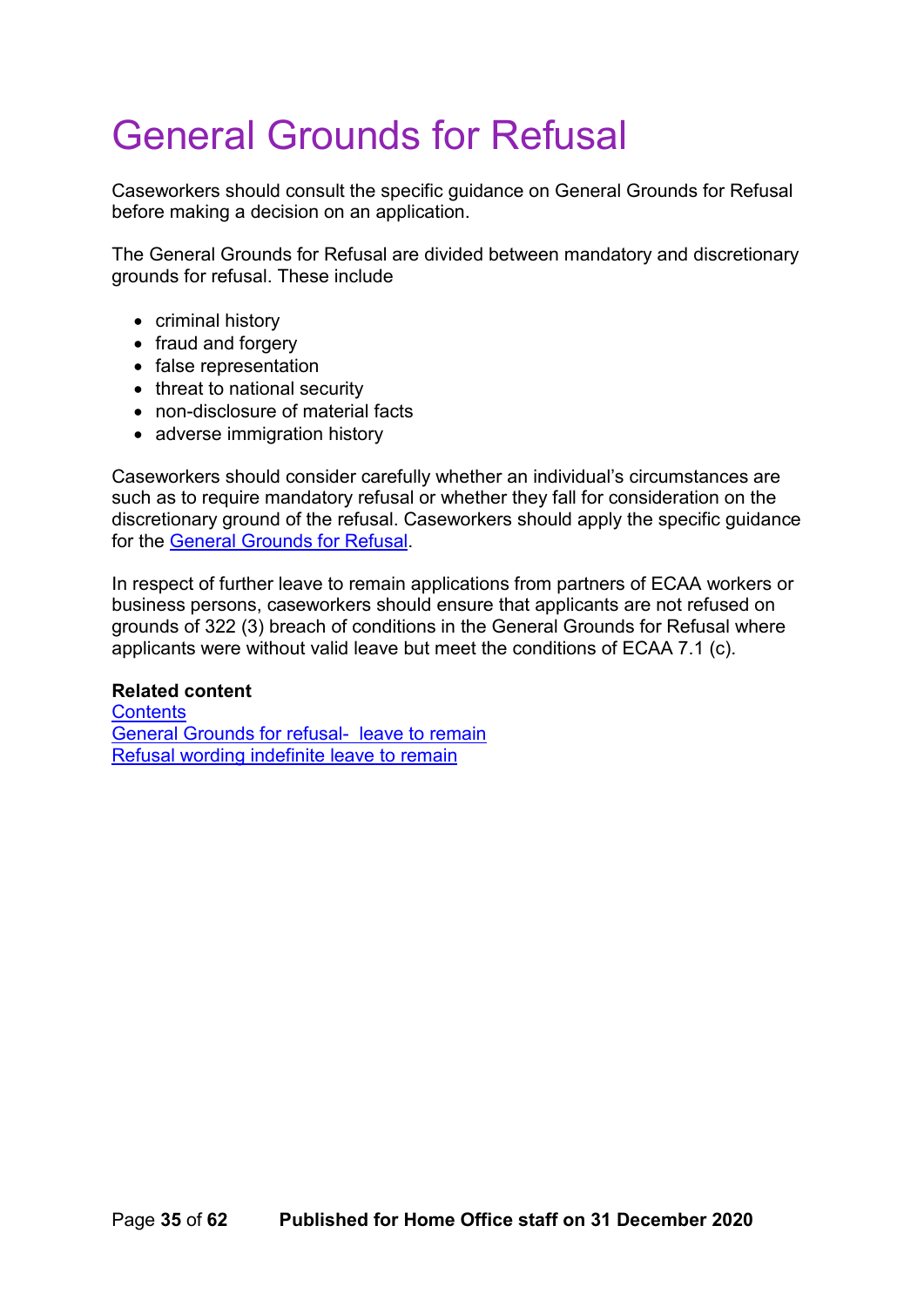# <span id="page-35-0"></span>Police registration

Turkish nationals who are over 16 are required to register with the police where they have been granted leave greater than 6 months. This requirement needs to be met to cover leave relied upon to meet the 5 year qualifying period.

Where an applicant is liable to police registration but is not registered the following process must be followed. Caseworkers must:

- return the passport and other relevant documentation
- inform the applicant that before you can consider their application they must:
	- $\circ$  register with the police
	- $\circ$  produce a police registration certificate (PRC), demonstrating they have registered
- instruct them to re-submit their passport, the PRC and any other relevant documents as required once they have registered

Caseworkers must make the covering letter to the individual detailed enough for it to be used as evidence to the police that an application is with the Home Office pending registration and endorsement of the PRC.

Once an applicant has complied with the requirement to register, you can process the application as normal.

If, after the above, the applicant is still unable to comply with the requirement to register with the police, the application should be refused on the basis of 322(3), failure to comply with conditions of leave, in the General Grounds for Refusal.

The only exception to the above circumstances is where discretion has been exercised previously to ignore the failure to register when granting leave.

**Related content [Contents](#page-1-0)** [Police registration](https://www.gov.uk/government/publications/police-registration) [General Grounds for refusal- leave to remain](https://www.gov.uk/government/collections/general-grounds-for-refusal-modernised-guidance)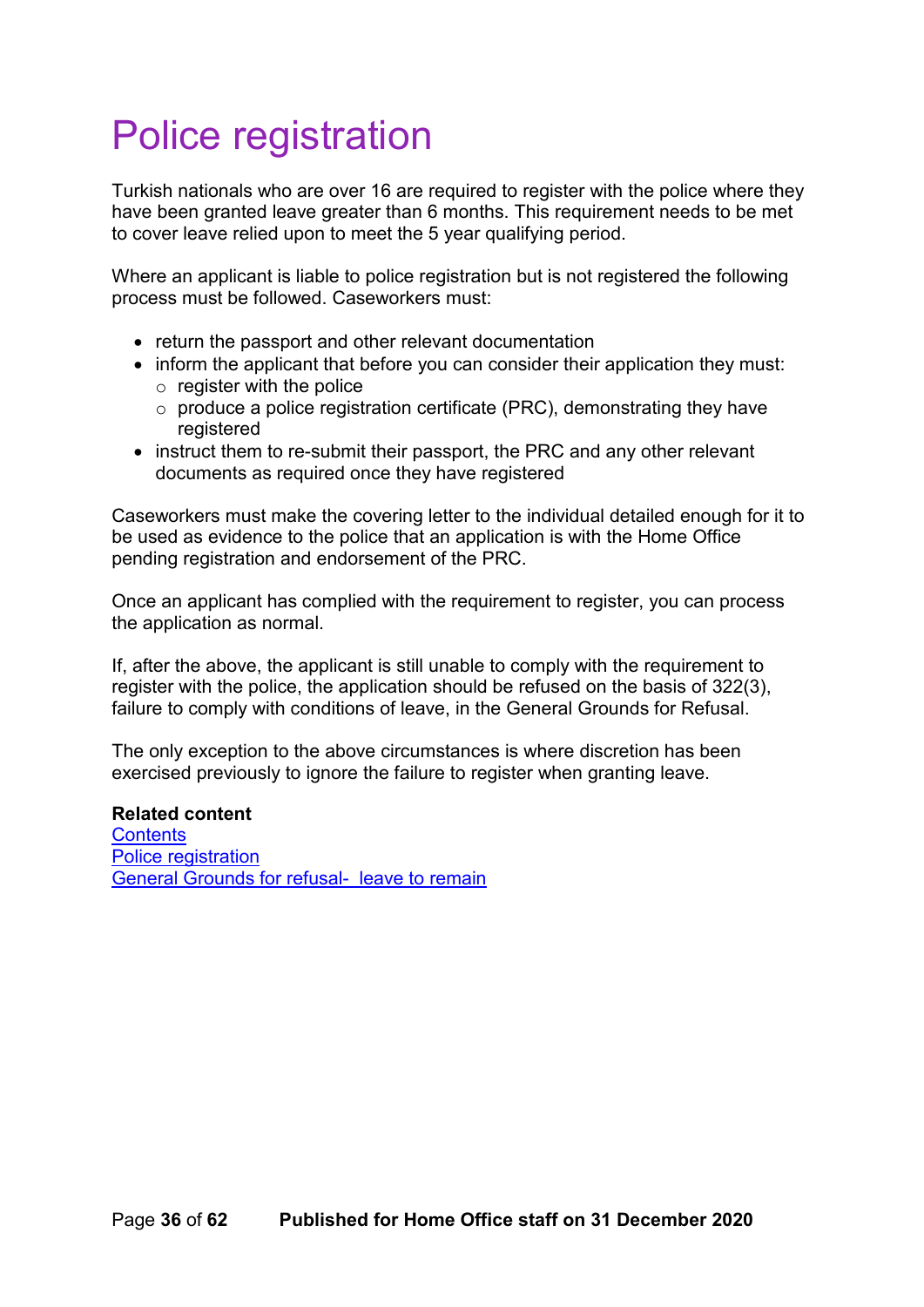## <span id="page-36-0"></span>Evidence: ILR applications from ECAA business persons and workers

This section tells you about the kinds of evidence needed where anECAA business person or worker is applying for indefinite leave to remain (ILR). All documents should be originals.

### **Evidence of identity**

The applicant must satisfy the Secretary of State that they meet the requirements of the Immigration Rules in order to qualify for ILR. This includes demonstrating that they are a Turkish national with leave in the United Kingdom as an ECAA business person or worker. Producing a valid passport in accordance with paragraph 34(5) of the Rules will be the easiest means of demonstrating the applicant's nationality.

#### **Evidence of the relevant leave covering the 5 year qualifying period.**

This will normally be in the form of endorsements in the applicant's passport(s) and/or grant letters from the Home Office. Decision makers should also check the applicant's CID record to confirm the date of leave.

#### **Absences during the qualifying period**

Where an applicant was absent from the UK for a period exceeding 180 days in any 12 month period, and claims that they fall within the exemption for those assisting with a national or international humanitarian or environmental crisis, then the applicant must provide sufficient evidence to satisfy the Secretary of State that this was the purpose of the absence.

#### **Evidence the KoLL requirement has been met**

People who pass the Life in the UK test receive a pass notification letter. They must include this with their application. Applicants have had to sign their pass notification letters since 16 March 2008.

Life in the UK test results are sent to the Home Office electronically. This information is put onto Warehouse. You must check the applicant has passed the test on Warehouse.

If an applicant cannot supply the letter because it has been lost, you can accept a Warehouse record as proof they have passed the test.

The English language test must have been taken no more than 2 years before the date of application.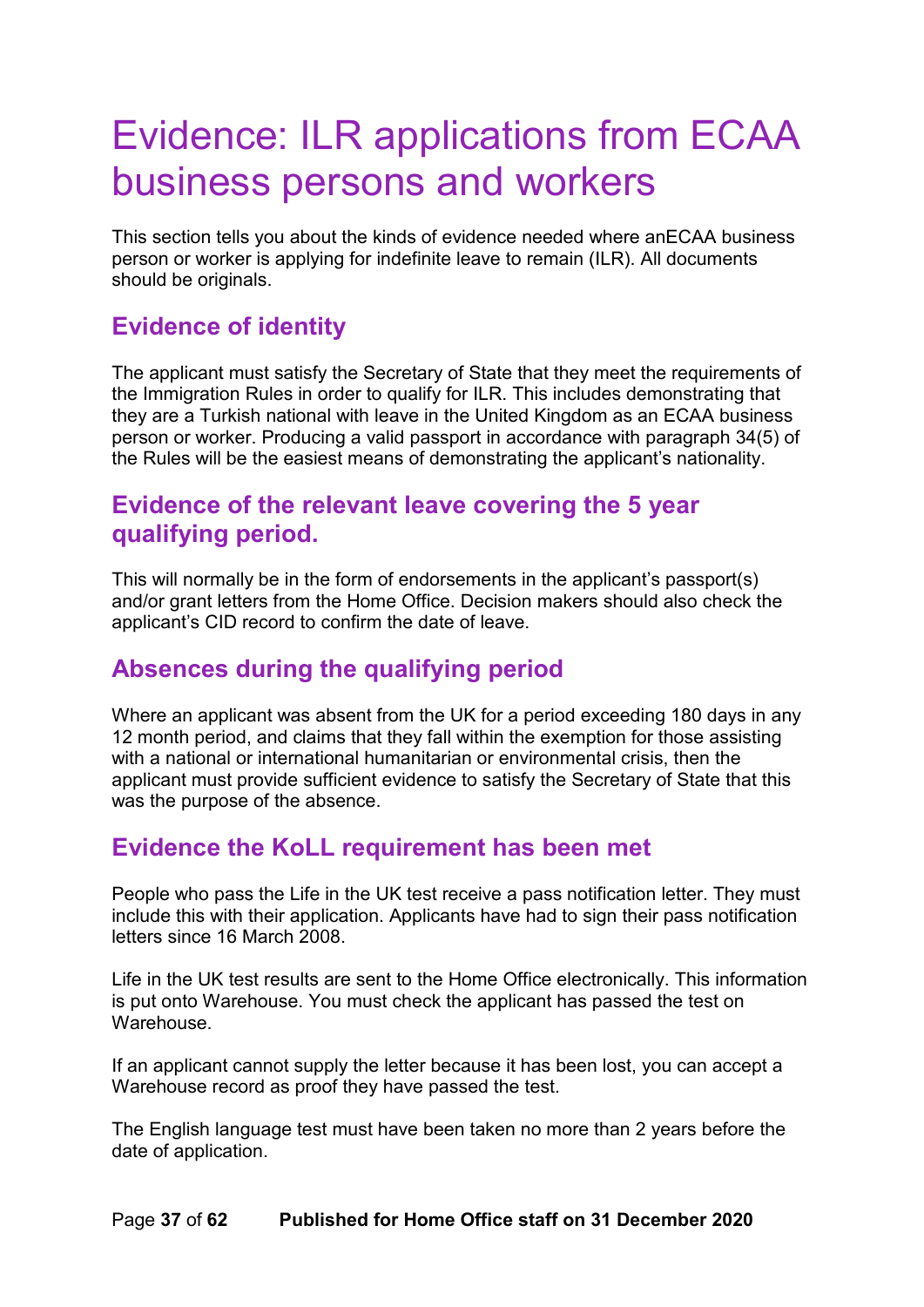For English language tests , applicants do not need to supply any evidence – instead they must provide a unique reference number (URN). Caseworkers must use the URN to verify the test result on the providers online verification system. Further information on this can be found at the [Knowledge of language and life in the UK](https://www.gov.uk/government/publications/knowledge-of-life-and-language-in-the-uk) guidance.

### **Evidence of Police Registration**

Turkish nationals over the age of 16 who are granted more than 6 months leave are subject to police registration. This can be evidenced by production of a Police Registration Certificate.

#### **ECAA Business Persons: Evidence that they continue to run the business**

ECAA business persons will need to prove that they are continuing to run a business as proof that they are still eligible for the ECAA category under which they were last granted leave. The evidence may include but is not be limited to:

- invoices showing work done
- business bank statements
- proof of National Insurance contributions where eligible
- advertising materials
- proof of renting or having purchased business premises

An applicant is not required to provide all of the above evidence in order to demonstrate the continued running of the business. The decision maker must consider all of the available evidence in the round and make a decision accordingly.

Further information can be found within the [Turkish ECAA Business Guidance.](https://www.gov.uk/government/publications/turkish-ecaa-business-guidance)

#### **Related content [Contents](#page-1-0)** [Turkish ECAA Business Guidance](https://www.gov.uk/government/publications/turkish-ecaa-business-guidance) [Knowledge of Language and Life in the UK](https://www.gov.uk/government/publications/knowledge-of-life-and-language-in-the-uk) [Police Registration](https://www.gov.uk/government/publications/police-registration)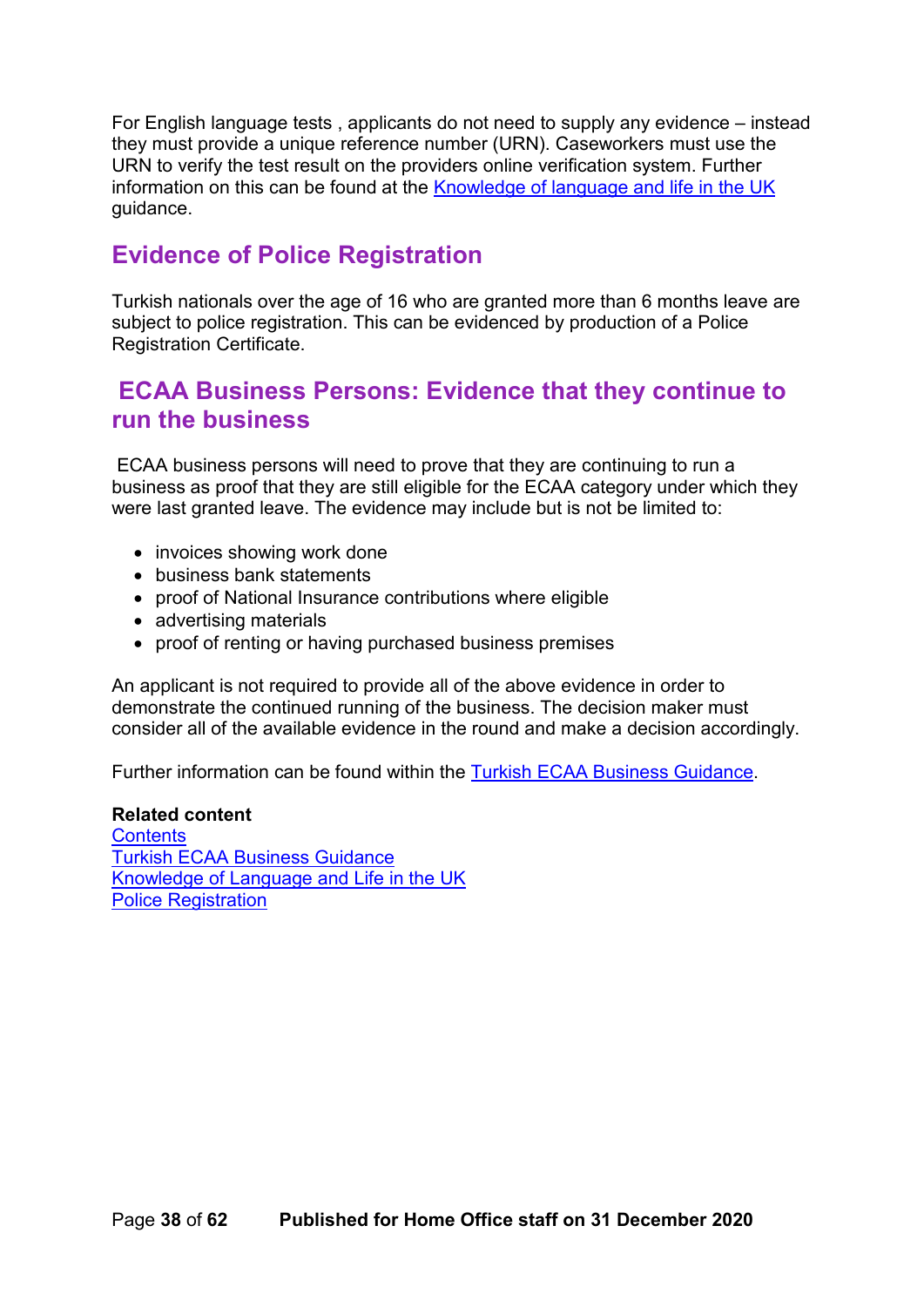# <span id="page-38-0"></span>Evidence: ILR applications from Partners of ECAA Business Persons and Workers

This section tells you about the kinds of evidence needed where the partner of a Turkish ECAA business person or worker is applying for indefinite leave to remain (ILR). All documents should be originals.

## **Evidence of identity**

The applicant must satisfy the Secretary of State that they meet the requirements of the Immigration Rules in order to qualify for ILR. This includes demonstrating that they are a person with leave in the United Kingdom as the partner of an ECAA business person or worker. Producing a valid passport in accordance with paragraph 34(5) of the Rules will be the easiest means of demonstrating the applicant's nationality.

#### **Evidence of relationship**

Where the applicant is the partner of an ECAA business person or worker the fact that they have last been granted leave in this capacity should be clear from their passport, CRS or CID record. If there is some doubt, caseworkers can request a marriage certificate or civil partnership certificate, for example. Applicants should submit translated versions in English where appropriate.

#### **Evidence that partner is living with the ECAA sponsor**

Where the applicant is the spouse/civil partner/unmarried partner of an ECAA business person or worker, evidence will need to be produced that they have been living in the UK with their sponsor during the qualifying period. Evidence may include but is not limited to joint commitments, such as:

- joint bank accounts
- investments
- tenancy agreements
- council tax bills, and
- mortgage and insurance documents

official correspondence which links both partners to the same address, such as:

- utility bills
- bank statements
- loan agreements
- letters from government departments
- doctor's records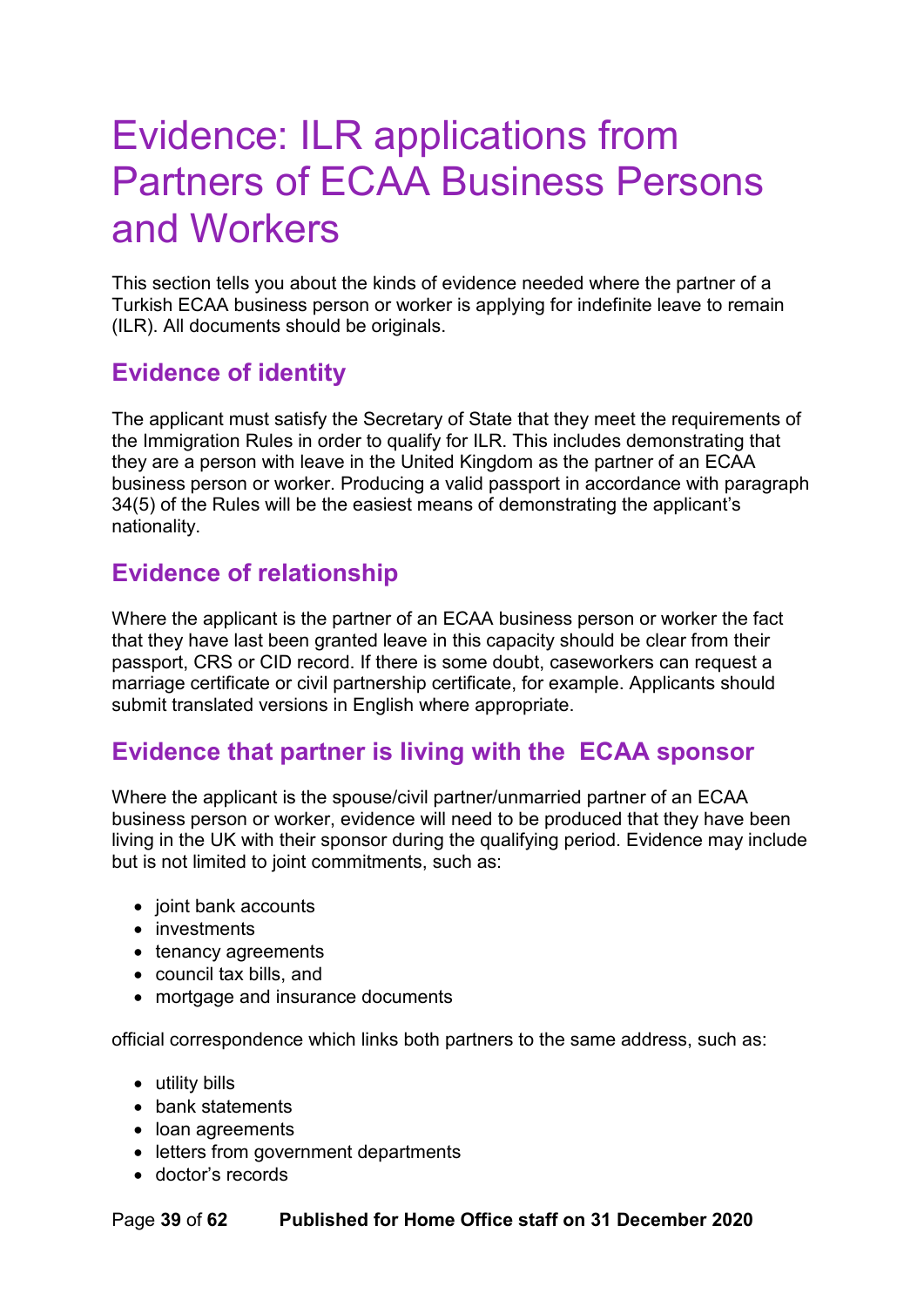- Department of Work and Pensions (DWP) records, and
- national insurance records

#### **Evidence of the relevant leave covering the 5 year qualifying period.**

Caseworkers should first check the applicant's CRS or CID record to confirm the date of leave. Where there may be some doubt, caseworkers can check the endorsements in the applicant's passport(s) or request grant letters from the Home Office.

### **Absences during the qualifying period**

Caseworkers should first check the relevant CID or CRS record and/or passport(s) to determine the extent of any absences during the qualifying period, Where an applicant was absent from the UK for a period exceeding 180 days in any 12 month period, and claims that they fall within the exemption for those assisting with a national or international humanitarian or environmental crisis, then the applicant must provide sufficient evidence to satisfy the Secretary of State that this was the purpose of the absence.

### <span id="page-39-0"></span>**Applications and Coronoavirus**

If an applicant has been absent from the UK for more than 180 days as a result of either coronavirus illness and/or travel restrictions associated with coronavirus, that absence may be justified as a 'serious or compelling reason' and result in indefinite leave being granted outside the rules.

Applicants must provide evidence in the form of a supporting letter which outlines your absence, including:

- dates they were ill or in quarantine
- details of the compelling reason for the absence
- any supporting documents, for example medical certificate or evidence of disruption to travel arrangements where available

#### **Evidence the KoLL requirement has been met**

People who pass the Life in the UK test receive a pass notification letter. They must include this with their application. Applicants have had to sign their pass notification letters since 16 March 2008.

Life in the UK test results are sent to the Home Office electronically. This information is put onto Warehouse. You must check the applicant has passed the test on Warehouse.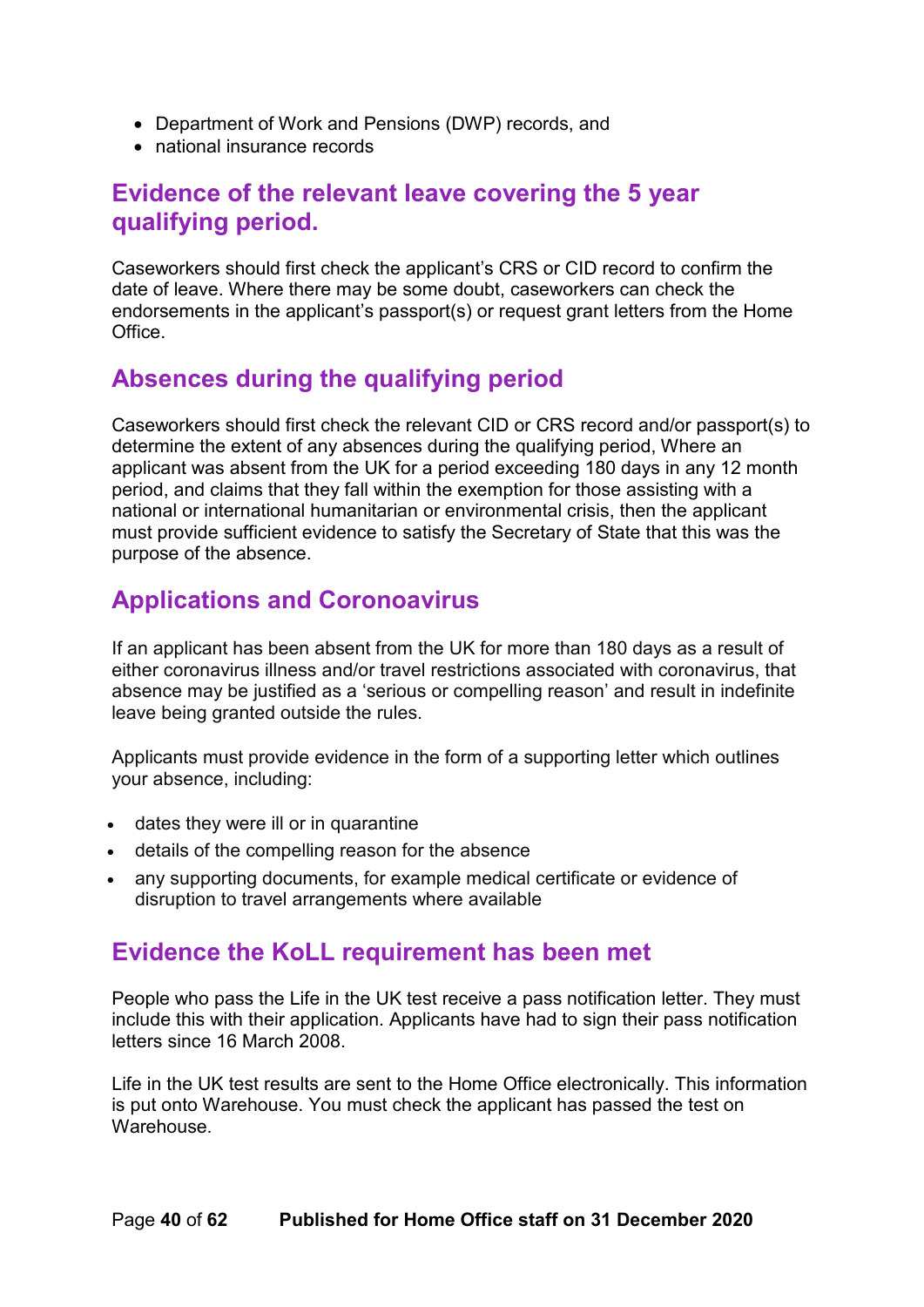If an applicant cannot supply the letter because it has been lost, you can accept a Warehouse record as proof they have passed the test.

The English language test must have been taken no more than 2 years before the date of application.

For English language tests taken on or after 6 April 2015, applicants do not need to supply any evidence – instead they must provide a unique reference number (URN). Caseworkers must use the URN to verify the test result on the providers online verification system. Further information on this can be found at the [Knowledge of](https://www.gov.uk/government/publications/knowledge-of-life-and-language-in-the-uk)  [language and life in the UK](https://www.gov.uk/government/publications/knowledge-of-life-and-language-in-the-uk) guidance.

#### **Evidence of Police Registration**

Turkish nationals over the age of 16 who are granted more than 6 months leave are subject to police registration. This can be evidenced by production of a Police Registration Certificate.

#### **Related content**

**[Contents](#page-1-0)** [Turkish ECAA Business Guidance](https://www.gov.uk/government/publications/turkish-ecaa-business-guidance) [Knowledge of Language and Life in the UK](https://www.gov.uk/government/publications/knowledge-of-life-and-language-in-the-uk) [Police Registration](https://www.gov.uk/government/publications/police-registration) Coronavirus- Turkish applications for visas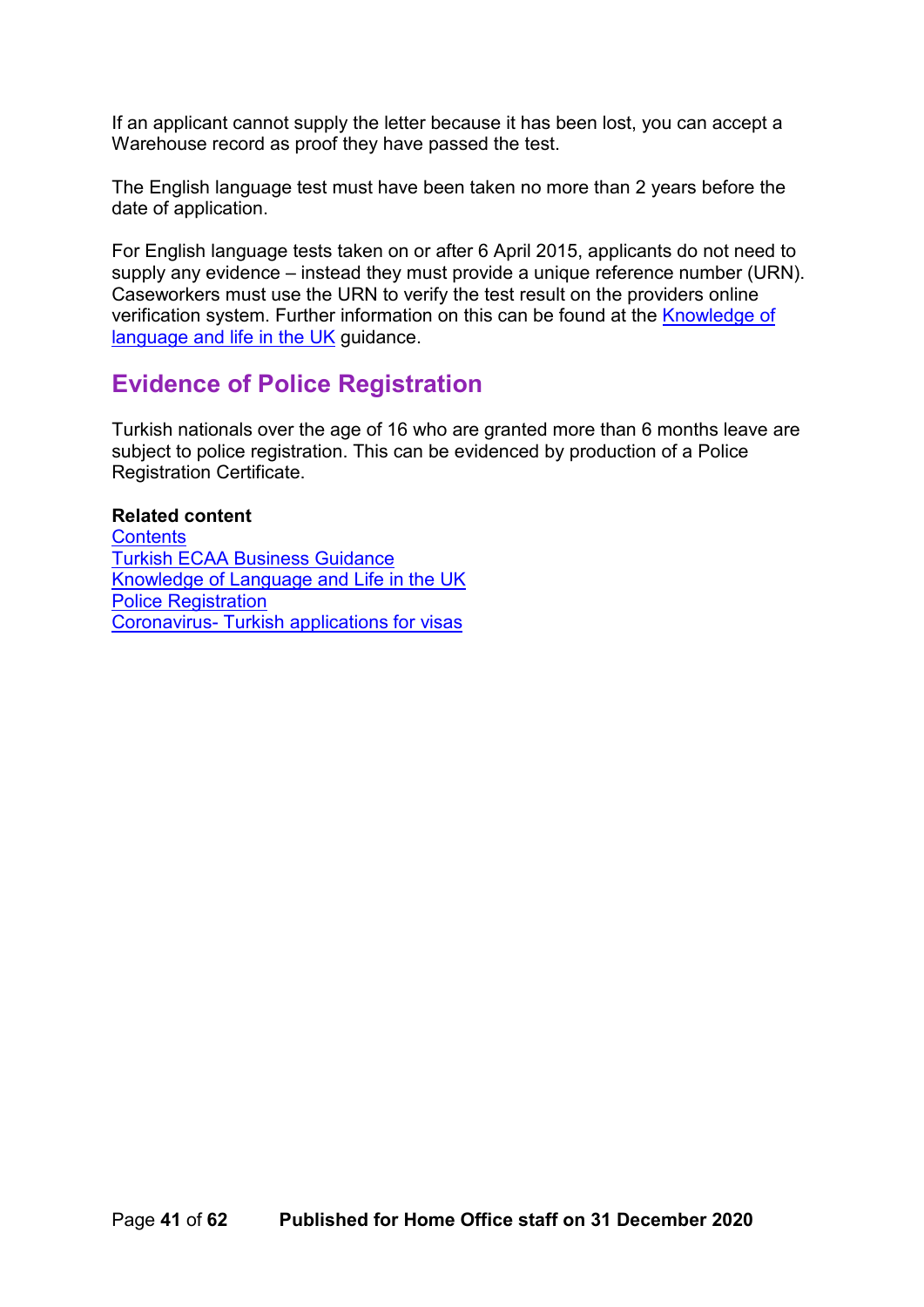# <span id="page-41-0"></span>Evidence: ILR applications from children of ECAA Business Persons or Workers or their partners

This section tells you about the kinds of evidence needed where a child of an ECAA business person or worker or their partner is applying for indefinite leave to remain (ILR). All documents should be originals.

### **Evidence of identity**

The applicant must satisfy the Secretary of State that they meet the requirements of the Immigration Rules in order to qualify for ILR. This includes demonstrating that they are a person with leave in the United Kingdom as the child of an ECAA business person or worker. Producing a valid passport in accordance with paragraph 34(5) of the Rules will be the easiest means of demonstrating the applicant's nationality.

#### **Evidence of relationship**

Where the applicant is the child of an ECAA business person or worker, or their partner, the fact that they have last been granted leave in this capacity should be clear from their passport or CID record. If there is some doubt, caseworkers can request a birth certificate to show the child is under 21. This will need to be translated into English where appropriate.

#### **Evidence of the relevant leave being granted**

Confirmation of the applicant last being granted leave as the child of an ECAA business person or worker should normally be in the relevant CRS or CID record. Alternatively, it will normally also be in the form of endorsements in the applicant's passport(s) and/or grant letters from the Home Office.

#### **Evidence the KoLL requirement has been met**

People who pass the Life in the UK test receive a pass notification letter. They must include this with their application. Applicants have had to sign their pass notification letters since 16 March 2008.

Life in the UK test results are sent to the Home Office electronically. This information is put onto Warehouse. You must check the applicant has passed the test on **Warehouse** 

If an applicant cannot supply the letter because it has been lost, you can accept a Warehouse record as proof they have passed the test.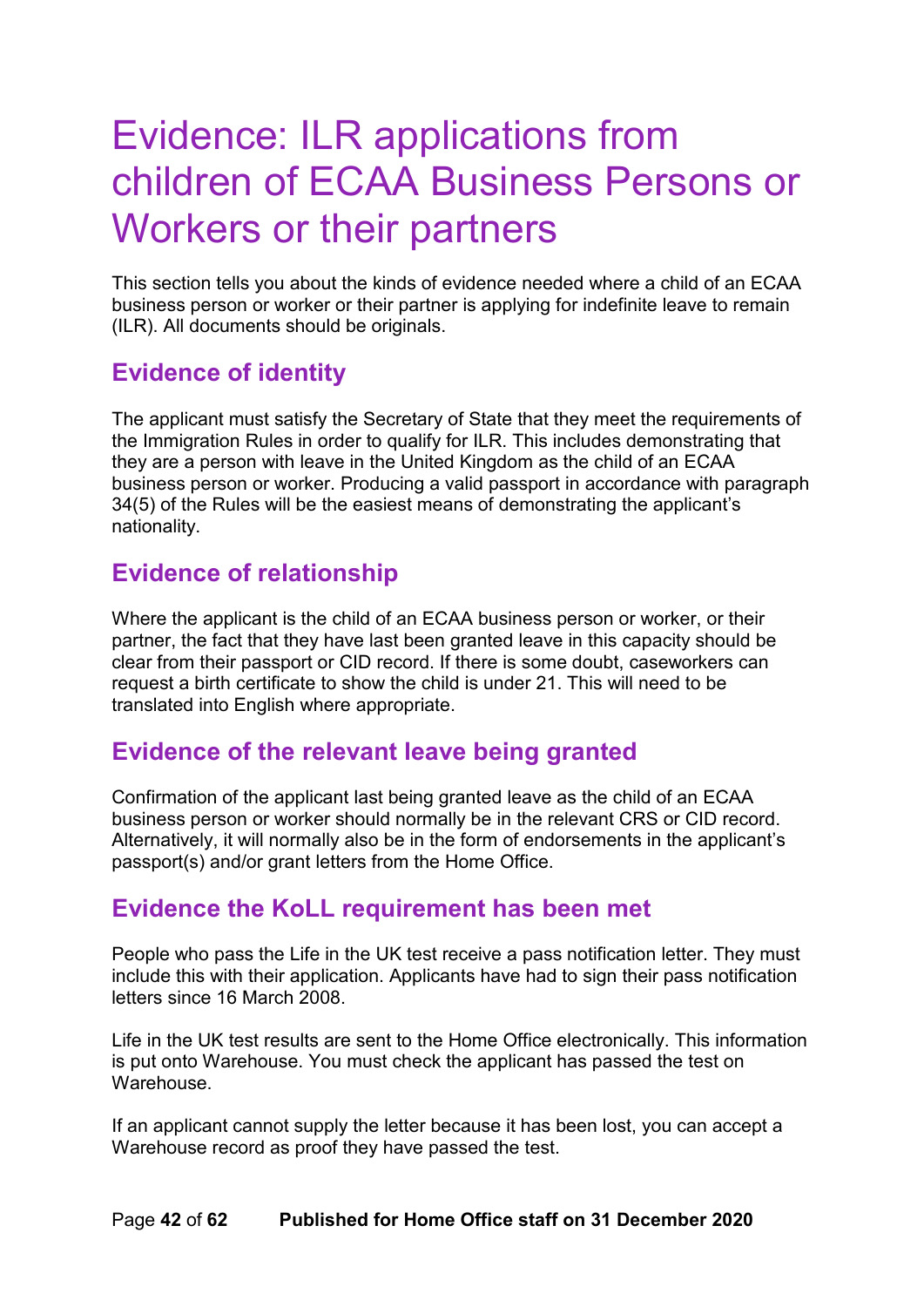The English language test must have been taken no more than 2 years before the date of application.

For English language tests taken on or after 6 April 2015, applicants do not need to supply any evidence – instead they must provide a unique reference number (URN). Caseworkers must use the URN to verify the test result on the providers online verification system. Further information on this can be found at the [Knowledge of](https://www.gov.uk/government/publications/knowledge-of-life-and-language-in-the-uk)  [language and life in the UK](https://www.gov.uk/government/publications/knowledge-of-life-and-language-in-the-uk) guidance.

#### **Evidence of Police Registration**

Turkish nationals over the age of 16 who are granted more than 6 months leave are subject to police registration. This can be evidenced by production of a Police Registration Certificate.

#### **Evidence required where the child is 21 or over at date of application**

An applicant over the age of 21 must submit 2 items from the list below confirming their residential address:

- bank statements
- credit card bills
- driving licence
- NHS registration document
- a letter from the applicant's current school, college or university confirming the applicant's address, the letter must be:
	- o on official headed paper
	- $\circ$  bear the official stamp of the organisation
	- o have been issued by an authorised official of that organisation

The documents submitted must be from 2 separate sources and dated no more than a month before the date of application.

If the applicant pays rent or board towards their keep, they must also provide details of how much this amounts to each calendar month.

Applicant's living separately from family members they claim to be dependent upon must provide the following information or documents:

- the reasons for living away from the family home where this is related to study the applicant must provide a letter from their university or college confirming their enrolment and attendance of the specific course - this must be:
	- o on official headed paper
	- $\circ$  bear the official stamp of that organisation
	- o have been issued by an authorised official of that organisation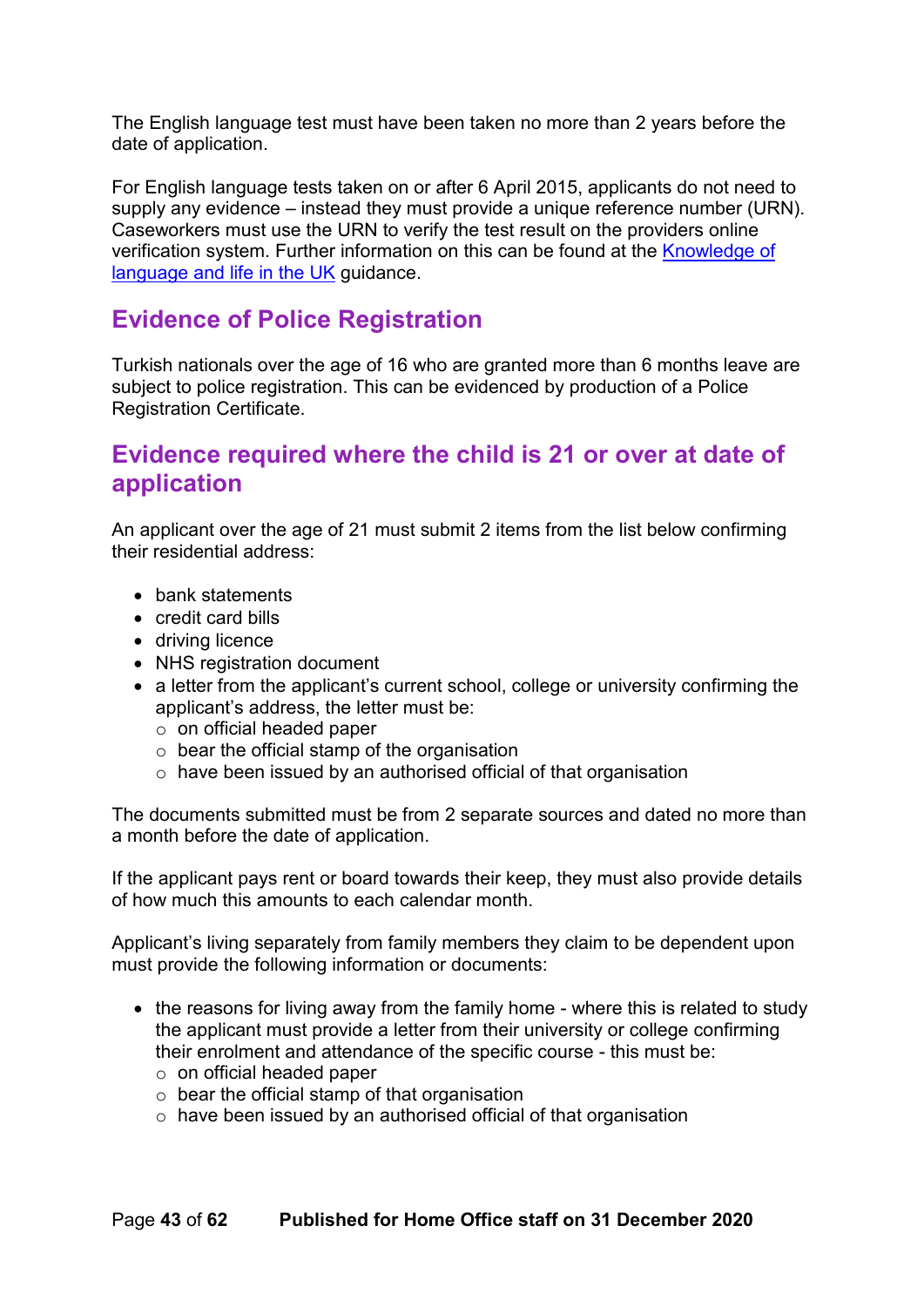- evidence that they have been supported financially by their parents whilst living away from the family home - the following documents must be included with the application:
	- o bank statements for the dependent child covering the 3 months before the application clearly showing the origin of the deposits
	- o bank statements for their parents covering the 3 months before the application showing matching payments out of their account

#### **Related content**

**[Contents](#page-1-0)** [Turkish ECAA Business Guidance](https://www.gov.uk/government/publications/turkish-ecaa-business-guidance) [Knowledge of Language and Life in the](https://www.gov.uk/government/publications/knowledge-of-life-and-language-in-the-uk) UK [Police Registration](https://www.gov.uk/government/publications/police-registration)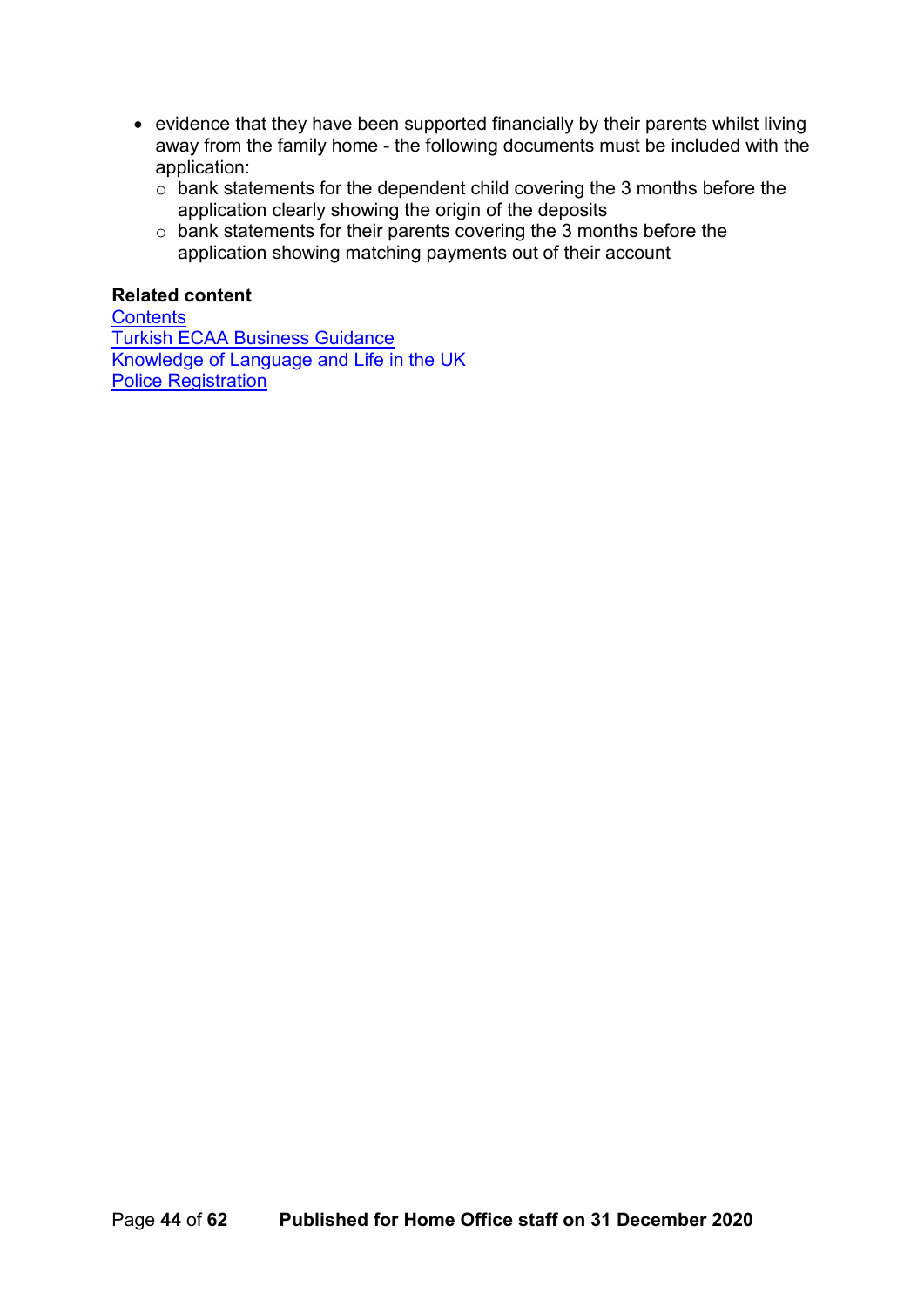## <span id="page-44-0"></span>Granting further leave to remain to partners of ECAA Business Persons or **Workers**

This section tells you how to assess applications for further leave to remain for partners of ECAA business persons or workers.

There will be circumstances where the Turkish ECAA business person or worker already holds indefinite leave to remain (ILR) but their partners do not have sufficient ECAA leave in order to qualify themselves. Appendix ECAA allows further leave to be granted to such partners that will subsequently allow them to apply for ILR under the ECAA category at a later date.

## <span id="page-44-1"></span>**Qualifying criteria**

The applicant must:

- be the spouse, civil partner or unmarried partner of a Turkish ECAA business person or worker who has been granted ILR either:
	- o in line with the ECAA guidance in force prior to 16 March 2018
	- o under paragraphs 3.2 or ECAA 4.5 of Appendix ECAA Settlement
	- o has British citizenship having previously been granted ILR under ECAA guidance prior to 16 March 2018 or under ECAA 3.2 or 4.5
- have last been granted entry clearance or leave to remain as a dependant of an ECAA business person or worker
- having last been granted leave to remain as a dependant of an ECAA business person, is currently in the United Kingdom without leave as, at the time of that leave expiring:
	- $\circ$  they did not qualify for ILR in line with the ECAA guidance in force prior to 16 March 2018 due to not meeting the 2 year residency requirement
	- $\circ$  did not qualify for further limited leave to remain as the dependant of an ECAA business person due to that ECAA business person having acquired ILR
- be living together and in a subsisting relationship with the ECAA business person or worker under whom entry clearance or leave to remain was granted
- not fall for refusal under the general grounds for refusal
- have a sponsor who can provide adequate accommodation for the parties and any dependants, without recourse to public funds
- be registered with the police where appropriate
- must not be in the UK in breach of immigration laws except that, where paragraph 39E of the Immigration Rules applies, any current period of overstaying will be disregarded or where applicants can satisfy ECAA 7.1c

#### <span id="page-44-2"></span>**The relationship**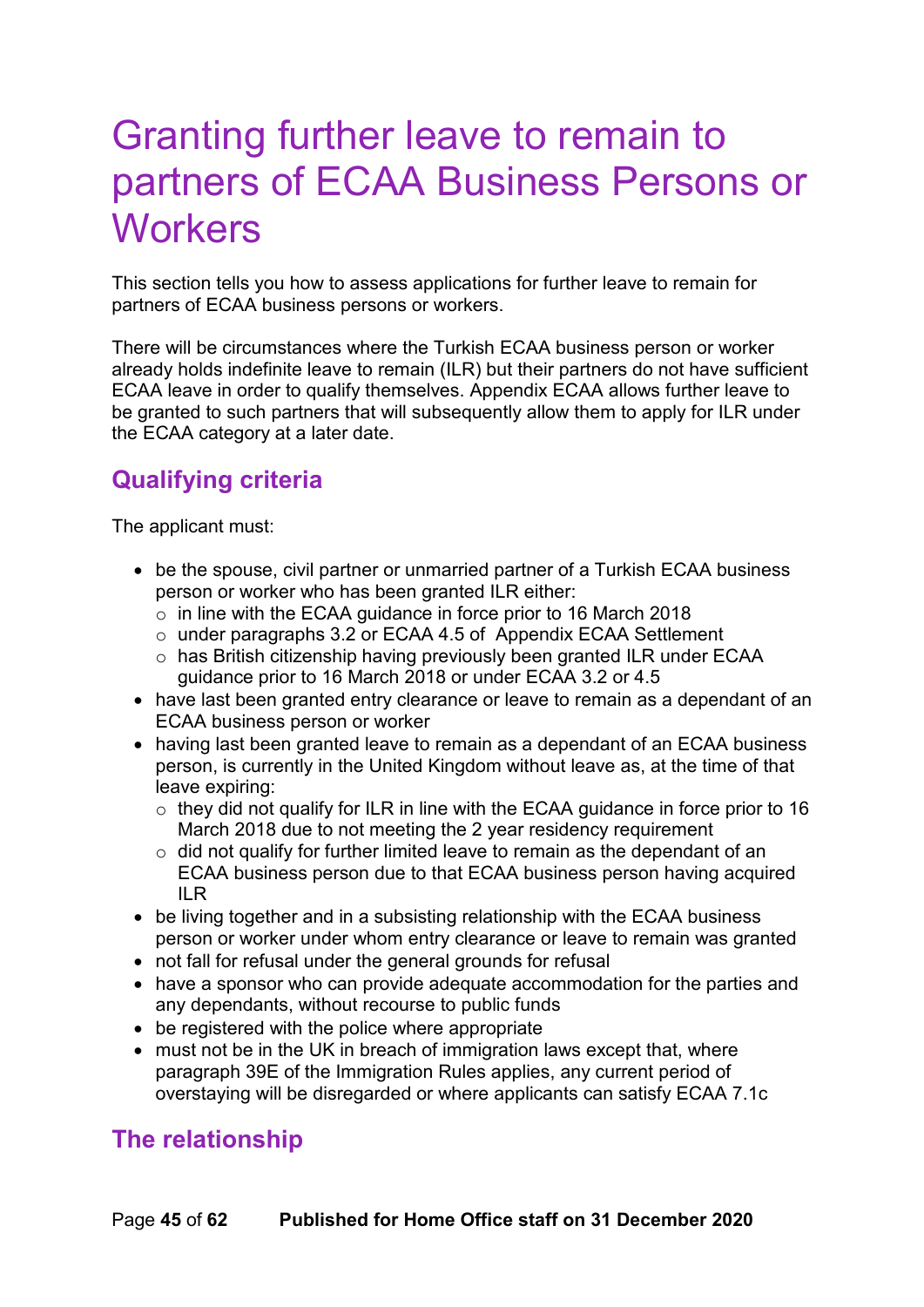In all cases the relationship to the Turkish sponsor must be genuine and subsisting at the point of application. The applicant and the ECAA business person or worker must have been living together in the UK in a marriage, civil partnership, or in a relationship similar to marriage.

#### <span id="page-45-0"></span>**Partners who have overstayed only because they did not meet the 2 year residence requirement under the previous guidance.**

A finite group of partners of ECAA business persons were:

- refused ILR prior to 16 March 2018 because they had not completed the 2 year qualifying period as set out in the previous guidance
- refused any further limited leave due to their sponsor having acquired ILR, thereby moving them outside the ECAA provisions

This meant the partner was unable to extend their leave under the ECAA route. As a consequence, these individuals are currently in the United Kingdom without leave and would normally fall for refusal.

Caseworkers should overlook periods of overstaying from those partners of ECAA business persons who were refused solely on the basis that they did not meet the 2 year residence requirement. Caseworkers should grant further leave to remain under Part 7 of Appendix ECAA provided they meet the other relevant conditions. Only upon completion of 5 years of such leave to remain will they then be eligible for ILR. This is an exception to the general rule that overstayers will be refused and should not be extended beyond the group described here.

### <span id="page-45-1"></span>**Overstaying: exceptions**

Applications for leave to remain should be refused if applicants have overstayed beyond the end of the last period of leave to enter or remain granted. The only exceptions are where the application is made in the following circumstances:

- within 14 days of previous leave expiring and we consider there is a good reason beyond the applicant's control, provided in or with the application stating why the application could not be made in time
- within 14 days of:
	- $\circ$  the refusal of the previous application for leave
	- $\circ$  the expiry of any leave which has been extended by section 3C of the Immigration Act 1971
	- $\circ$  the expiry of the time-limit for making an in-time application for administrative review or appeal (where applicable)
	- o any administrative review or appeal being concluded, withdrawn or abandoned or lapsing

If there are good reasons which prevented applying in time, applicants must submit evidence of these with their application. All cases will be decided on their merits.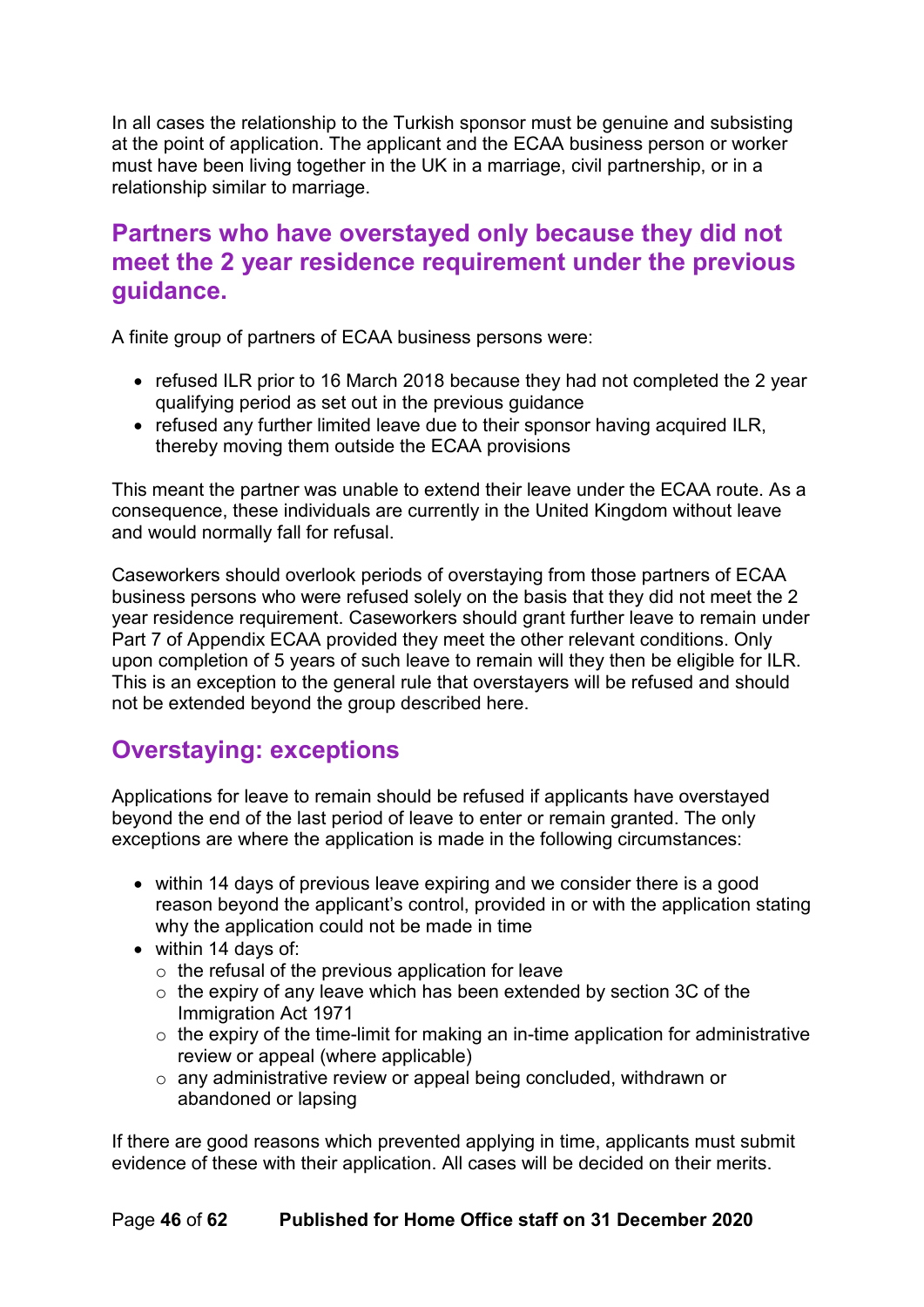The threshold for what constitutes 'good reason' is high and will depend on the individual circumstances of the case, but for example may include delays resulting from unexpected or unforeseeable circumstances such as:

- serious illness which meant that you or your representative were unable to submit the application in time (where supported by appropriate medical documentation)
- travel or postal delays which meant that you or your representative were unable to submit the application in time
- inability to provide necessary documents- this would only apply to exceptional or unavoidable circumstances beyond the applicant's control, such as the Home Office being at fault in the loss of, or delay in returning, travel documents, or delay in obtaining replacement documents following loss as a result of theft, fire or flood (where supported by evidence of the date of loss and the date replacement documents were sought)

#### **Immigration Health Surcharge**

All applicants who apply for further leave to remain in this category are subject to the Immigration Health Surcharge. This is paid as part of the online application process. Further guidance is available regarding the [Immigration Health Surcharge.](https://www.gov.uk/healthcare-immigration-application)

#### **General Grounds for Refusal and criminality**

The applicant must not fall for refusal under the [General Grounds for](https://www.gov.uk/government/publications/general-grounds-for-refusal-considering-leave-to-remain) Refusal. Refusals on this basis cover areas such as breaching immigration rules and fraud/abuse. Caseworkers should consult the specific guidance on [General Grounds](#page-34-0)  for [Refusal](#page-34-0) before making such a decision on an application.

#### <span id="page-46-0"></span>**Registration with the police**

Turkish nationals who are over 16 are required to register with the police where they have been granted leave greater than 6 months.

Where an applicant is liable to police registration but has failed to do so caseworkers should refer to [Police registration section](#page-35-0) in this guidance.

#### <span id="page-46-1"></span>**Applicant is subject to an extant deportation order**

An extant deportation order automatically invalidates any existing leave to enter or remain. An application for ILR cannot therefore be granted if there is an extant deportation order. Such a grant would be automatically invalidated by the order. Further, the ILR route requires the individual currently be on ECAA leave to remain. This requirement cannot be met for those who are subject to an extant deportation order, as any such leave would have been automatically invalidated.

#### <span id="page-46-2"></span>**Children**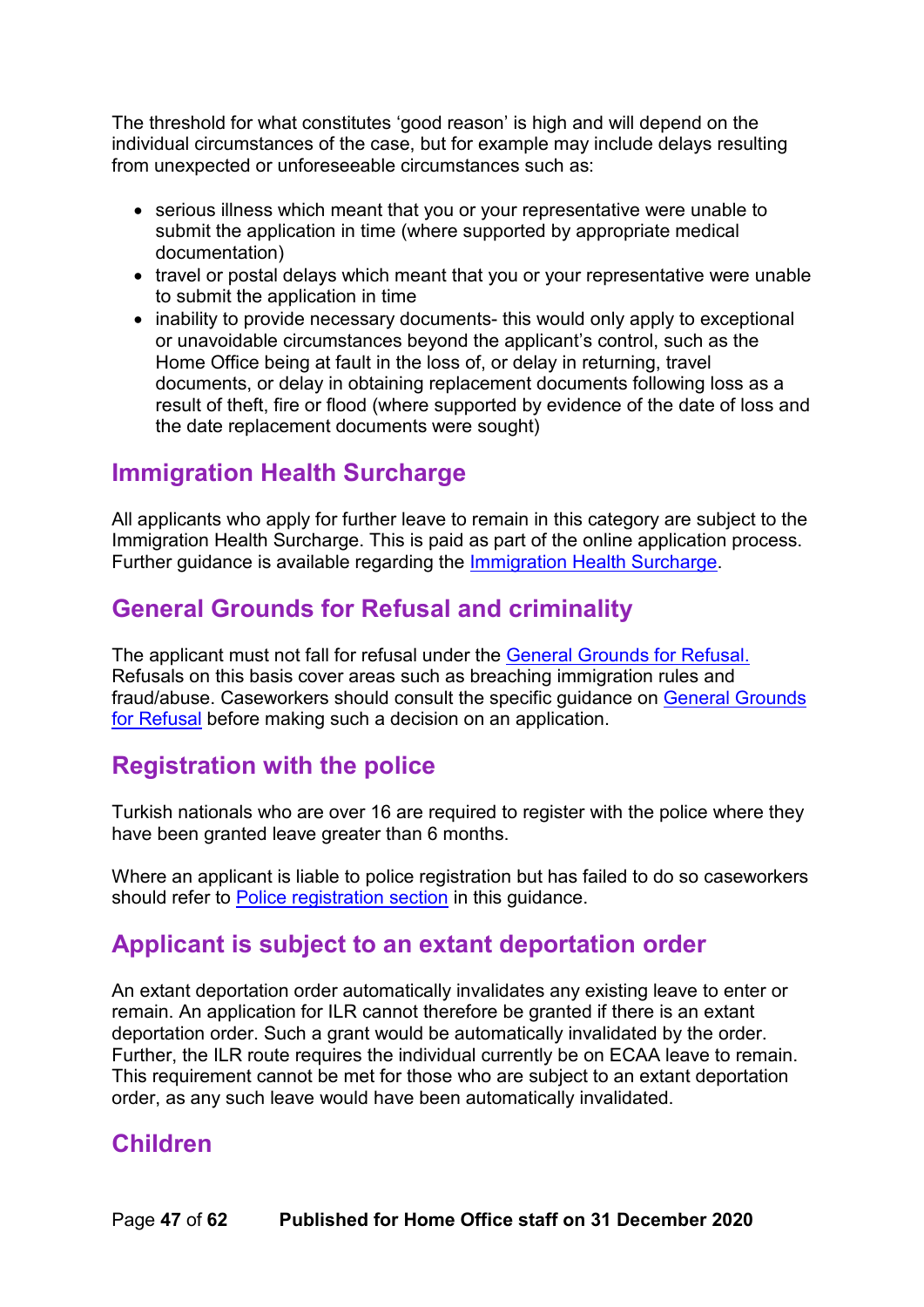As the child of an ECAA business person or worker does not need to complete a 5 year qualifying period to obtain ILR, there is no provision for them to apply for further leave to remain in this category. If such an application is made, they should normally be refused on the basis that they have applied for leave not covered by the Immigration Rules. Decision makers should discuss such cases with their senior caseworker who may seek policy advice as appropriate.

#### <span id="page-47-0"></span>**Granting Leave to Remain to the partner of a ECAA Business Person or Worker**

Where it is decided that all the requirements above have been met, you should grant the applicant LTR for 3 years. CID should be updated appropriately and ICD 3090 should be used suitably amended.

#### <span id="page-47-1"></span>**Refusing Leave to Remain to the partner of a ECAA Business Person or Worker**

Where it is decided that the requirements above have not been met, you should refuse the application. ICD 0007 should be amended as required and used with the appropriate refusal wording. CID should be updated.

#### **Related content**

**[Contents](#page-1-0)** [Police registration](https://www.gov.uk/government/publications/police-registration) [General Grounds for refusal-](https://www.gov.uk/government/collections/general-grounds-for-refusal-modernised-guidance) indefinite leave to remain [Immigration Health Surcharge](https://www.gov.uk/healthcare-immigration-application) [Refusal wording leave to remain](#page-58-0)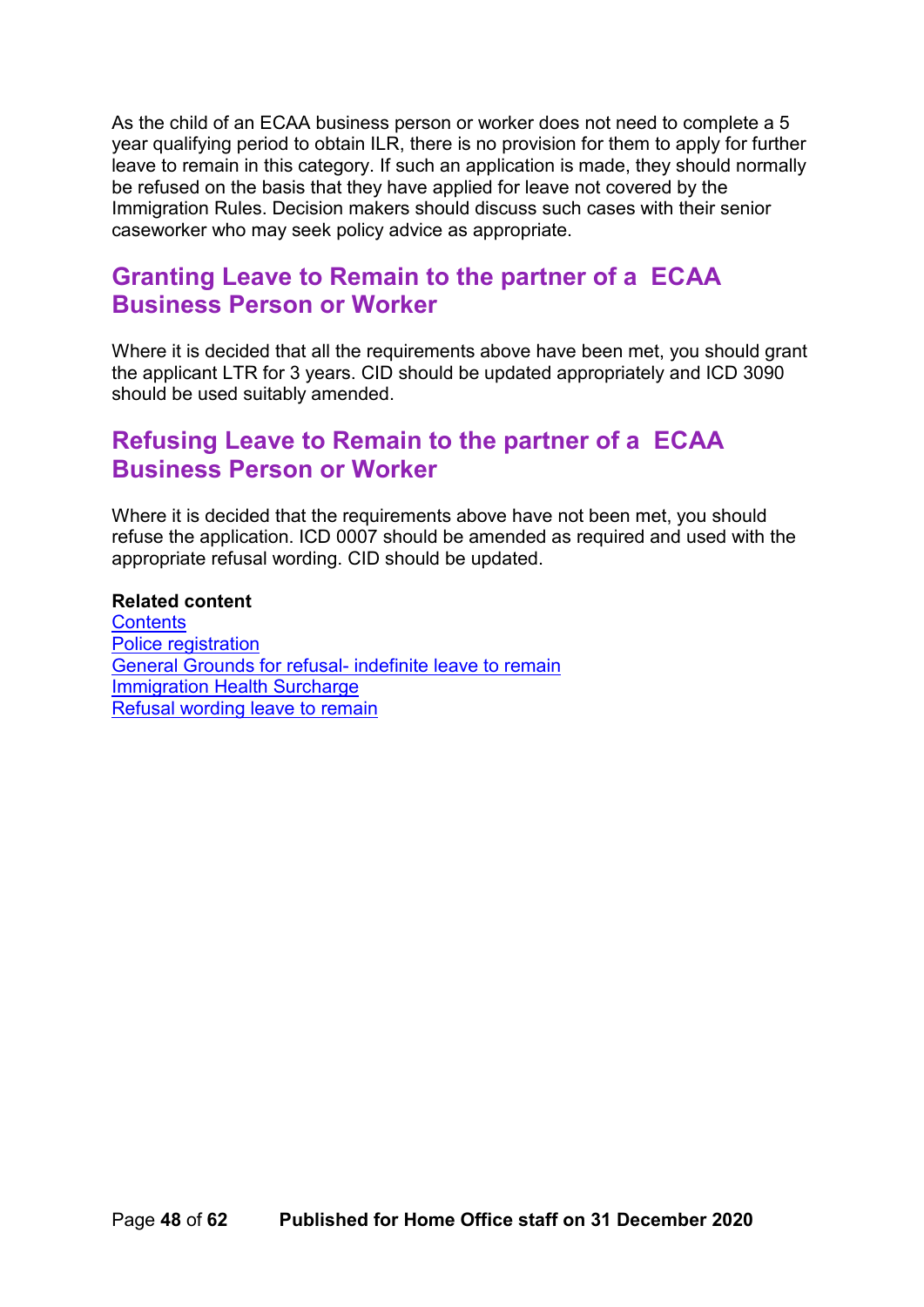# <span id="page-48-0"></span>Pre-decision casework

This section tells you about the checks that you must make before you consider an application for indefinite leave to remain (ILR) as a self-employed ECAA business person or ECAA worker, or as their dependant.

Applicants must provide:

- evidence of identity and nationality in line with paragraph 34 of the Rules. This will normally take the form of a valid current passport, although it can also include a valid identity card for example
- evidence of identity and nationality for each dependant included in the application in line with paragraph 34 of the Rules. Again, this will normally take the form of a current passport or identity card for each dependant included as part of the application
- 2 identical passport-size photographs of each applicant taken within the last month
- an application form, which is compulsory as it also serves as an application for a biometric residence permit (BRP)

Before considering the application, you must check that:

- the applicant's identity has been confirmed through biometrics
- security checks have taken place within the last 3 months
- the 'person details' on CID match those in the passport
- the key documents tracking screen has been updated
- the address details on CID are up to date
- the representative's details have been entered
- the date of postmark and date of expiry of last leave are correct
- biometrics have been taken for the applicant (for applications submitted after 29 February 2012)

You must also carry out these checks for each dependant included in the application.

If any of the recorded details are incorrect, you must change them as necessary. You must refer suspected forged documents to the technical support team for advice.

You must check all previous cases on CID. You must also update the case notes on CID before deciding whether further information is required or whether a decision to grant or refuse the application can be made, based on the evidence already provided.

#### <span id="page-48-1"></span>**Biometric results**

You must check that biometrics have been verified before you make a decision. The results can be located on the 'admin events' screen on CID and the Identity Card for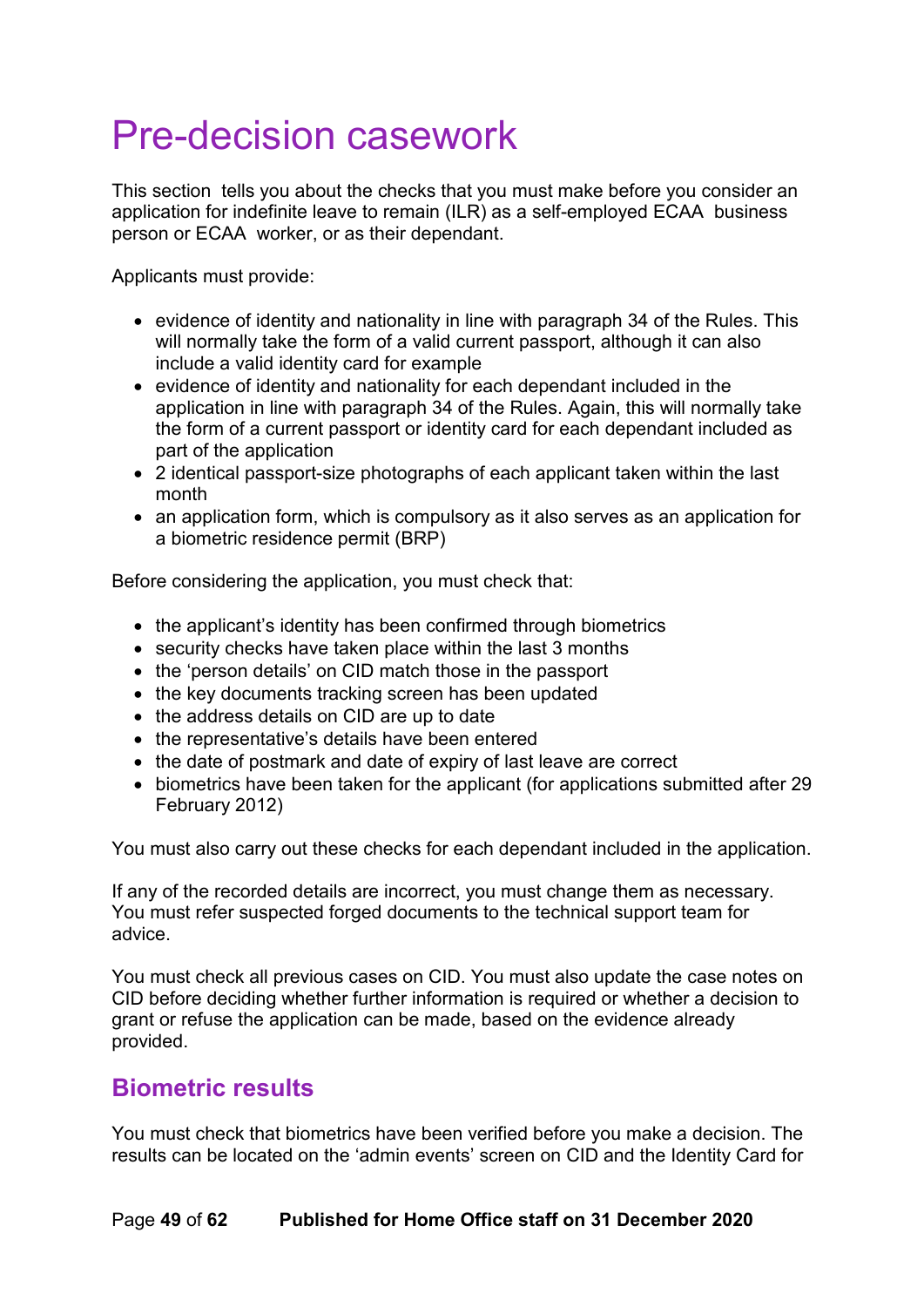Foreign Nationals (ICFN) database. If the applicant fails to provide this information, you must reject the case and return all documents to the applicant.

#### **Related content**

**[Contents](#page-1-0)** Biometric information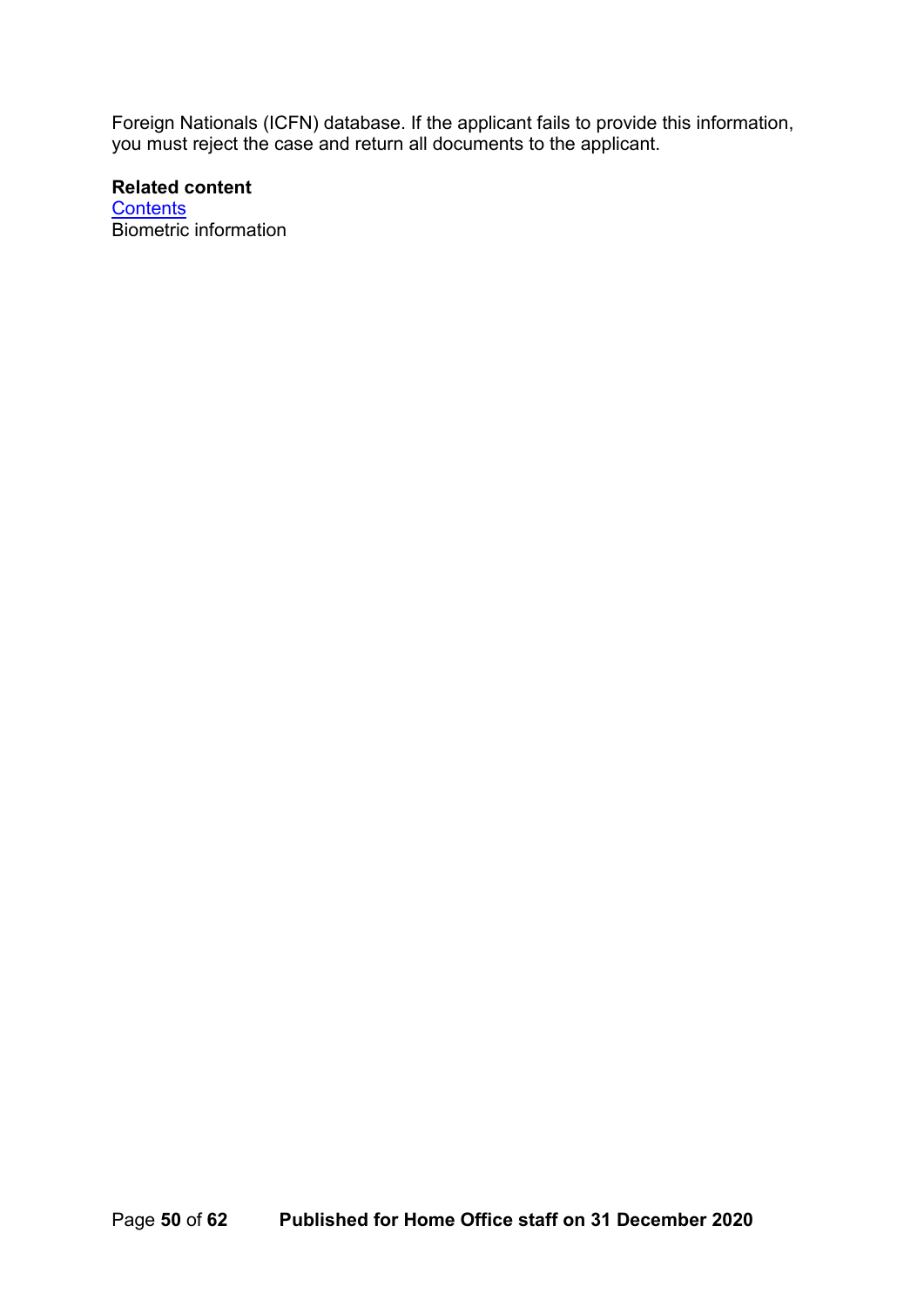# <span id="page-50-0"></span>Refusal wordings

This page tells you about suggested refusal notice wording to use when you are refusing either:

- a person who has applied for indefinite leave to remain (ILR) as a Turkish ECAA business person or worker under the new Appendix ECAA
- a family member of a Turkish ECAA business person or worker applying for ILR under the new Appendix ECAA
- a partner of a Turkish ECAA business person or worker applying for leave to remain under the new Appendix ECAA

The refusal wordings set out:

- the specific reasons for refusal based on the requirements of the new Appendix ECAA of the Immigration Rules, followed by:
	- $\circ$  the suggested wording for refusal notices describing why the requirements have not been met

You must always add to the refusal wording so that it accurately explains why the application falls for refusal against the relevant paragraphs of the Immigration Rules. The wording must explain exactly which requirements have not been met and why they have not been met due to the evidence provided.

If none of the examples are relevant, you must draft other wording that explains which requirements have not been met and why they have not been met.

#### **Related content**

**[Contents](#page-1-0)** [Refusal wording: indefinite leave to remain](#page-51-0) for ECAA Business Persons and Workers [Refusal wording: indefinite leave to remain for dependants](#page-54-0) [Refusal wording: leave to remain](#page-58-0) Rights of appeal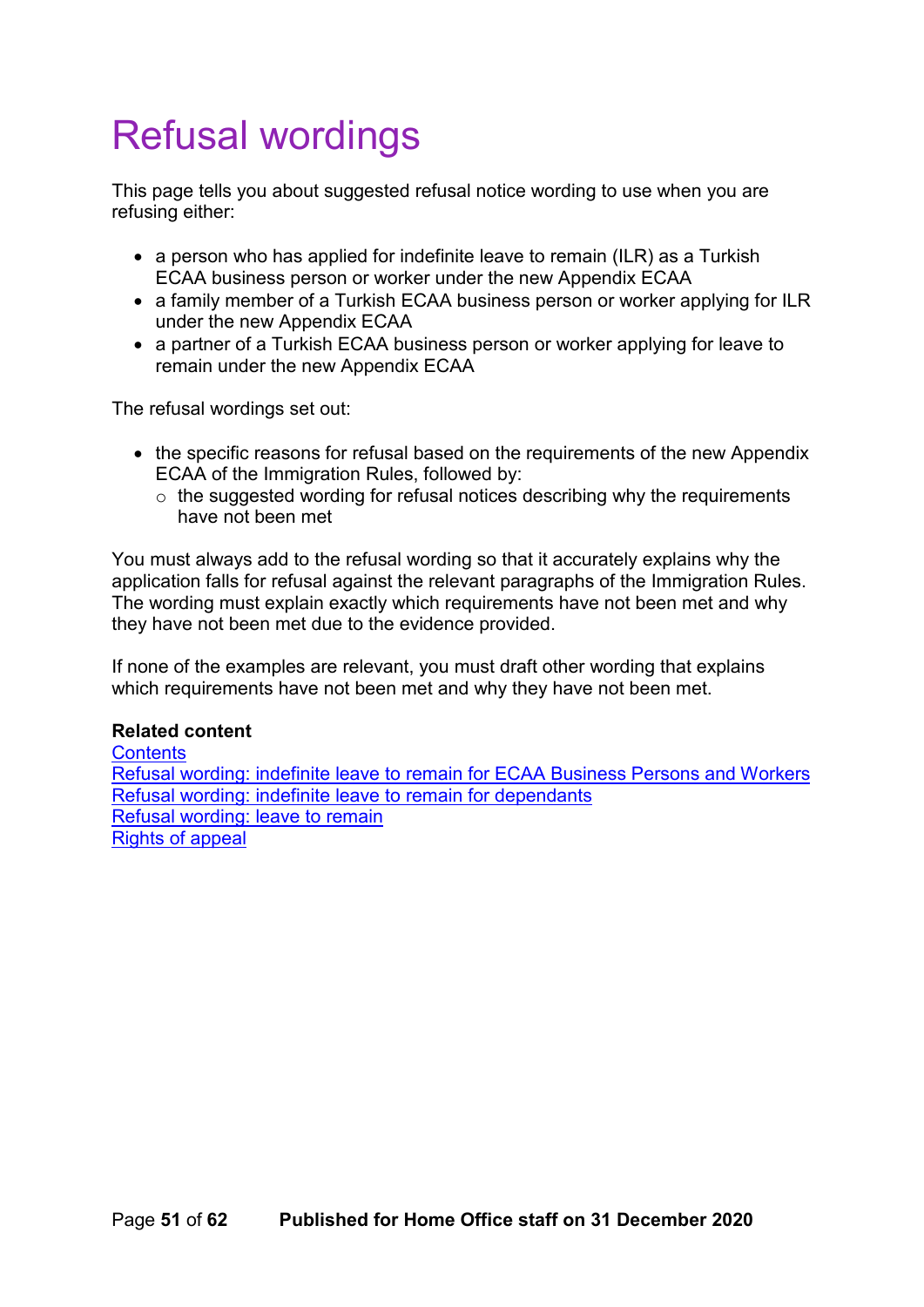# <span id="page-51-0"></span>Refusal wording: indefinite leave to remain for ECAA Business Persons and Workers

This section tells you about suggested refusal wordings for when you refuse a person who has applied for indefinite leave to remain (ILR) as an ECAA business person or ECAA worker.

| <b>Reason</b>                                                                                                                                                             | <b>Suggested wording</b>                                                                                                                                                                                                                                                                                                                                                                                                                                                                                                                                                                                                                                                                                                                        |
|---------------------------------------------------------------------------------------------------------------------------------------------------------------------------|-------------------------------------------------------------------------------------------------------------------------------------------------------------------------------------------------------------------------------------------------------------------------------------------------------------------------------------------------------------------------------------------------------------------------------------------------------------------------------------------------------------------------------------------------------------------------------------------------------------------------------------------------------------------------------------------------------------------------------------------------|
| <b>ECAA Business Persons</b>                                                                                                                                              |                                                                                                                                                                                                                                                                                                                                                                                                                                                                                                                                                                                                                                                                                                                                                 |
| You are not still engaged in<br>business<br>Paragraph ECAA4.2                                                                                                             | you have not provided audited business<br>accounts prepared by a qualified or<br>chartered accountant for the past 12 months<br>you have not provided sufficient evidence of<br>your business activities in the form of<br>invoices and letters of recommendation for<br>the past 12 months<br>your itemised bank statements for the past<br>12 months show that no income has been<br>received from your business during that time<br>• you have provided documents to show that<br>your business carries with it significant debts<br>liabilities and insufficient evidence has been<br>provided to show that you can bear your<br>share of these liabilities<br>you were declared bankrupt on [date] and<br>your business has ceased trading |
| You have not spent a<br>continuous period of 5 years<br>as a Turkish ECAA business<br>person (including time spent<br>as a Tier 1 Entrepreneur).<br>Paragraph ECAA 4.1(b) | you have not spent a continuous period of 5<br>years as an ECAA Business Person/Tier 1<br>Entrepreneur<br>from [insert date] to [insert date] you were<br>absent from the UK. This absence exceeds<br>180 days within a 12 month period and is<br>not covered by the international<br>humanitarian or environmental crisis<br>exemption detailed in paragraph ECAA2.1<br>(a) of the Rules. As a result, you have not<br>completed the continuous period of 5 years<br>needed to qualify for indefinite leave to<br>remain                                                                                                                                                                                                                       |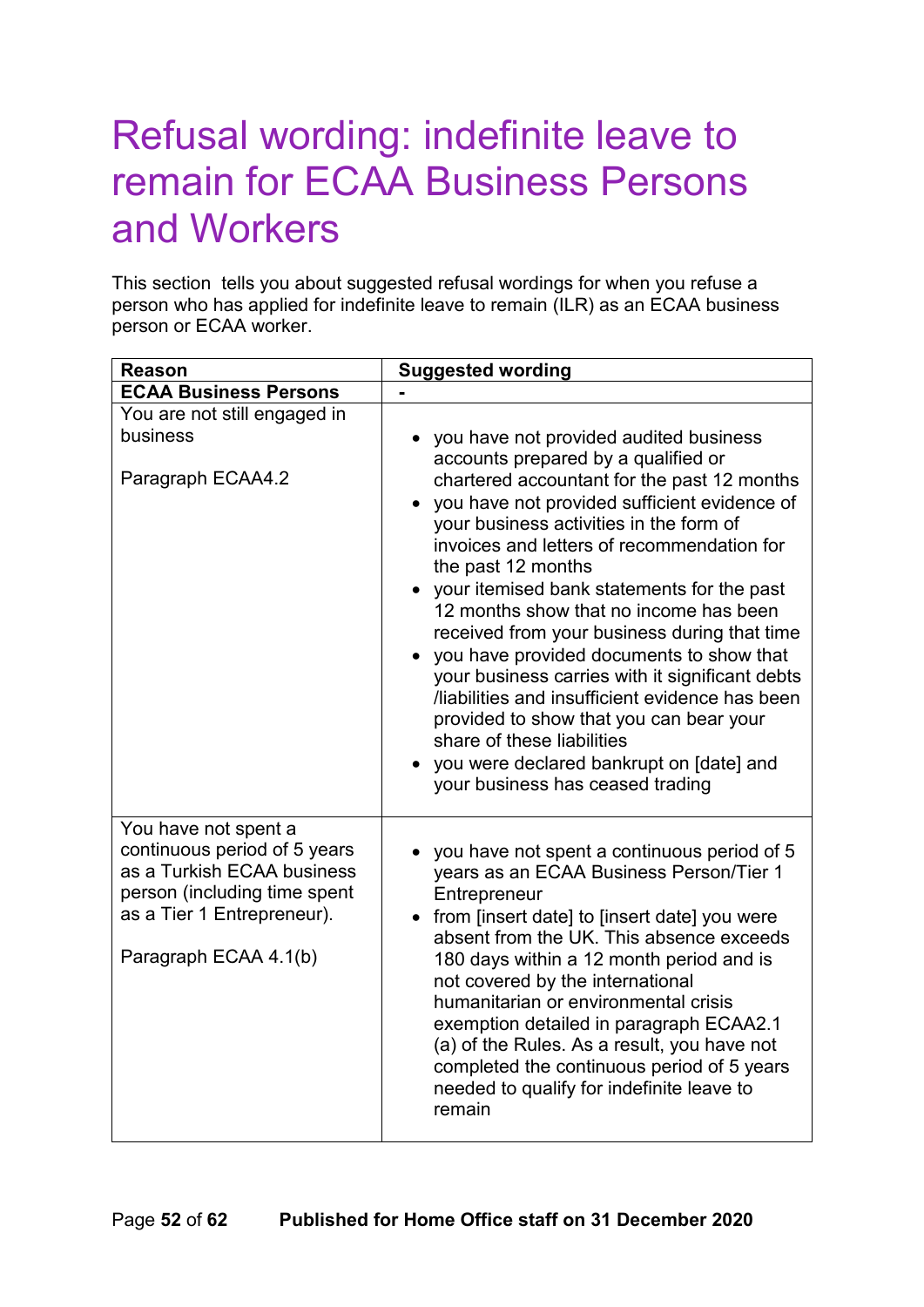| <b>Reason</b>                                                                                                                                                             | <b>Suggested wording</b>                                                                                                                                                                                                                                                                                                                                                                                                                                                                                                                                |
|---------------------------------------------------------------------------------------------------------------------------------------------------------------------------|---------------------------------------------------------------------------------------------------------------------------------------------------------------------------------------------------------------------------------------------------------------------------------------------------------------------------------------------------------------------------------------------------------------------------------------------------------------------------------------------------------------------------------------------------------|
| You were not last granted<br>leave as a business person<br>under the ECAA.<br>Paragraph ECAA 1.1(b)                                                                       | in order to be eligible for indefinite leave to<br>$\bullet$<br>remain, applicants are required to show that<br>they were last granted leave as a business<br>person under the provisions of the ECAA.<br>Your Home Office record/passport shows<br>that your last grant of leave was [insert date]<br>under the [insert] category                                                                                                                                                                                                                      |
| <b>Turkish ECAA Workers</b>                                                                                                                                               |                                                                                                                                                                                                                                                                                                                                                                                                                                                                                                                                                         |
| You are not an ECAA worker.<br>Paragraph ECAA1.2                                                                                                                          | in order to qualify for indefinite leave to<br>remain in this category, evidence has to be<br>submitted to show that you are an ECAA<br>worker. However, [insert reasons]. In light<br>of the above, you have failed to meet this<br>requirement                                                                                                                                                                                                                                                                                                        |
| You have not spent a<br>continuous period of 5 years<br>as a Turkish ECAA worker<br>(including any periods under a<br>relevant Tier 2 category.)<br>Paragraph ECAA 3.1(b) | you have not provided sufficient evidence to<br>show that you have spent a continuous<br>period of 5 years as an ECAA worker<br>(including and periods under a relevant Tier<br>1 or 2 category)<br>From [insert date] to [insert date] you were<br>absent from the UK. This absence is not<br>covered by any of the exemptions detailed in<br>paragraph ECAA2.1(a) of the Rules. As a<br>result, these absences exceed 180 days in<br>any one year and as such you have not<br>completed the continuous period of 5 years<br>needed to qualify for ILR |
| You were not last granted<br>leave as a worker under the<br>ECAA.<br>Paragraph ECAA 1.2(b)                                                                                | in order to be eligible for ILR, applicants are<br>required to show that they were last granted<br>leave as a worker under the provisions of<br>the ECAA. Your Home Office<br>record/passport shows that your last grant of<br>leave was [insert date] under the [insert]<br>category                                                                                                                                                                                                                                                                   |
| <b>Applicable to both ECAA</b><br><b>Business Persons and</b><br><b>ECAA Workers</b>                                                                                      |                                                                                                                                                                                                                                                                                                                                                                                                                                                                                                                                                         |
| You have failed to provide<br>evidence that you are a<br><b>Turkish national</b>                                                                                          | in order to qualify for ILR as a Turkish<br>ECAA business person or worker, you                                                                                                                                                                                                                                                                                                                                                                                                                                                                         |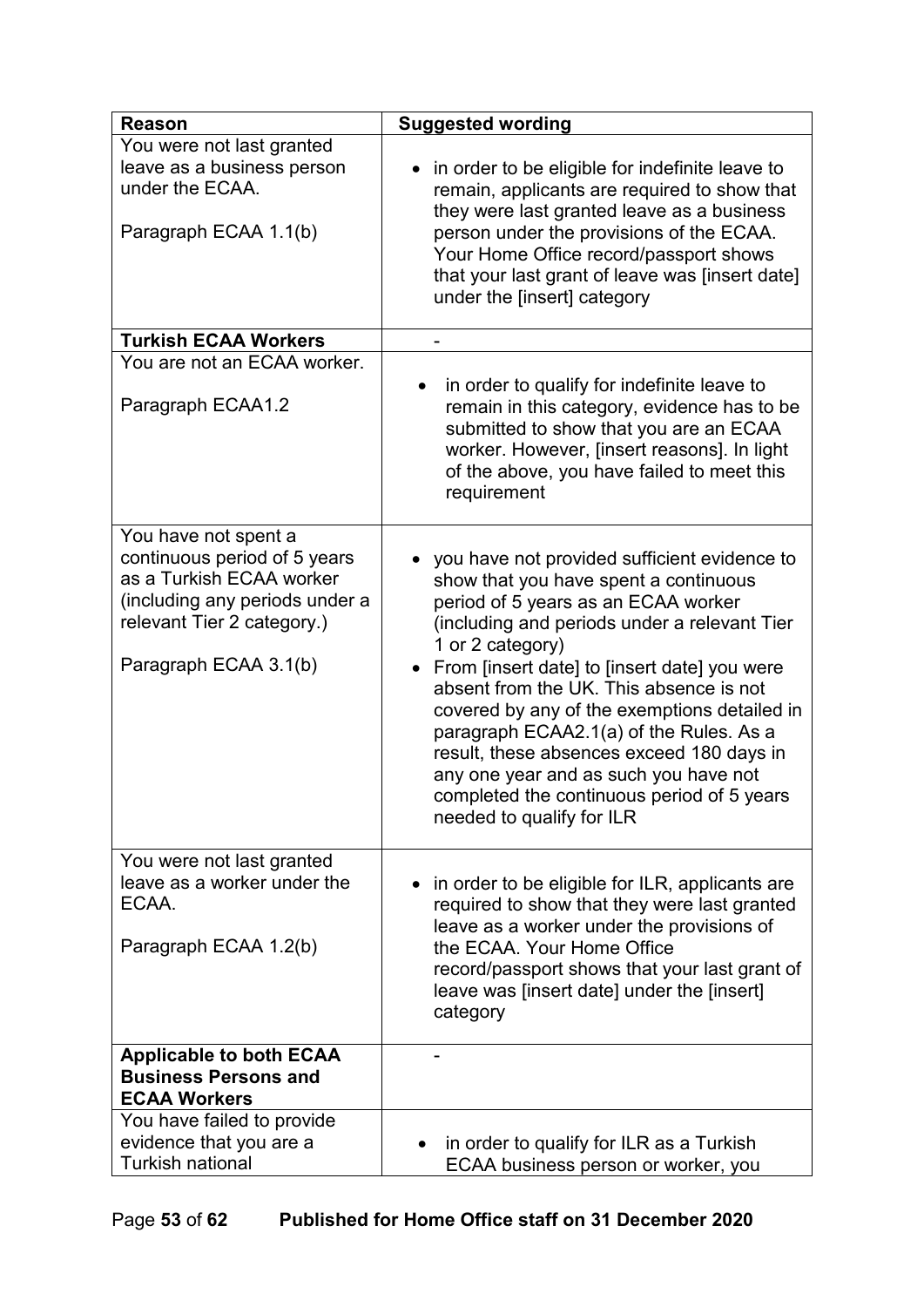| <b>Reason</b>                                                                                                                                                                                                                                                                            | <b>Suggested wording</b>                                                                                                                                                                                                                                                                                                                                                                                            |
|------------------------------------------------------------------------------------------------------------------------------------------------------------------------------------------------------------------------------------------------------------------------------------------|---------------------------------------------------------------------------------------------------------------------------------------------------------------------------------------------------------------------------------------------------------------------------------------------------------------------------------------------------------------------------------------------------------------------|
| Paragraph ECAA1.2 (a)                                                                                                                                                                                                                                                                    | must demonstrate that you are a citizen of<br>the Turkish Republic. However [insert<br>reasons] show you have failed to provide<br>sufficient evidence                                                                                                                                                                                                                                                              |
| You have failed to prove you<br>have met the English/KoLL<br>requirement.<br>(ECAA business persons)<br>Paragraph ECAA4.1(c)<br>(ECAA workers) Paragraph<br><b>ECAA 3.1(c)</b>                                                                                                           | in order to qualify for indefinite leave to<br>remain in this category, you need to show<br>that you have met the Knowledge of<br>Language and Life in the UK (KoLL)<br>requirement or are otherwise exempt from<br>it. The evidence you have provided does<br>not demonstrate any exemption. Equally,<br>you have failed to provide documentary<br>evidence that you have successfully met<br>the KoLL requirement |
| You have failed to prove you<br>have met the police<br>registration qualification.<br>(ECAA business persons)<br>Paragraph ECAA1.2 (d)<br>(ECAA workers) Paragraph<br>ECAA 1.2(d)<br>Both to include 'with reference<br>to paragraph 322(3) of the<br><b>General Grounds for Refusal</b> | as a Turkish national over the age of 16<br>you are required under the Immigration<br>Rules to register with the police when you<br>have been granted more than 6 months<br>leave in the UK. You have failed to provide<br>evidence that you have met this<br>requirement                                                                                                                                           |
| Your refusal is justified on<br><b>General Grounds.</b><br>(ECAA business persons)<br>Paragraph ECAA 4.1 (e)<br>(ECAA workers) Paragraph<br>ECAA 3.1(e)                                                                                                                                  | under paragraph ECAA3.1 (e)/ECAA4.1 (e)<br>you must not fall for refusal under the<br>provisions of the General Grounds for<br>Refusal. However, [insert reasons] With<br>reference to paragraph [insert relevant<br>paragraph of the General Grounds for<br>Refusal] In light of these reasons your<br>application is refused                                                                                      |

#### **Related content**

**[Contents](#page-1-0)** [Refusal wording: indefinite leave to remain for dependants](#page-54-0) [Refusal wording: leave to remain](#page-58-0) **Rights of appeal**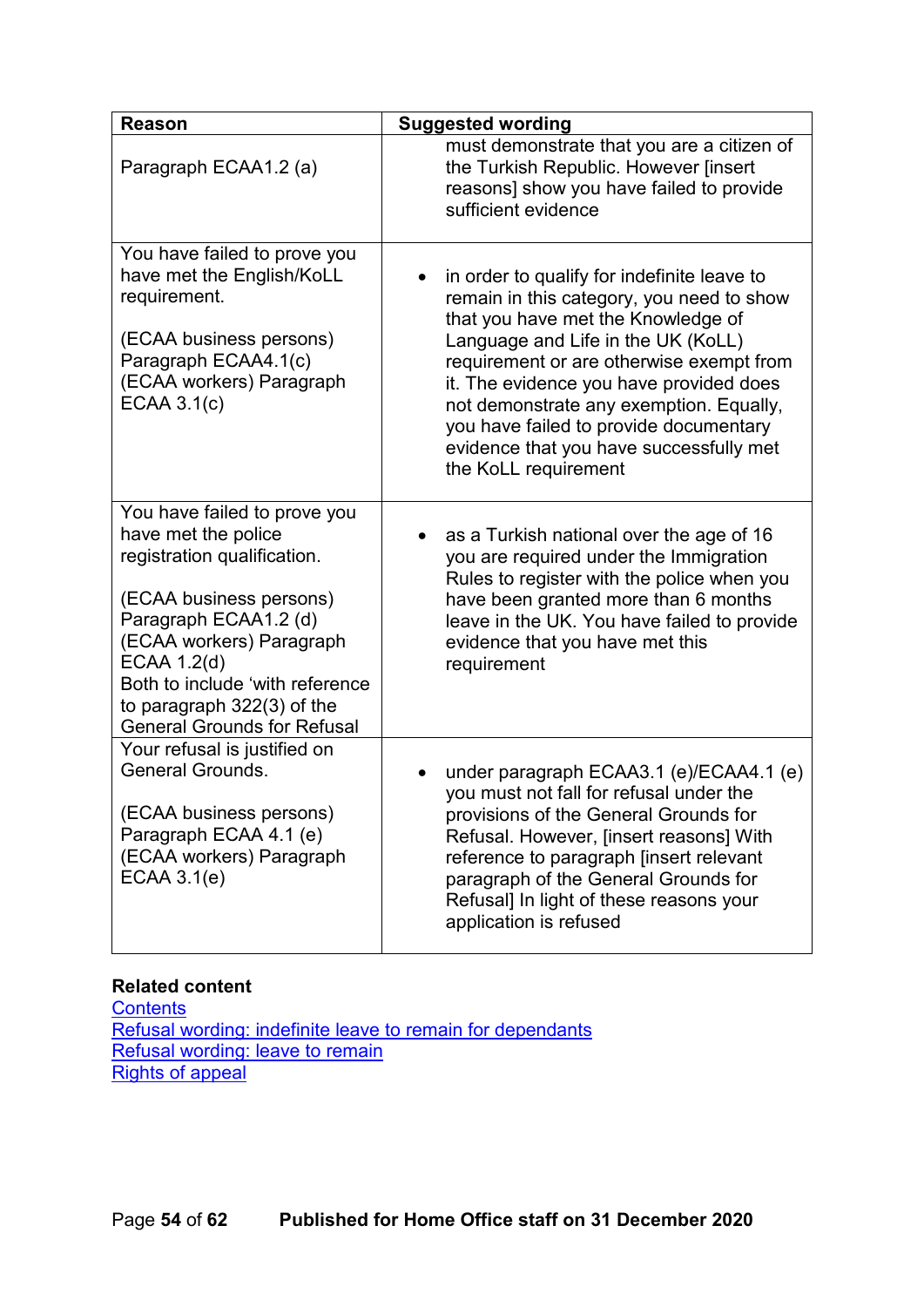# <span id="page-54-0"></span>Refusal wording: indefinite leave to remain for family members of ECAA Business Persons and Workers

This page tells you about suggested refusal wordings for when you refuse a person who has applied for indefinite leave to remain (ILR) as a dependant of a Turkish ECAA business person or worker.

| <b>Reason</b>                                                                                                                    | <b>Suggested wording</b>                                                                                                                                                                                                                                                                                                        |
|----------------------------------------------------------------------------------------------------------------------------------|---------------------------------------------------------------------------------------------------------------------------------------------------------------------------------------------------------------------------------------------------------------------------------------------------------------------------------|
| <b>Partners</b>                                                                                                                  |                                                                                                                                                                                                                                                                                                                                 |
| You are not the spouse or civil<br>partner of a Turkish ECAA<br>business person or worker as<br>claimed.<br>Paragraph ECAA 1.2   | you have claimed to be the spouse/civil<br>partner of a Turkish ECAA business person<br>or worker. However, [add reasons]. In light<br>of the above you have not met a<br>requirement of the Rules                                                                                                                              |
| You are not the unmarried<br>partner of a Turkish ECAA<br>business person or worker as<br>claimed.<br>Paragraph ECAA 1.2         | you have claimed to be the unmarried<br>partner of a Turkish ECAA business person<br>or worker. However [insert reasons]. In light<br>of the above you have not met the condition<br>of this category                                                                                                                           |
| Your relationship is not<br>genuine/subsisting.<br>Paragraph ECAA 6.1(c)                                                         | you have claimed to be the spouse/civil<br>partner/unmarried partner of a Turkish<br>ECAA business person or worker. However<br>[insert reasons]. In light of the above you<br>have not met the condition of this category                                                                                                      |
| You have not resided in the<br>UK with your ECAA sponsor<br>for the qualifying period.<br>Paragraph ECAA 6.1(f)                  | in order to qualify for indefinite leave to<br>remain as a dependant of a Turkish ECAA<br>business person or worker, you will need to<br>have lived with your sponsor in the UK for<br>the qualifying period of 5 years. However,<br>[insert reasons]. In light of the above you<br>have not met the condition of this category |
| You have not spent a<br>continuous period of 5 years<br>as a dependant of a Turkish<br><b>ECAA business person or</b><br>worker. | your Home Office record/passport shows<br>you have not spent a continuous period of 5<br>years as a dependant of an ECAA business<br>person/worker                                                                                                                                                                              |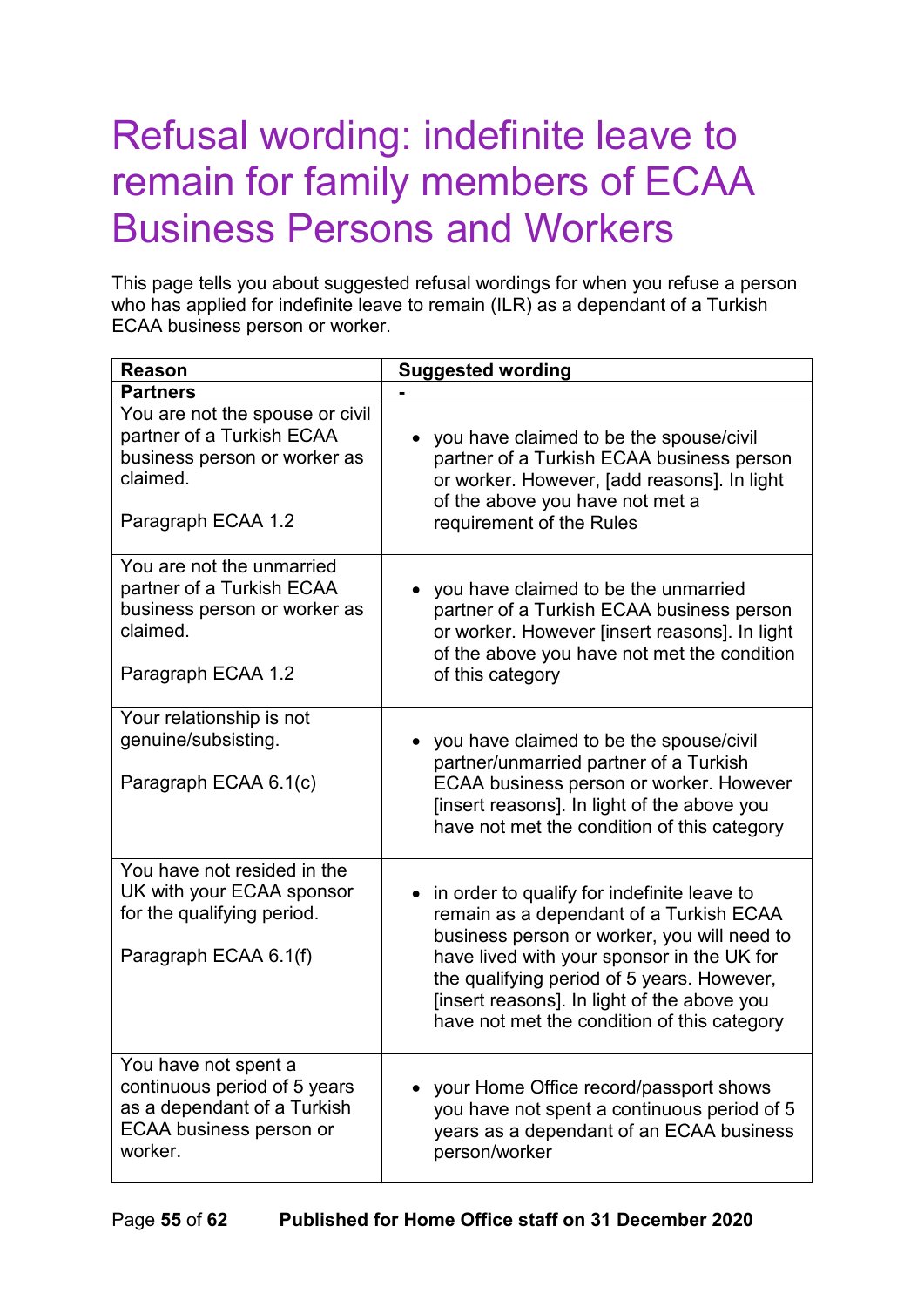| <b>Reason</b>                                                                                                                       | <b>Suggested wording</b>                                                                                                                                                                                                                                                                                                                                                                    |
|-------------------------------------------------------------------------------------------------------------------------------------|---------------------------------------------------------------------------------------------------------------------------------------------------------------------------------------------------------------------------------------------------------------------------------------------------------------------------------------------------------------------------------------------|
| Paragraph ECAA 6.2 (a)/(b)                                                                                                          | from [insert date] to [insert date] you were<br>absent from the UK. This absence exceeds<br>180 days within a 12 month period and is<br>not covered by the international<br>humanitarian or environmental crisis<br>exemption. As a result, you have not<br>completed the continuous period of 5 years<br>needed to qualify for ILR                                                         |
| You were not last granted<br>leave as a dependant of a<br>business person or worker<br>under the ECAA.<br>Paragraph ECAA 6.1(b)     | in order to be eligible for indefinite leave to<br>remain, applicants are required to show that<br>they were last granted leave as a dependant<br>of a business person or worker under the<br>provisions of the ECAA. Your Home Office<br>record/passport shows that your last grant of<br>leave was [insert date] under the [insert]<br>category                                           |
| <b>Children of Turkish ECAA</b><br><b>Business Persons or</b><br><b>Workers</b>                                                     |                                                                                                                                                                                                                                                                                                                                                                                             |
| You have failed to prove you<br>are the child of an ECAA<br>business person or worker or<br>their partner.<br>Paragraph ECAA 5.1(a) | you have claimed to be the child of a<br>Turkish ECAA business person or worker or<br>their partner. However, there is insufficient<br>evidence of this [add reasons as<br>appropriate]. In light of the above you have<br>not met a condition of this category                                                                                                                             |
| You are not met the definition<br>of a 'child' for this category.<br>Paragraph ECAA1.2d)                                            | in order to qualify for indefinite leave to<br>remain in this category, evidence has to be<br>submitted to show that you meet the<br>definition of 'child' under these Rules. This<br>definition includes being under the age of<br>21, or where over 21 are dependent on your<br>sponsor. However, [insert reasons]. In light<br>of the above, you have failed to meet this<br>requirement |
| You are living an independent<br>life.<br>Paragraph ECAA 5.1(c)                                                                     | • in order to be eligible for ILR as a child, such<br>applicants must not have formed or be<br>leading an independent life. However [insert<br>reasons]. In light of the above, you have<br>failed to meet this requirement                                                                                                                                                                 |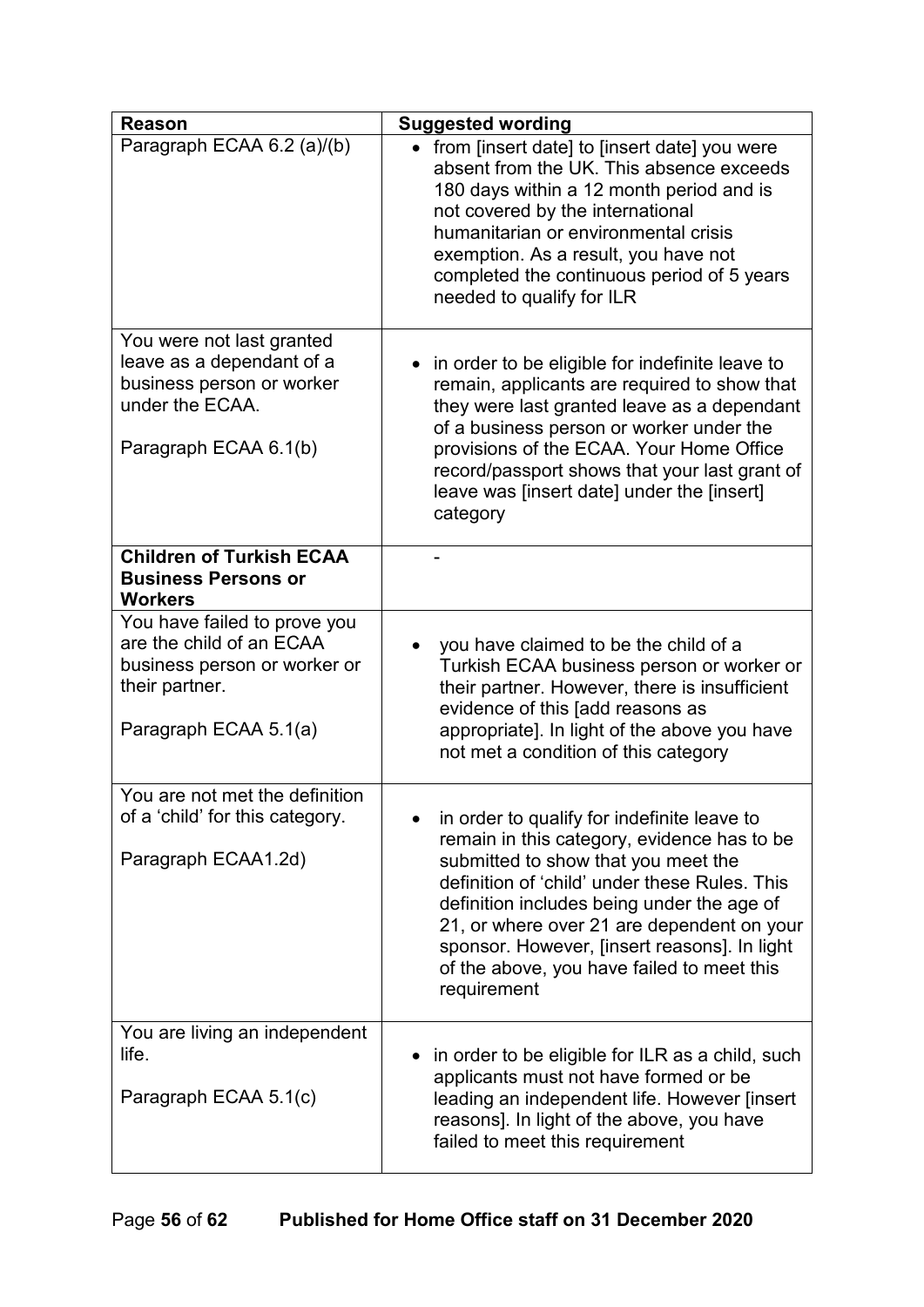| <b>Reason</b>                                                                                                                                                                                                                                                                         | <b>Suggested wording</b>                                                                                                                                                                                                                                                                                                                                                                                                                                                                  |
|---------------------------------------------------------------------------------------------------------------------------------------------------------------------------------------------------------------------------------------------------------------------------------------|-------------------------------------------------------------------------------------------------------------------------------------------------------------------------------------------------------------------------------------------------------------------------------------------------------------------------------------------------------------------------------------------------------------------------------------------------------------------------------------------|
| You have not applied for ILR<br>at the same time as the ECAA<br>sponsor or their partner.<br>Paragraph ECAA 5.1(d)                                                                                                                                                                    | in order to be eligible for indefinite leave to<br>$\bullet$<br>remain, applicants need to apply at the<br>same time as either their ECAA sponsor or<br>his/her partner or show that both parent area<br>already lawfully settled. The evidence<br>submitted shows that the ECAA<br>sponsor/partner applied on [insert date of<br>application] while your application was<br>submitted on [insert application date]. In light<br>of the above you have failed to meet this<br>requirement |
| You were not last granted<br>leave as the child of a Turkish<br>business person or worker<br>under the ECAA.<br>Paragraph ECAA 5.1(b)                                                                                                                                                 | in order to be eligible for ILR, applicants are<br>$\bullet$<br>required to show that they were last granted<br>leave as a business person or worker under<br>the provisions of the ECAA. Your passport<br>shows that your last grant of leave was<br>[insert date] under the [insert] category                                                                                                                                                                                           |
| <b>Applicable to both partners</b><br>and children of ECAA<br><b>Business Persons and</b><br><b>ECAA Workers</b>                                                                                                                                                                      |                                                                                                                                                                                                                                                                                                                                                                                                                                                                                           |
| You have failed to prove you<br>have met the English/KoLL<br>requirement.<br>(Partners) Paragraph<br>ECAAA6.1(e)<br>(Children) Paragraph<br>ECAA5.1 (e)                                                                                                                               | in order to qualify for ILR in this category,<br>$\bullet$<br>you need to show that you have met the<br>Knowledge of Language and Life in the UK<br>(KoLL) requirement or are otherwise<br>exempt from it. The evidence you have<br>provided does not demonstrate any<br>exemption. Equally, you have failed to<br>provide documentary evidence that you<br>have successfully met the English<br>language/KoLL condition                                                                  |
| You have failed to prove you<br>have met the police<br>registration qualification.<br>(Partners/family members)<br>Paragraph ECAA1.2(g)<br>(Children) Paragraph ECAA<br>1.2(g)<br>Both to include 'with reference<br>to paragraph 322(3) of the<br><b>General Grounds for Refusal</b> | as a Turkish national over the age of 16<br>you are required under the Immigration<br>Rules to register with the police when you<br>have been granted more than 6 months<br>leave in the UK. You have failed to provide<br>evidence that you have met this<br>requirement                                                                                                                                                                                                                 |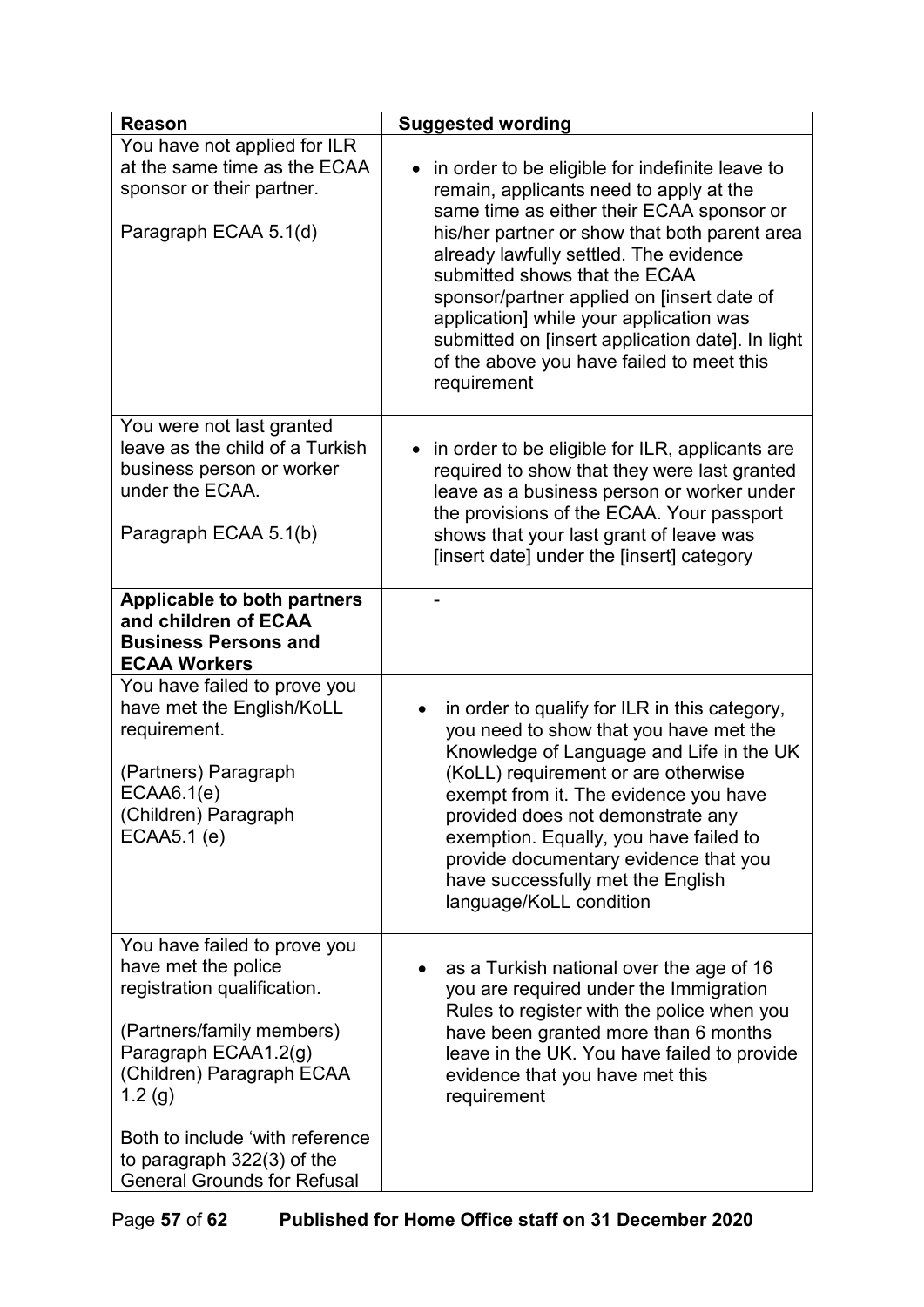| <b>Reason</b>                | <b>Suggested wording</b>                                                                |
|------------------------------|-----------------------------------------------------------------------------------------|
| Your refusal is justified on |                                                                                         |
| <b>General Grounds.</b>      | • under paragraph [insert] you must not fall<br>for refusal under the provisions of the |
| (Partners) Paragraph         | General Grounds for Refusal. However,                                                   |
| ECAAA6.1(g)                  | [insert reasons] With reference to                                                      |
| (Children) Paragraph         | paragraph [insert relevant paragraph of the                                             |
| ECAA5.1(i)                   | General Grounds for Refusal] In light of                                                |
|                              | these reasons your application is refused                                               |
|                              |                                                                                         |

#### **Related content**

**[Contents](#page-1-0)** [Refusal wording: indefinite leave to remain for ECAA Business Persons and Workers](#page-51-0) [Refusal wording: leave to remain](#page-58-0) Rights of appeal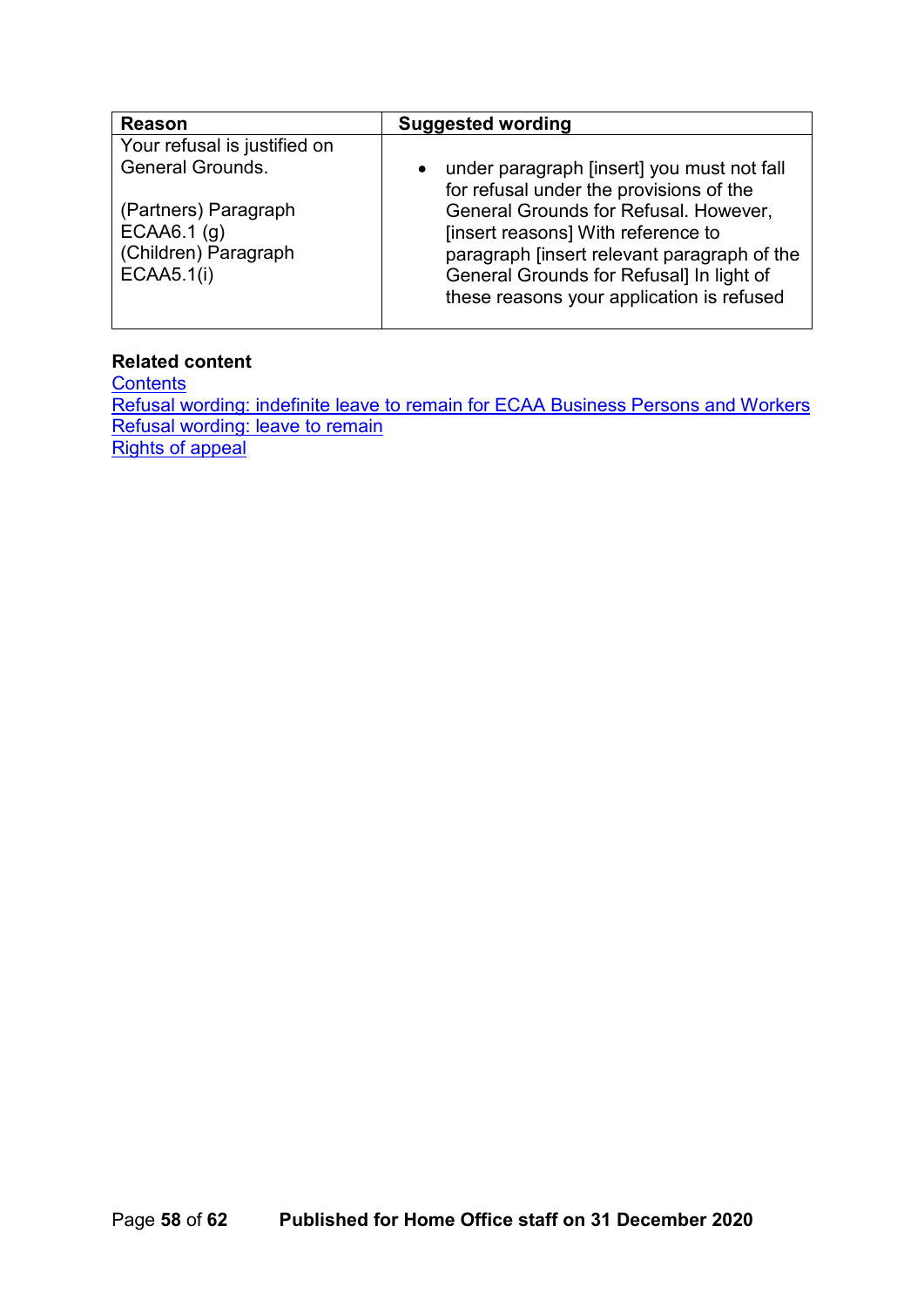# <span id="page-58-0"></span>Refusal wording: leave to remain for partners of Turkish Business Persons and Workers

This section tells you about suggested refusal wordings for when you refuse a person who has applied for leave to remain as a partner of an ECAA business person or worker who has acquired ILR.

| <b>Reason</b>                                                                                                                                                                                                     | <b>Suggested wording</b>                                                                                                                                                                                                                                                                                                               |
|-------------------------------------------------------------------------------------------------------------------------------------------------------------------------------------------------------------------|----------------------------------------------------------------------------------------------------------------------------------------------------------------------------------------------------------------------------------------------------------------------------------------------------------------------------------------|
| <b>Partners</b>                                                                                                                                                                                                   |                                                                                                                                                                                                                                                                                                                                        |
| You are not the partner of a<br><b>Turkish ECAA business</b><br>person or worker who has<br>acquired ILR/British<br>citizenship as claimed.<br>Paragraph ECAA 7.1(a)<br>(i)/(ii)/(iii)                            | you have claimed to be the unmarried<br>partner of a Turkish ECAA business person<br>or worker who has gained ILR/British<br>citizenship. However [insert reasons]. In light<br>of the above you have not met the condition<br>of this category                                                                                        |
| You are not living together in a<br>subsisting relationship with the<br>sponsor whom you relied on<br>to obtain ECAA entry<br>clearance of ECAA leave.<br>Paragraph ECAA 7.1(d)                                   | you have claimed to be the spouse/civil<br>partner/unmarried partner of a Turkish<br>ECAA business person or worker. However<br>[insert reasons]. In light of the above you<br>have not met the condition of this category                                                                                                             |
| You were not last granted<br>leave as a dependant of a<br>business person or worker<br>under the ECAA.<br>Paragraph ECAA7.1 (b)/(c)                                                                               | in order to be eligible for leave to remain,<br>applicants are required to show that they<br>were last granted leave as a dependant of a<br>business person or worker under the<br>provisions of the ECAA. Your Home Office<br>record/passport shows that your last grant of<br>leave was [insert date] under the [insert]<br>category |
| You have failed to prove you<br>have met the police<br>registration qualification.<br>Paragraph ECAA 7.1(g)<br>Should include 'with reference<br>to paragraph 322(3) of the<br><b>General Grounds for Refusal</b> | • as a Turkish national over the age of 16 you<br>are required under the Immigration Rules to<br>register with the police when you have been<br>granted more than 6 months leave in the<br>UK. You have failed to provide evidence that<br>you have met this requirement                                                               |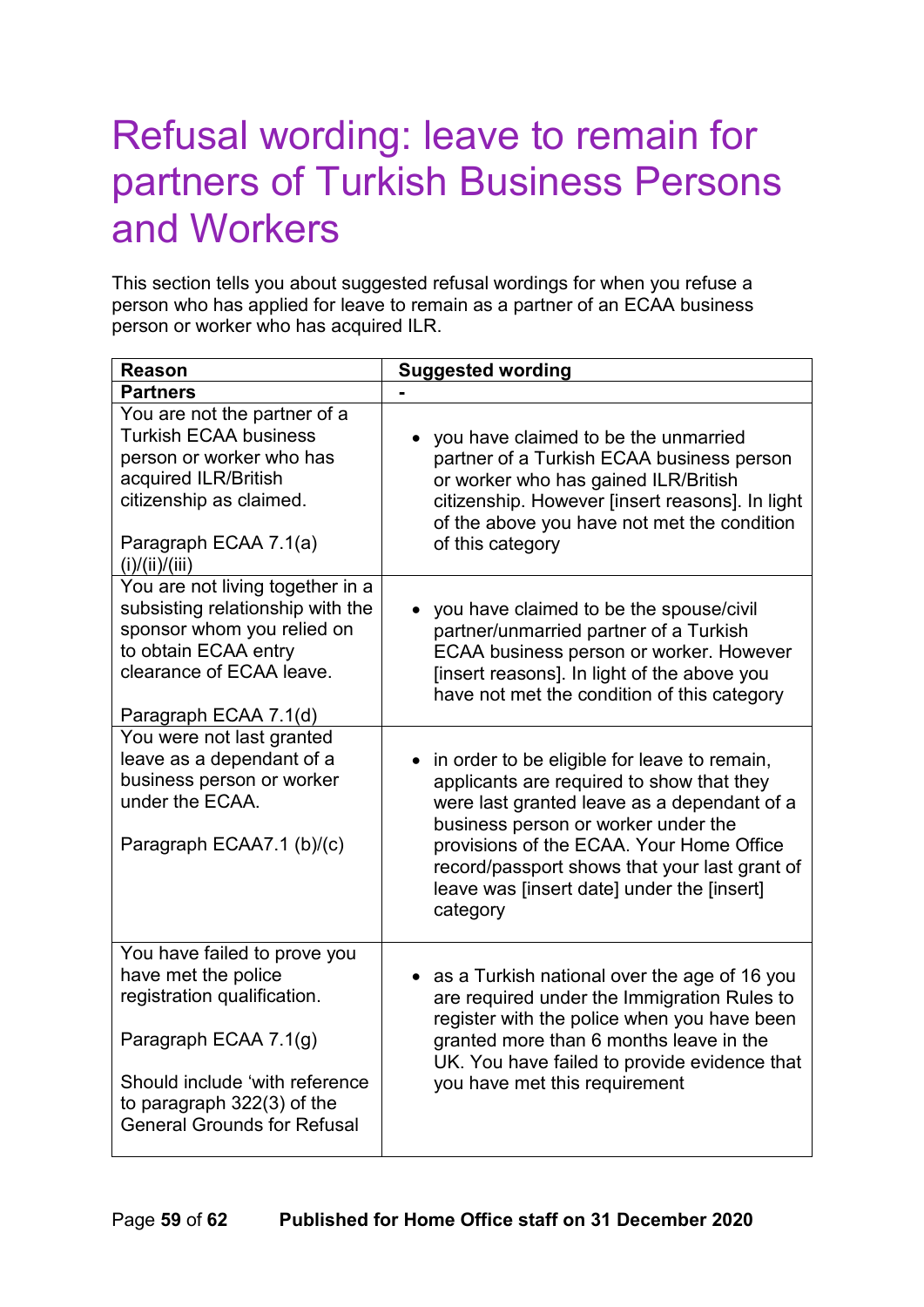| <b>Reason</b>                | <b>Suggested wording</b>                    |
|------------------------------|---------------------------------------------|
| Your refusal is justified on |                                             |
| <b>General Grounds.</b>      | under paragraph [insert] you must not fall  |
|                              | for refusal under the provisions of the     |
| Paragraph ECAA 7.1(e)        | General Grounds for Refusal. However,       |
|                              | [insert reasons] With reference to          |
|                              | paragraph [insert relevant paragraph of the |
|                              | General Grounds for Refusal] In light of    |
|                              | these reasons your application is refused   |
|                              |                                             |

**Related content**

**[Contents](#page-1-0)**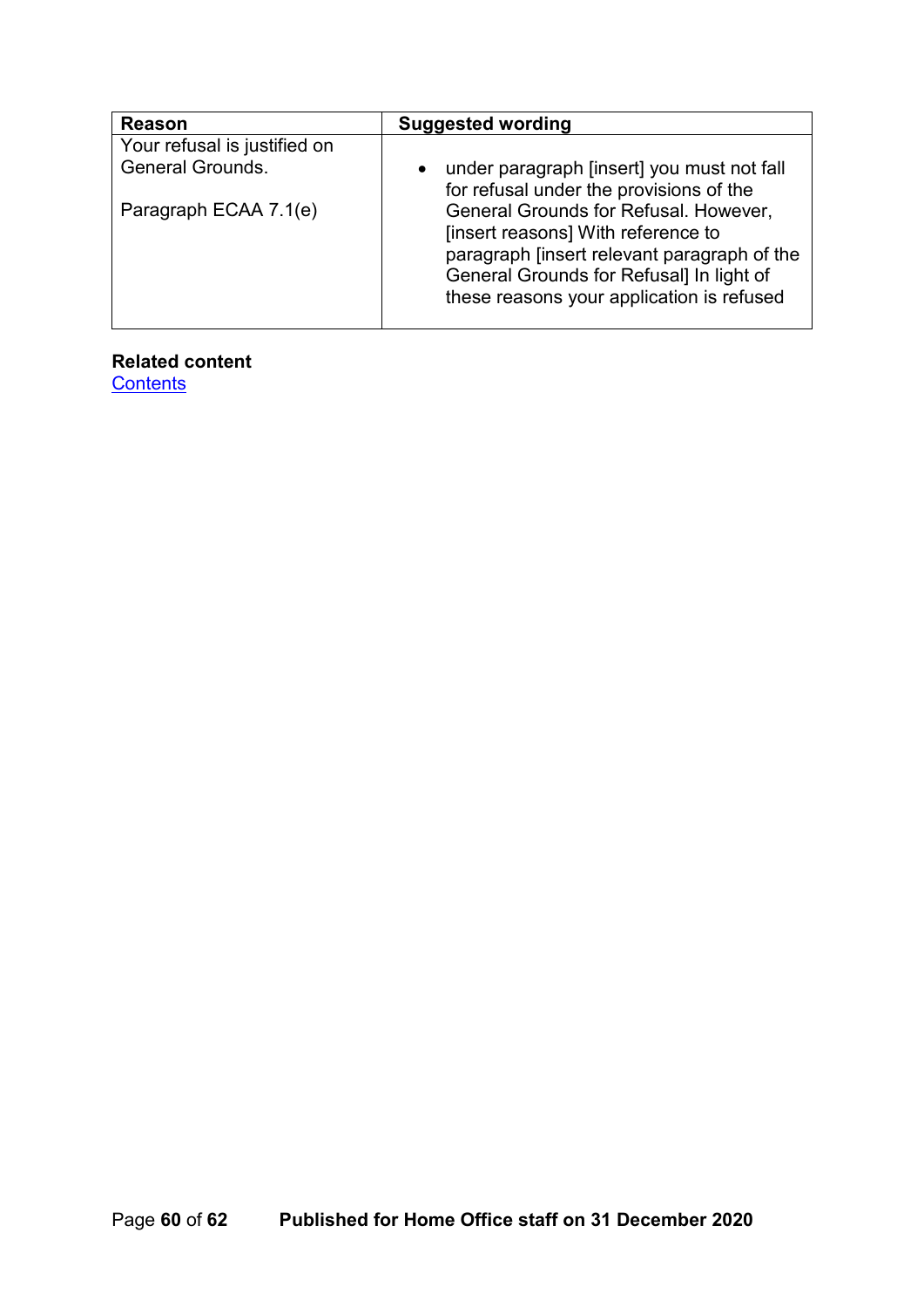# <span id="page-60-0"></span>Administrative review

This section tells you about the administrative review process that is open to applicants who have been refused ILR.

#### <span id="page-60-1"></span>**Administrative reviews**

Administrative review will consider whether an 'eligible decision' is wrong because of a case working error and, if it is, correct that error. An eligible decision covers in country applications (unless the applicant applied as a visitor or made a protection or human rights claim) and that application resulted in a refusal.

#### <span id="page-60-2"></span>**Decision letters**

If you are refusing ILR under this category, you must use notice 0007 This notice contains important information for applicants regarding the administrative review process.

#### <span id="page-60-3"></span>**The applicant's status while an administrative review is being undertaken**

If the applicant has immigration leave and applies for administrative review within the time limit they will continue to have immigration leave until the administrative review is concluded, or they withdraw their application. Paragraph AR2.9 of appendix AR of the Immigration Rules states that the Home Office will not seek to remove an applicant from the UK while a valid application for administrative review is pending. This is to provide the applicant with the same protection from removal as if they had appealed the decision.

Once the administrative review process is concluded, you must restart removal action unless leave has been granted.

#### <span id="page-60-4"></span>**Who should consider the request for administrative review**

Where a request for an administrative review is made, it will be carried out by the administrative review team. This is a separate team that is independent from the team who made the original decision. This is because a review must be considered by a different person to the one who made the original decision. This will make sure there is independence and transparency in the review process.

**Related content [Contents](#page-1-0)** 

**Related external links** [Administrative review guidance](https://www.gov.uk/government/publications/administrative-review)